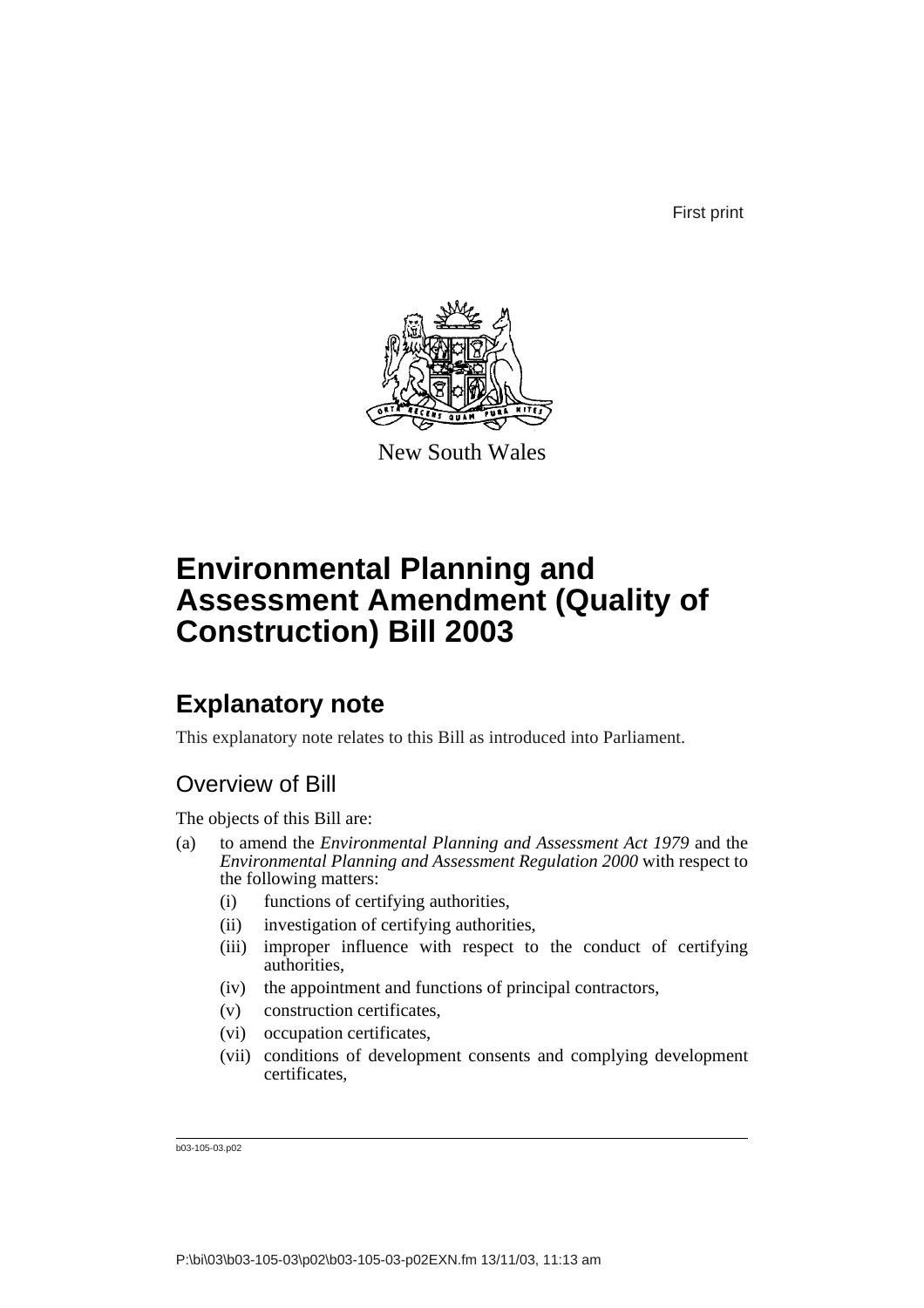Explanatory note

- (viii) time for giving notices,
- (ix) offences and penalties,
- (x) other miscellaneous matters,
- (xi) savings and transitional provisions,

and to make a consequential amendment to the *Environmental Planning and Assessment (Savings and Transitional) Regulation 1998*, and

(b) to amend the *Building Legislation Amendment (Quality of Construction) Act 2002* to remove certain uncommenced amendments from that Act that will be re-enacted with modifications in the proposed Act.

## Outline of provisions

**Clause 1** specifies the name (also called the short title) of the proposed Act.

**Clause 2** provides for the commencement of the proposed Act on a day or days to be appointed by proclamation, except for sections 3 and 5 and Schedule 1  $[27]$ ,  $[32]$ ,  $[39]$  and  $[42]$ – $[44]$  to that Act which will commence on the date of assent to the proposed Act.

**Clause 3** is a formal provision giving effect to the Schedule of amendments to the *Environmental Planning and Assessment Act 1979* (**Schedule 1**).

**Clause 4** is a formal provision giving effect to the Schedule of amendments to the *Environmental Planning and Assessment Regulation 2000* and the *Environmental Planning and Assessment (Savings and Transitional) Regulation 1998* (**Schedule 2**).

**Clause 5** repeals certain uncommenced amendments in the *Building Legislation Amendment (Quality of Construction) Act 2002* as referred to in the Overview above.

## **Schedule 1 Amendment of Environmental Planning and Assessment Act 1979**

The various amendments to the *Environmental Planning and Assessment Act 1979* (*the 1979 EP&A Act*) in Schedule 1 to the proposed Act are explained below. To assist locating related amendments to the *Environmental Planning and Assessment Regulation 2000* (*the 2000 EP&A Regulation*), the effect of some of the amendments in Schedule 2.1 is also described below.

Explanatory note page 2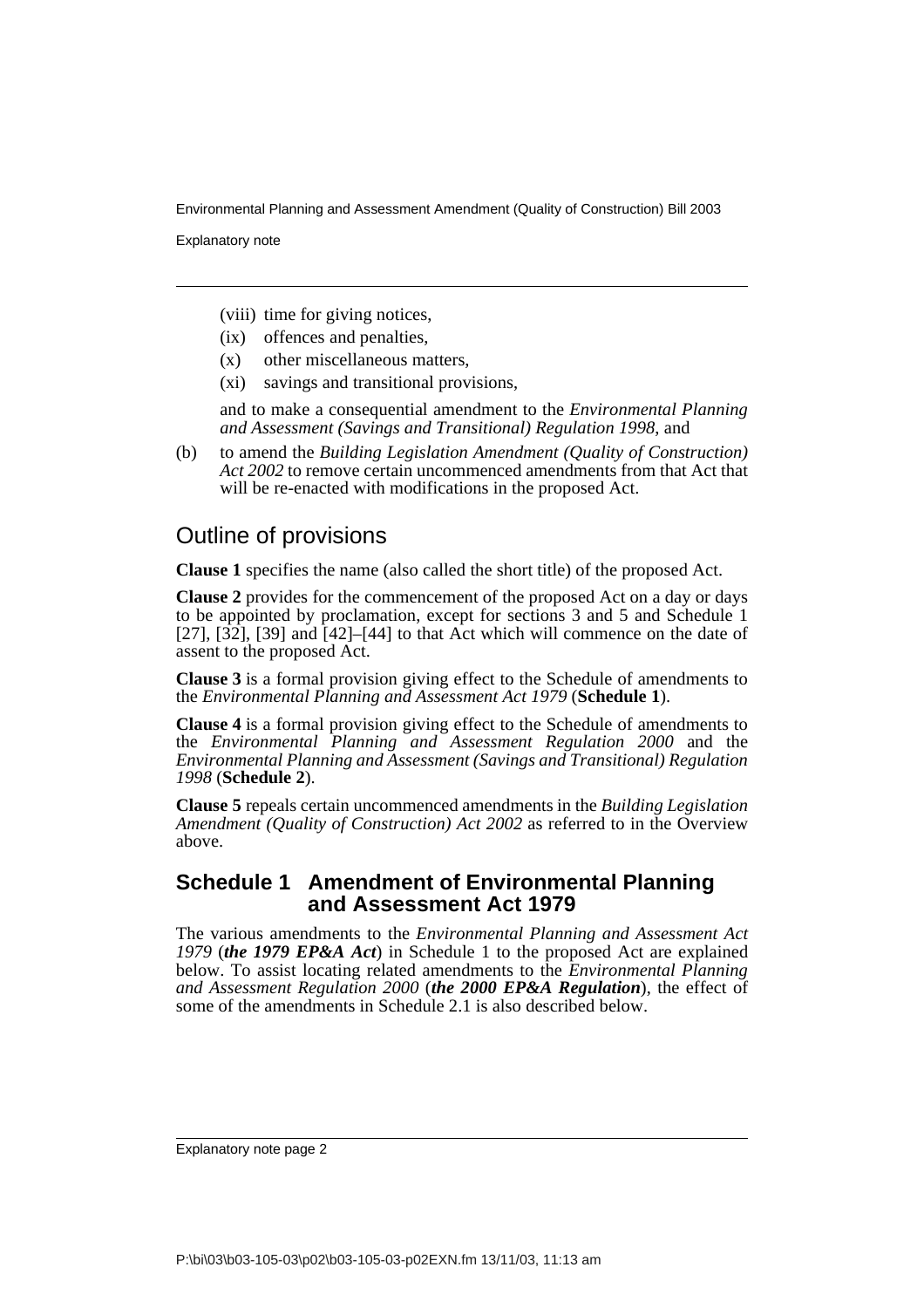Explanatory note

## **Functions of certifying authorities**

**Schedule 1 [7], [8], [10] and [11]** amend sections 81A and 86 of the 1979 EP&A Act to require a principal certifying authority, rather than the person by whom he or she is appointed, to notify the relevant consent authority and council of the appointment at least 2 days before work commences for which the person is the principal certifying authority.

Proposed sections 81A (2) (b1) (ii) and (4) (b1) (ii) and 86 (1) (a1) (ii) of the 1979 EP&A Act will require a principal certifying authority to notify the person having the benefit of a development consent or complying development certificate of any critical stage or other inspections that will need to be carried out at various times in relation to proposed development for which the principal certifying authority has been appointed.

**Schedule 1 [9] and [12]** amend sections 81A and 86 of the 1979 EP&A Act to exempt Crown development from certain requirements of those sections.

**Schedule 2.1 [7]–[10] and [15]–[18]** make consequential amendments to clauses 103 and 135 of the 2000 EP&A Regulation to the amendments made to the 1979 EP&A Act relating to principal certifying authorities.

**Schedule 1 [18]** substitutes section 109E (1) of the 1979 EP&A Act, so as to provide that the appointment of a principal certifying authority for any development is to be made by the person having the benefit of the relevant development consent or complying development certificate, and inserts a new section 109E (1A) so as to prohibit such an appointment being made by a builder who is going to carry out the development unless the builder is the owner of the land concerned.

**Schedule 1 [19]** inserts new section 109E (3) and (4) into the 1979 EP&A Act to set out other functions of a principal certifying authority for building work or subdivision work. A principal certifying authority is required to be satisfied:

- (a) that a construction certificate is issued before work over which the principal certifying authority has control commences, and
- (b) that any head contractor for the work is the holder of the appropriate licence under, and is covered by the appropriate insurance required by, the *Home Building Act 1989* before any such residential building work commences, and
- (c) that any owner-builder who will carry out the work is the holder of an owner-builder permit under that Act before any such residential building work commences, unless excepted from that requirement, and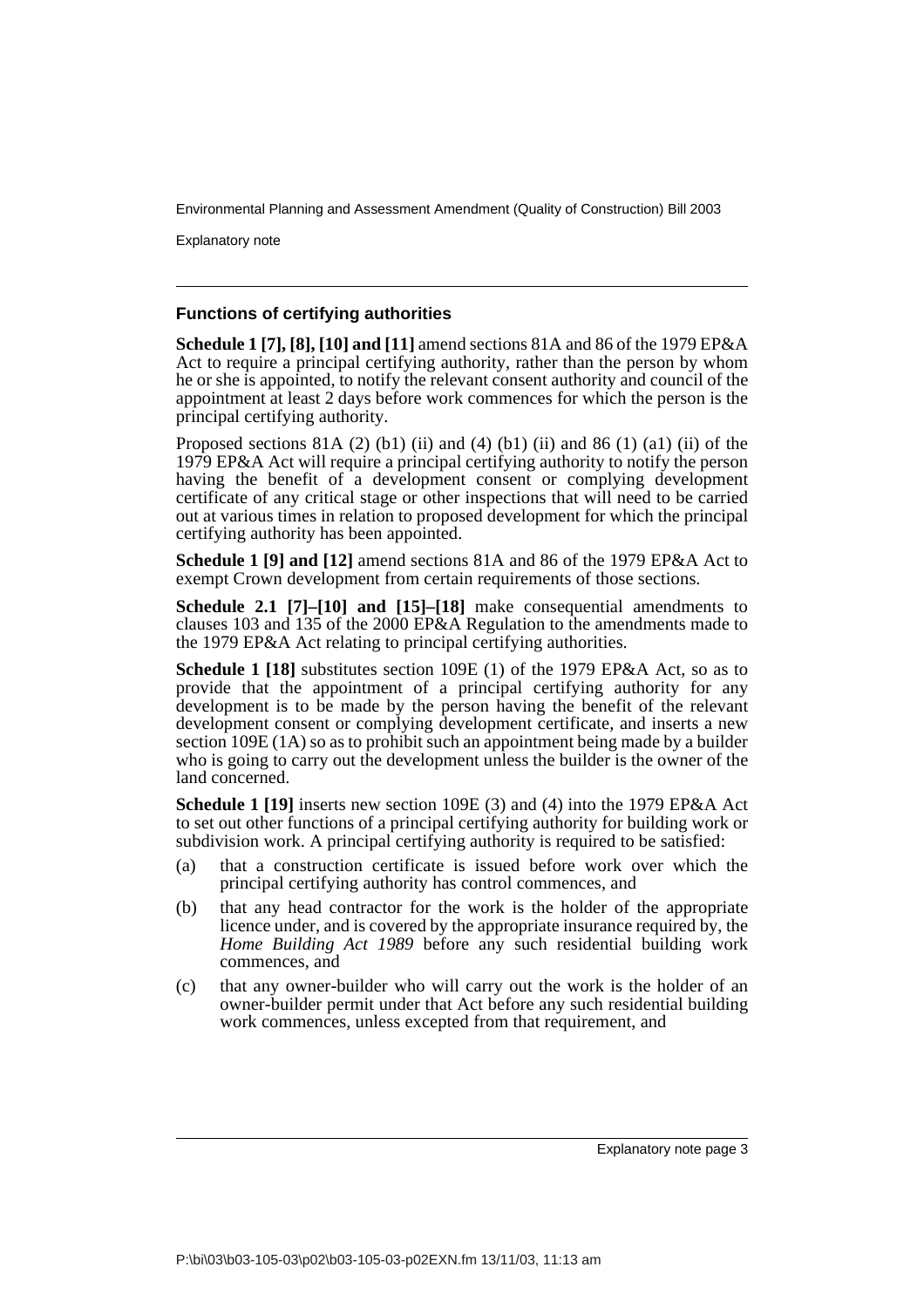Explanatory note

- (d) that, while the work is being carried out, it is inspected on such occasions as are prescribed by the regulations or otherwise required by the principal certifying authority before the principal certifying authority issues an occupation certificate or subdivision certificate for the building or work concerned, and
- (e) that compliance certificates have been issued for each matter as to which the principal certifying authority must be satisfied before issuing the relevant occupation certificate or subdivision certificate but in respect of which the principal certifying authority proposes to rely on compliance certificates issued by other persons, and
- (f) that any preconditions to the issue of an occupation certificate or subdivision certificate have been complied with before the certificate is issued.

A principal certifying authority must also comply with any other requirements imposed on principal certifying authorities by the regulations.

**Schedule 2.1 [35]** inserts a new clause 162A into the 2000 EP&A Regulation to specify occasions on which building work must be inspected, for the purposes of proposed section 109E (3) (d) of the 1979 EP&A Act. These compulsory inspections for building work are called *critical stage inspections* and will need to be supplemented by any other inspections required by a principal certifying authority. This item also inserts a new clause 162B into that regulation requiring a principal certifying authority to keep records of inspections conducted, as referred to in proposed section 109E (3) (d) of the 1979 EP&A Act.

**Schedule 2.1 [11] and [19]** insert new clauses 103A and 135A into the 2000 EP&A Regulation which set out what is required to be included in a notice of critical stage inspections that must be given to the person having the benefit of a development consent or a complying development certificate by a principal certifying authority before work is commenced.

**Schedule 1 [20]** inserts a new section 109EA into the 1979 EP&A Act, replacing the existing section 109E (3) to be repealed by **Schedule 1 [19]**. New section 109EA will require the approval of an accreditation body to the replacement of a principal certifying authority who was accredited by that body and the approval of a consent authority or the council to the replacement of the consent authority or the council by another principal certifying authority.

**Schedule 2.1 [34]** replaces clause 162 of the 2000 EP&A Regulation. New clause 162 requires notice to be given to the consent authority and, if the consent authority is not the council, to the council of his or her appointment by a replacement principal certifying authority.

Explanatory note page 4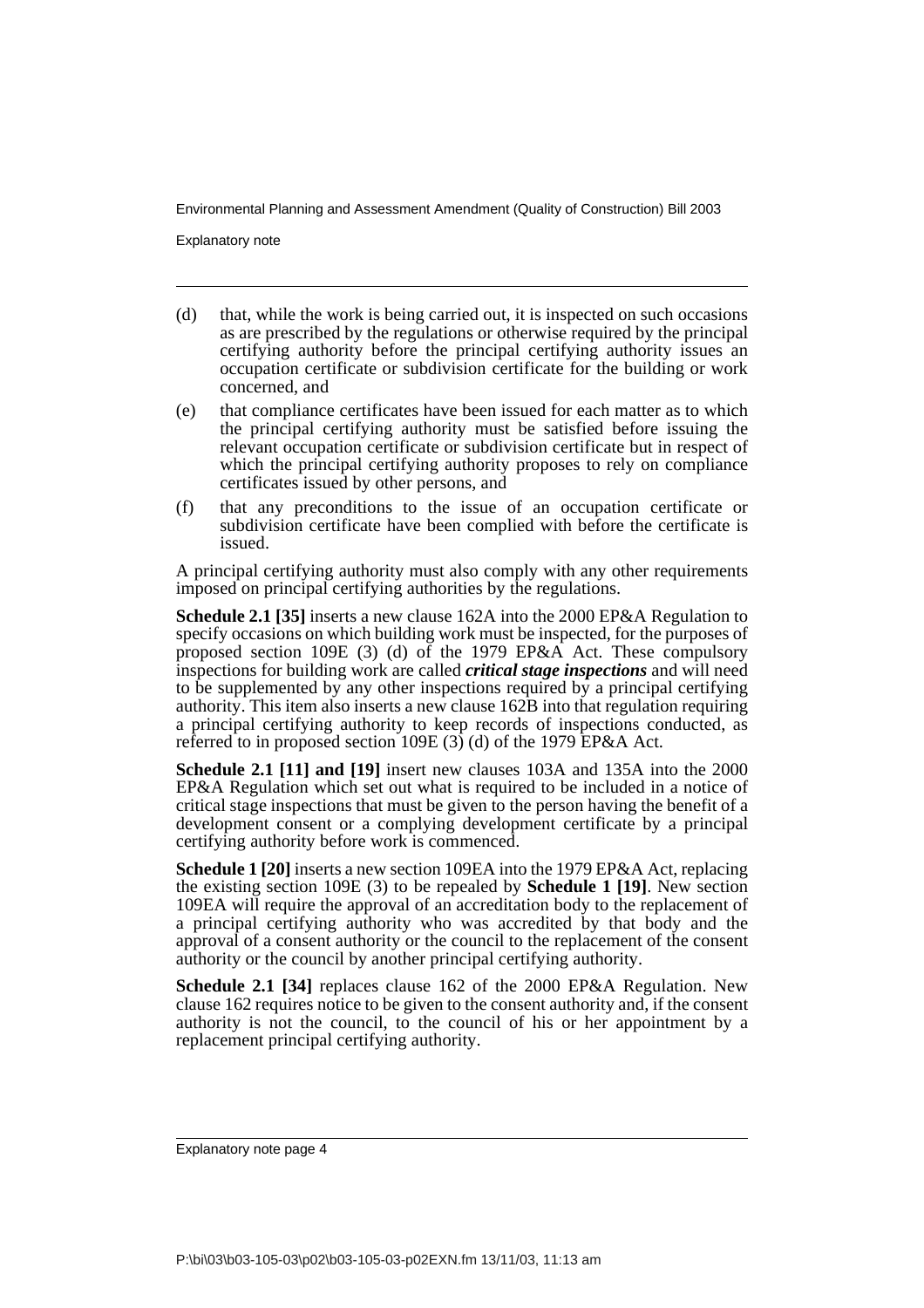Explanatory note

**Schedule 1 [33]** replaces section 109ZG (2) of the 1979 EP&A Act so as to relax the existing provision that prohibits an accredited certifier from issuing a Part 4A certificate for work in which he or she has been involved so that it no longer applies merely because he or she has been involved in preparing the plans and specifications for the work.

**Schedule 1 [40]** inserts new section 148A into the 1979 EP&A Act. That section will create offences if an accredited certifier performs his or her functions as a certifying authority otherwise than impartially.

## **Investigation of certifying authorities**

**Schedule 1 [37]** inserts a new Division 1B into Part 6 of the 1979 EP&A Act. The new Division contains provisions enabling a Departmental auditor appointed by the Director-General of the Department of Infrastructure, Planning and Natural Resources (*the Director-General*) to investigate the work and activities of a council (proposed section 118P) or an accredited certifier (proposed section 118Q) acting in the capacity of a certifying authority. The powers of a Departmental auditor are set out in proposed section 118R.

**Schedule 1 [29]** repeals section 109U of the 1979 EP&A Act as a consequence of enacting proposed Division 1B, and **Schedule 1 [30]** makes a consequential amendment to section 109ZA of that Act.

## **Appointment and functions of head contractors**

**Schedule 1 [7] and [10]** insert proposed new sections 81A (2) (b2) and 86 (1) (a2) into the 1979 EP&A Act. These provisions require the person having the benefit of a development consent or complying development certificate to appoint a head contractor for any building work to be carried out in accordance with a development consent or complying development certificate (otherwise than by an owner-builder). A person may be appointed as head contractor for residential building work only if the person is the holder of a contractor licence under the *Home Building Act 1989*.

The person having the benefit of the development consent or complying development certificate must notify the principal certifying authority of the appointment of a head contractor and (unless that person is appointed as the head contractor) must notify the head contractor of all critical stage and other inspections that will need to be carried out in connection with the work.

Obligations relating to the carrying out of building work are imposed on head contractors, as described below in explanations of particular amendments. They are required to give the principal certifying authority sufficient notice for critical stage and other inspections to be made by certifying authorities and to maintain a sign showing their particulars on a building site.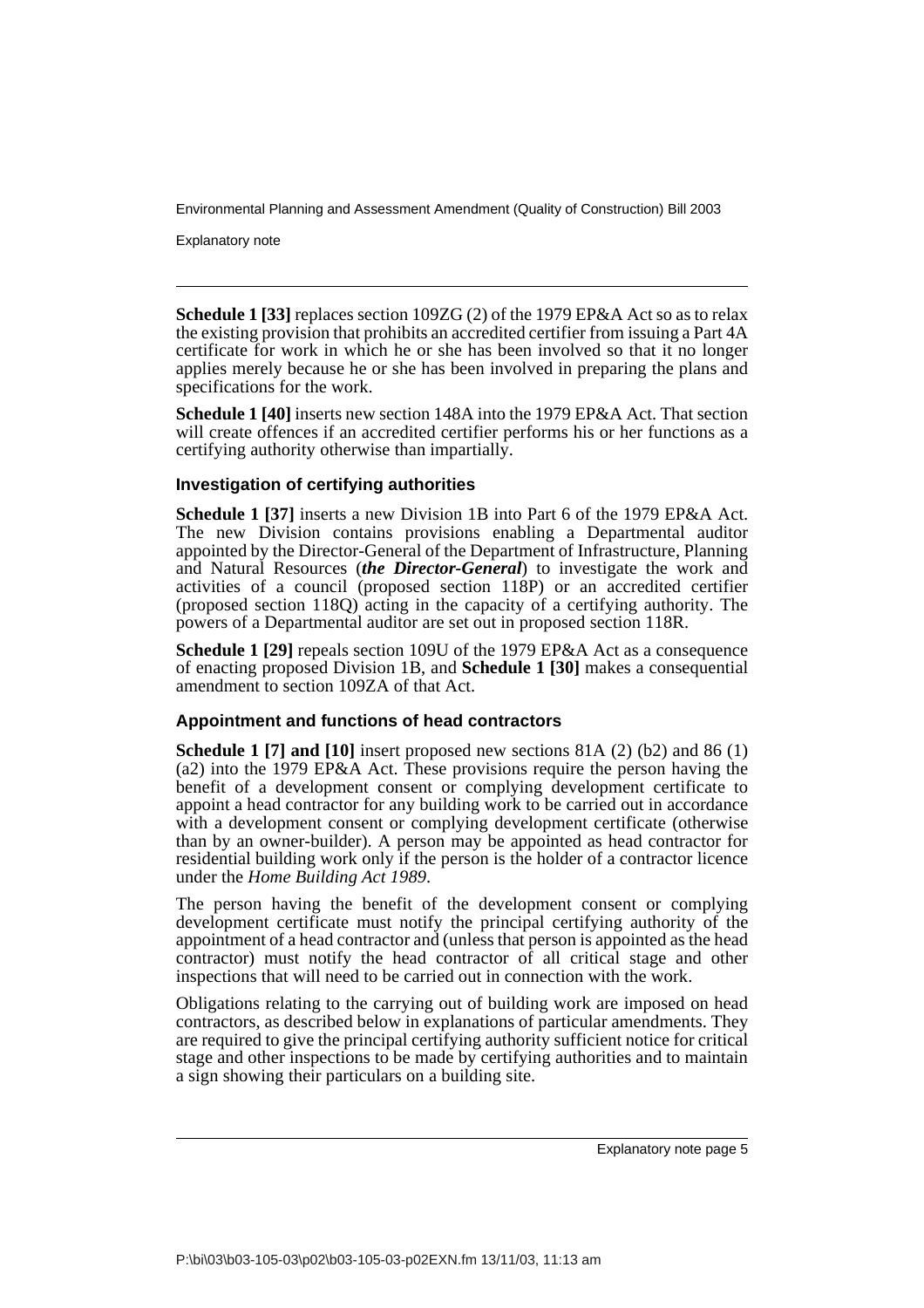Explanatory note

## **Construction certificates**

**Schedule 1 [5]** amends section 80 (12) of the 1979 EP&A Act so as to ensure that not only original plans and specifications for which a construction certificate is issued, but also variations to the construction certificate and those plans and specifications, form part of a development consent.

**Schedule 1 [6]** omits from section 80 of the 1979 EP&A Act certain provisions that require a development consent to identify the classification of a proposed building. **Schedule 2.1 [28] and [29]** amend clause 147 of the 2000 EP&A Regulation to make this a requirement of a construction certificate.

**Schedule 2.1 [28]** re-enacts in clause 147 of the 2000 EP&A Regulation the provision omitted from section 80 of the 1979 EP&A Act with respect to the classification of buildings.

## **Occupation certificates**

**Schedule 1 [21]** inserts new subsections  $(1A)$ –(1D) into section 109H of the 1979 EP&A Act. Requirements for interim occupation certificates are removed from the regulations into this section (see subsections (1C) and (1D)). **Schedule 1 [23]** makes a consequential amendment by repealing section 109H (3). **Schedule 1 [22]** amends section 109H (2) to acknowledge that a final occupation certificate will be issued to allow a use of a building (and not a change of building use).

Proposed section 109H (1) (b1) intended to be inserted by the *Building Legislation Amendment (Quality of Construction) Act 2002* has not been reenacted because it is now seen to impose an impractical requirement.

**Schedule 1 [24]** amends section 109M of the 1979 EP&A Act so as to set the maximum penalty for occupying a new building for which an occupation certificate has not been issued at 5 penalty units (\$550) for a class 1a or class 10 building (a dwelling-house or ancillary building) and 1,000 penalty units (\$110,000) for any other building.

**Schedule 1 [25]** amends section 109N of the 1979 EP&A Act so as to remove a minor ambiguity of expression.

**Schedule 2.1 [32]** amends clause 156 of the 2000 EP&A Regulation so as to repeal a provision that currently exempts class 1a and class 10 buildings (dwelling-houses and ancillary buildings) from the requirement for an occupation certificate.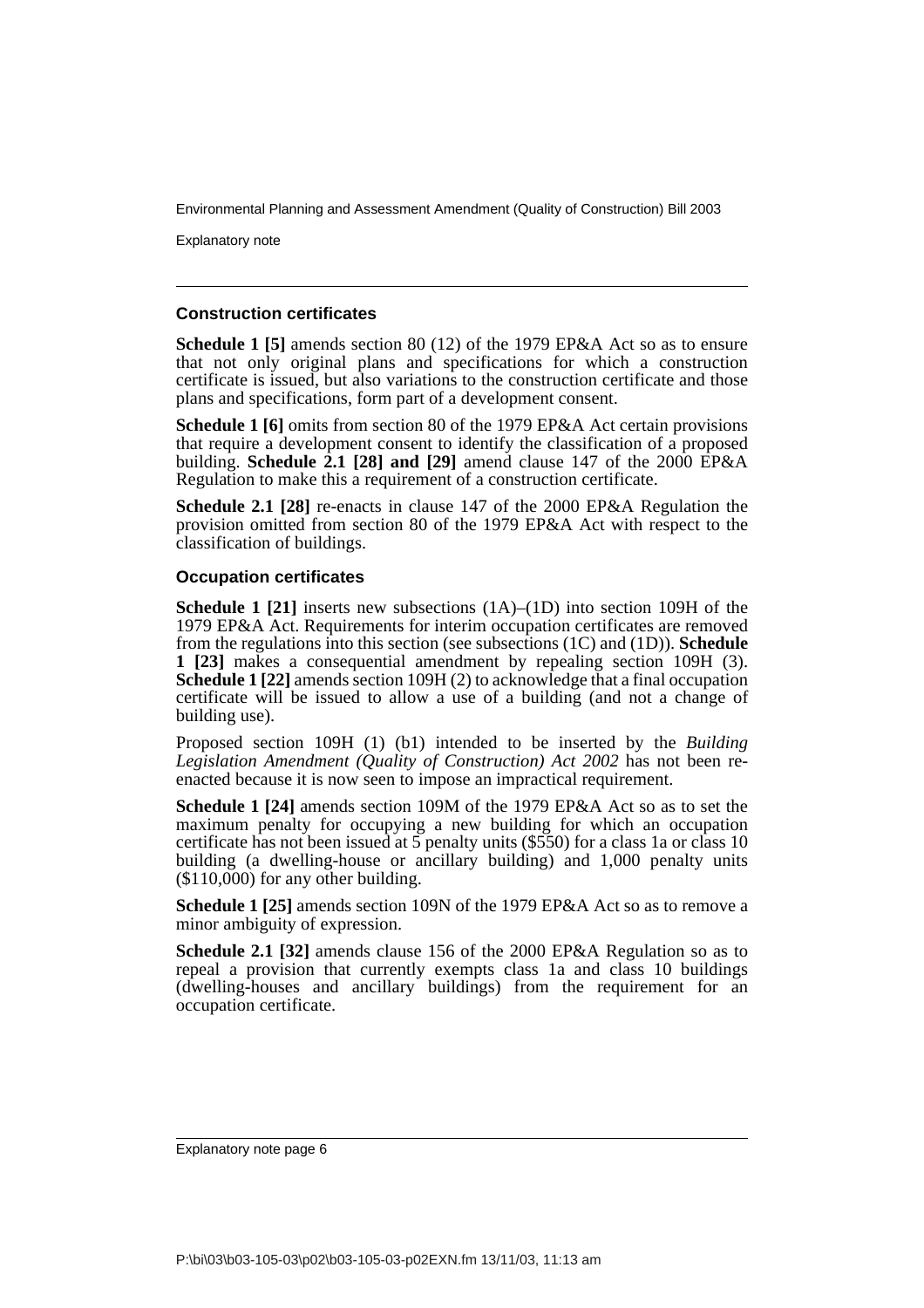Explanatory note

#### **Other miscellaneous matters**

**Schedule 1 [1] and [2]** amend section 4 (1), the provision containing definitions for the purposes of the 1979 EP&A Act, so that references to the *Building Code of Australia* may be updated by the regulations under that Act and so as to insert new definitions of *critical stage inspections*, *head contractor*, *owner-builder* and *residential building work* which are used in other amendments.

**Schedule 1 [3] and [4]** amend section 22 of the 1979 EP&A Act so as to specifically allow the Minister to establish committees for the purposes of administration of the Act and to appoint a Chairperson to such a committee.

**Schedule 1 [13]** amends section 105 of the 1979 EP&A Act to authorise a consent authority or council to impose a fee with respect to the lodging of a complying development certificate with it.

**Schedule 1 [14]** amends section 109C of the 1979 EP&A Act so as to make it clear that a single compliance certificate can deal with a number of matters.

**Schedule 1 [15] and [16]** amend section 109D of the 1979 EP&A Act to allow the council of the area in which the development is carried out to issue a compliance, construction, occupation or subdivision certificate.

**Schedule 1 [17]** amends section 109D (3) of the 1979 EP&A Act so as to remove a minor ambiguity of expression.

**Schedule 1 [26]** amends section 109Q of the 1979 EP&A Act so as to enable the regulations under Part 4A of that Act to authorise the imposition of a fee with respect to Part 4A certificates that are lodged with a consent authority or council.

**Schedule 1 [27] and [28]** amend section 109T of the 1979 EP&A Act so as to allow an accreditation body:

- (a) to impose conditions on a person's accreditation by the body in accordance with its authorisation as an accreditation body, and
- (b) to rely on a certificate of currency issued by an insurance company or an appropriate current insurance policy when determining whether or not an accredited certifier is covered by the required insurance.

**Schedule 1 [30] and [31]** amend section 109ZA of the 1979 EP&A Act so as:

- (a) to update cross-references to other sections, and
- (b) to increase the maximum fine that may be ordered by the Administrative Decisions Tribunal to be paid by an accredited certifier found guilty of unsatisfactory professional conduct or professional misconduct from 300 penalty units (currently \$33,000) to 1,000 penalty units (currently  $$110,000$ ).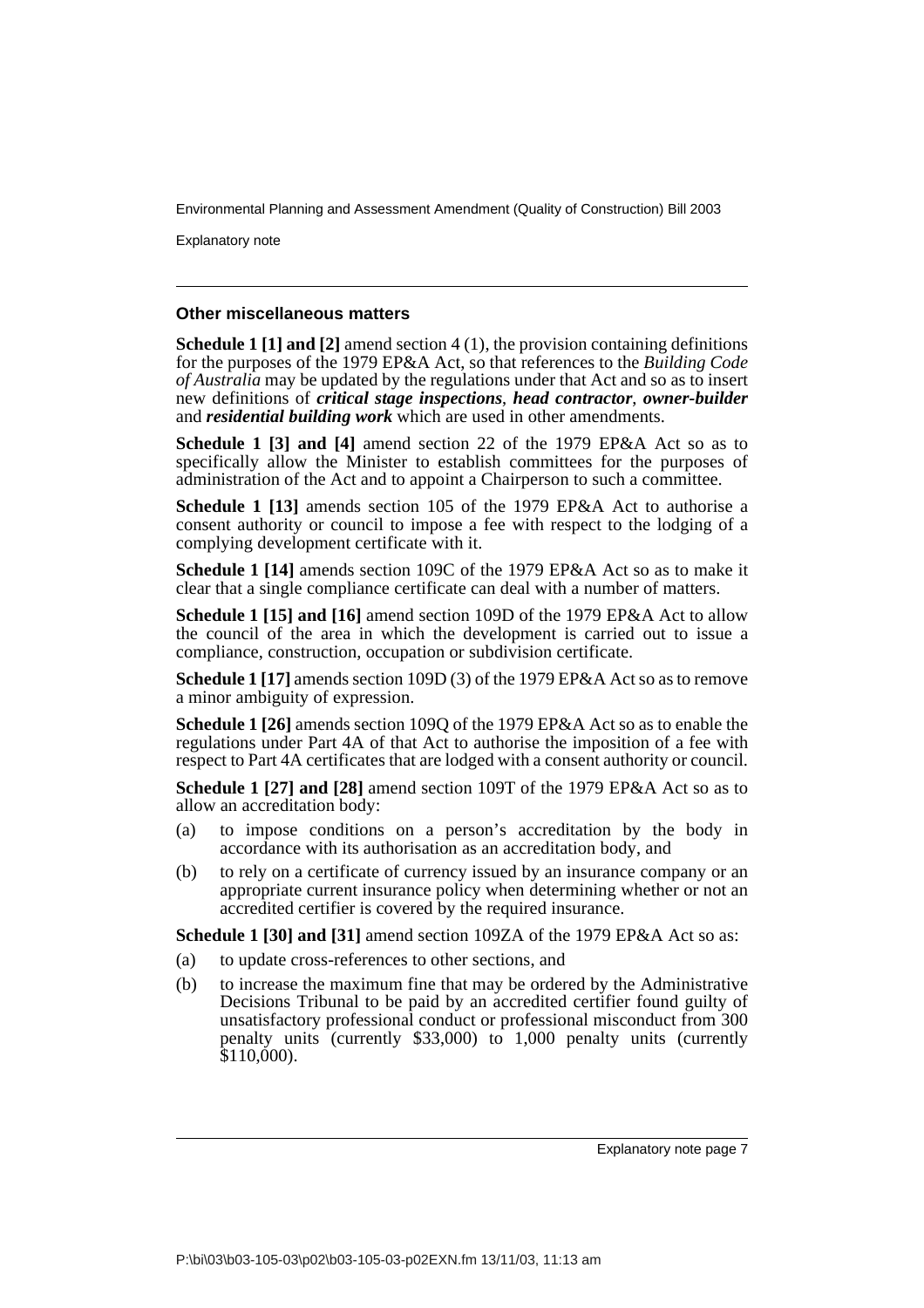Explanatory note

**Schedule 1 [32]** amends section 109ZF of the 1979 EP&A Act so that complaints against a person who was an accredited certifier, but whose right to practise as such has been suspended, or whose accreditation has lapsed, may be made and dealt with in the same way as complaints against an accredited certifier whose accreditation has been withdrawn.

**Schedule 1 [34]** amends section 109ZN of the 1979 EP&A Act so as to allow a council employee to act as an accredited certifier outside the council area if covered by the council's general insurance policy in relation to those activities.

**Schedule 1 [35]** amends section 116G of the 1979 EP&A Act so as to remove an unnecessary cross-reference to another provision of the Act.

**Schedule 1 [36]** amends section 118A of the 1979 EP&A Act so as to make it clear that a principal certifying authority's power of entry on to land applies only for the purpose of the exercise of functions of a principal certifying authority under that Act and the 2000 EP&A Regulation.

**Schedule 1 [38]** amends section 121H of the 1979 EP&A Act so as to require a council to notify the principal certifying authority for any development being carried out before it gives an order under Division 2A of Part 6 of that Act in respect of any aspect of the development.

**Schedule 1 [39]** amends section 127 of the 1979 EP&A Act so as to allow proceedings for an offence against the Act or regulations made under it to be commenced not later than 2 years after the offence was alleged to be committed.

**Schedule 1 [41]** amends section 157 of the 1979 EP&A Act to add a further regulation-making power that will specifically allow regulations to be made under that Act for the purpose of signs relating to the carrying out of development or persons involved with the carrying out of development.

## **Savings and transitional provisions**

**Schedule 1 [42] and [44]** amend Schedule 6 to the 1979 EP&A Act so as to enact certain savings and transitional provisions consequent on the amendments to that Act by the proposed Act explained above and so as to enable the regulations under that Act to enact further savings and transitional provisions. **Schedule 1 [43]** repeals certain savings inserted into that Act prematurely by amendments made by the *Building Legislation Amendment (Quality of Construction) Act 2002*.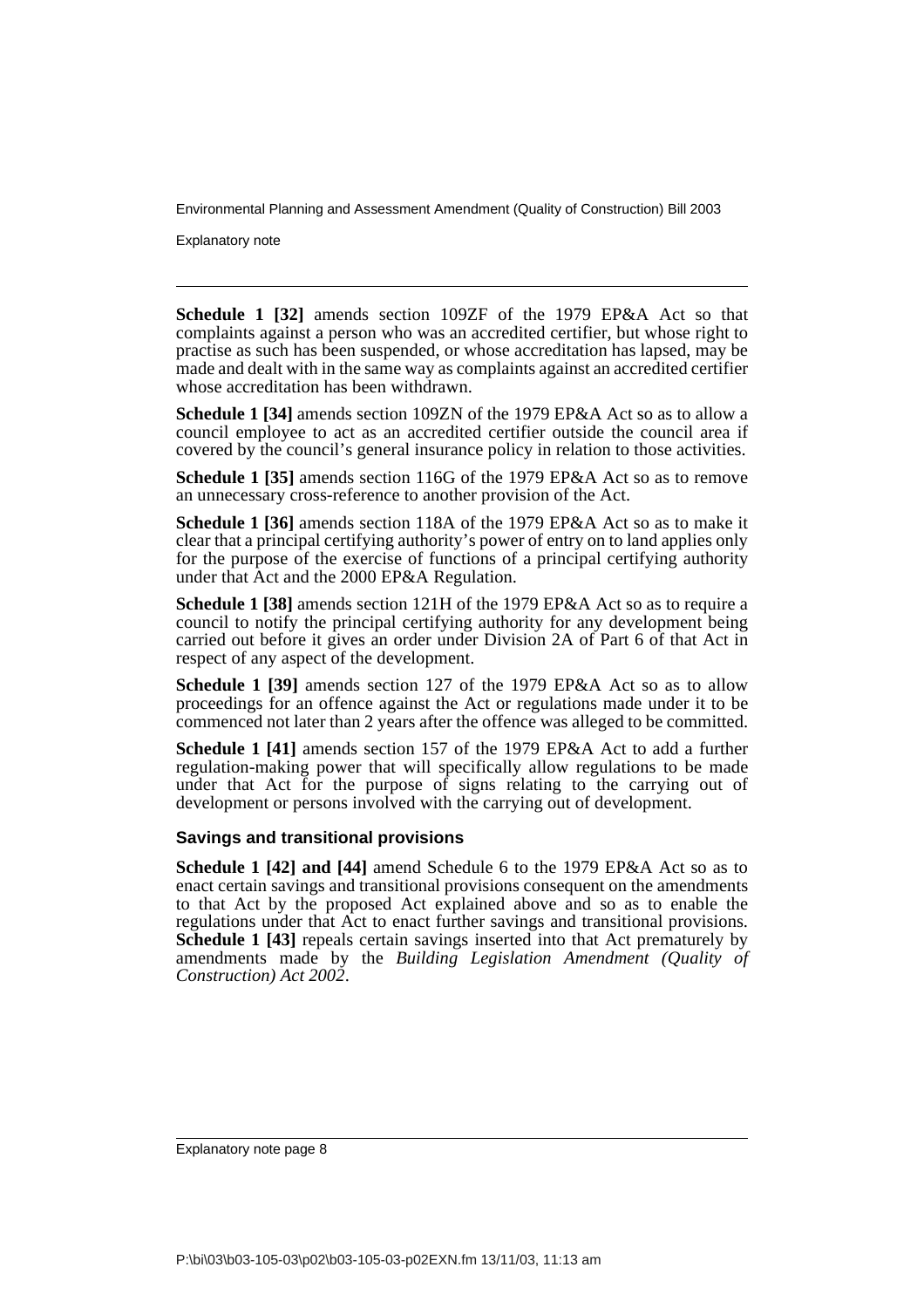Explanatory note

## **Schedule 2 Amendment of regulations**

The various amendments to the *Environmental Planning and Assessment Regulation 2000* (*the 2000 EP&A Regulation*) that are not referred to above are explained below, as is the amendment to the *Environmental Planning and Assessment (Savings and Transitional) Regulation 1998* (*the 1998 EP&A Regulation*).

## **Conditions of development consents and complying development certificates**

**Schedule 2.1 [3]** amends clause 98 of the 2000 EP&A Regulation so as to make it a condition of a development consent that any insurance required for residential building work by the *Home Building Act 1989* must be in place before the work is commenced. **Schedule 2.1 [22]** amends clause 136A (renumbered clause 133) of that regulation to make a parallel requirement a condition of a complying development certificate.

**Schedule 2.1 [4] and [23]** insert clauses 98A and 98B (in relation to development consents) and clauses 136B and 136C (in relation to complying development certificates) into the 2000 EP&A Regulation. Clauses 98A and 136B require the erection of signage at building and demolition sites identifying the principal certifying authority for the work and the head contractor, and stating that unauthorised entry to the site is prohibited. Clauses 98B and 136C require the council to be given notice of the head contractor's licence number or owner-builder's permit number, and the name of the insurer for the work, under the *Home Building Act 1989*. The requirements are imposed as conditions of a development consent or complying development certificate.

**Schedule 2.1 [2], [20] and [21]** make consequential amendments to the 2000 EP&A Regulation.

## **Plans**

**Schedule 2.1 [6]** amends clause 100 of the 2000 EP&A Regulation so as to require a notice of determination of a development application that is granted to include a copy of any endorsed plans relating to the development.

**Schedule 2.1 [12]** amends clause 122 of the 2000 EP&A Regulation to require a notice of determination of an application for modification of a development consent that is granted to include a copy of any endorsed plans relating to the modified consent.

**Schedule 2.1 [14]** amends clause 134 of the 2000 EP&A Regulation so as to require a complying development certificate for any development to include a copy of any endorsed plans relating to the development.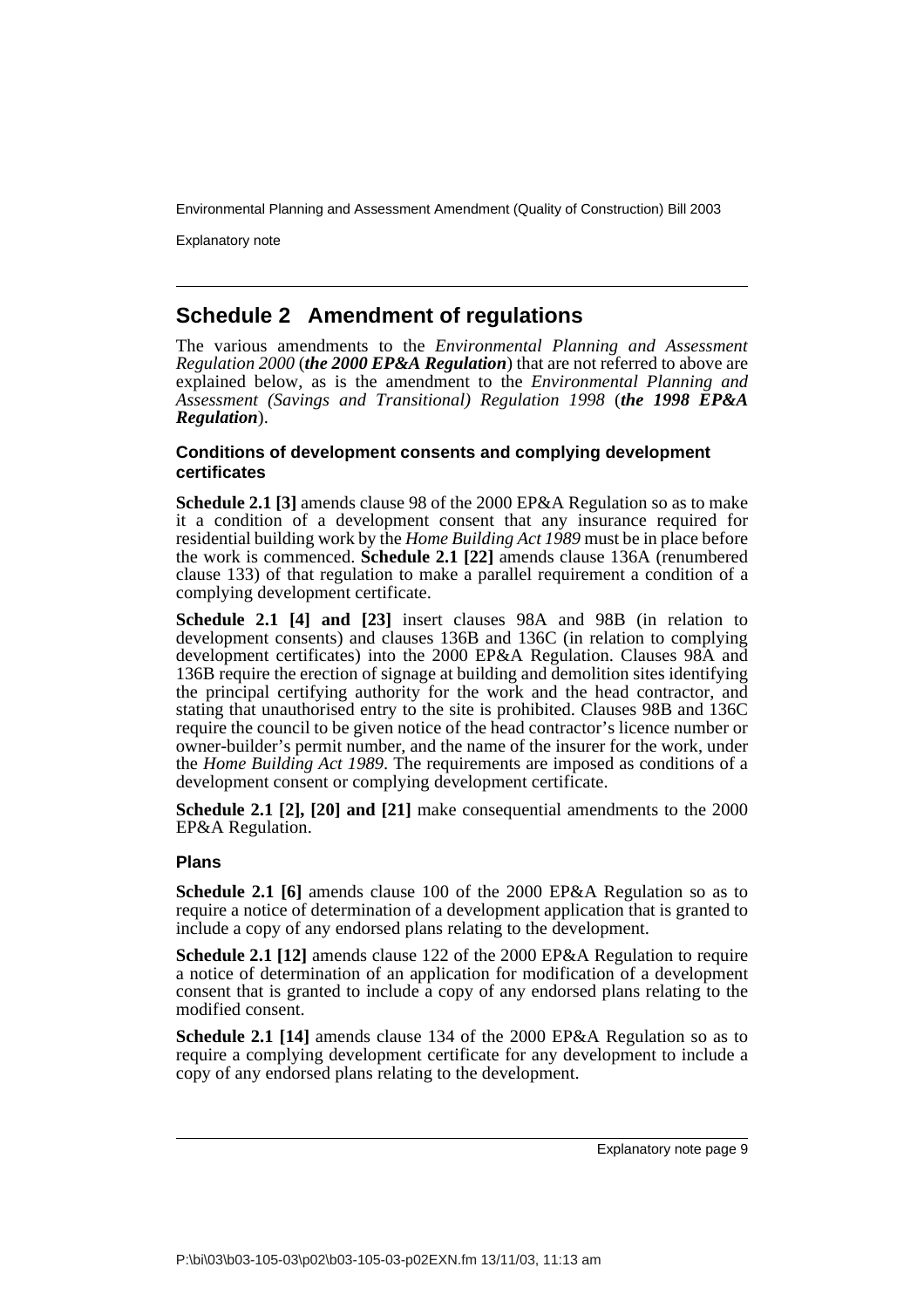Explanatory note

## **Time for giving notices**

**Schedule 2.1 [13], [25], [27], [31] and [33]** amend clauses 130, 138, 142, 151 and 160 of the 2000 EP&A Regulation so as to shorten, from 7 days to 2 days, the time within which certain notices are to be given to the council by an accredited certifier with respect to complying development certificates, compliance certificates, construction certificates, occupation certificates and subdivision certificates.

## **Notice of modification of construction certificate**

**Schedule 2.1 [30]** amends clause 148 of the 2000 EP&A Regulation so as to require the Commissioner of NSW Fire Brigades to be notified if the construction certificate for a proposed building that had originally been referred to the Commissioner for evaluation is subsequently modified in such a manner that the building concerned is no longer such as to require evaluation by the Commissioner.

## **Records**

**Schedule 2.1 [39] and [41]** amend clauses 200 and 202 of the 2000 EP&A Regulation so as to require an accreditation body to keep telephone numbers for its accredited certifiers in its register and the Director-General to keep telephone numbers of all accredited certifiers on the central register.

**Schedule 2.1 [42]** amends clause 205 of the 2000 EP&A Regulation so as to require an accredited certifier to keep a record of each critical stage inspection required to be made by the accredited certifier. **Schedule 2.1 [43]** amends the same clause to require that record to be kept for 15 years after the time of the inspection.

**Schedule 2.1 [40]** corrects a cross-reference.

## **Other miscellaneous matters**

**Schedule 2.1 [1]** replaces clause 51 (1) of the 2000 EP&A Regulation so as to declare that a development application may be rejected by a consent authority within 7 days of receiving it if it does not contain information, or is not accompanied by any document, required by that regulation.

**Schedule 2.1 [5]** amends clause 100 of the 2000 EP&A Regulation so as to require a notice of determination of a development application that allows development involving a building to specify the class of the building if a construction certificate is not required.

Explanatory note page 10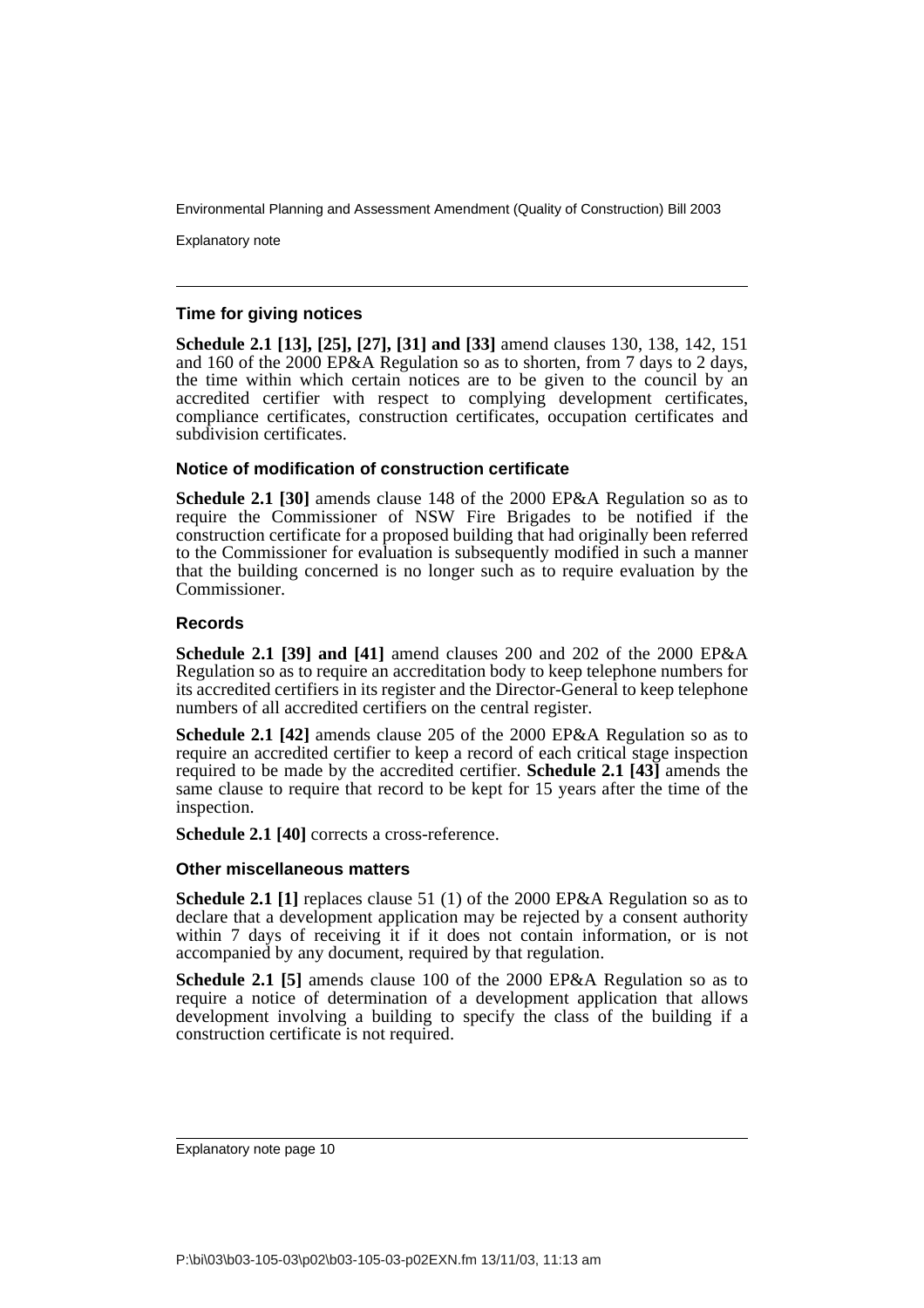Explanatory note

**Schedule 2.1 [7]–[9]** amend clause 103 of the 2000 EP&A Regulation so as to require the name of the person appointing the principal certifying authority (instead of the name of the person giving the notice) to be specified in a notice of appointment of a principal certifying authority and to update a cross-reference in that clause.

**Schedule 2.1 [24]** amends clause 138 (1) (e) of the 2000 EP&A Regulation so as to require formal particulars of title to be included in a compliance certificate.

**Schedule 2.1 [26]** inserts a new clause 139A into the 2000 EP&A Regulation which makes it clear that an application for a construction certificate may be withdrawn and allows the whole or part of the application fee for the certificate to be retained by the certifying authority in such a case.

**Schedule 2.1 [36]** replaces clause 163 of the 2000 EP&A Regulation. The new clause will require a head contractor for a building site and an owner-builder to give the principal certifying authority at least 48 hours notice before commencing any building work that requires a prior critical stage inspection so that the inspection may be carried out before the work is commenced.

**Schedule 2.1 [37] and [38]** amend clauses 170 and 175 of the 2000 EP&A Regulation so as to allow a final fire safety certificate and an annual fire safety statement for a building to be issued on behalf of (instead of always by) the owner of the building.

**Schedule 2.1 [44]** inserts new Part 13A (clause 227A) into the 2000 EP&A Regulation. The clause will require a principal certifying authority and a head contractor for building work, subdivision work or demolition work each to make sure that a sign displaying specified particulars is erected and maintained on the building site until that work is carried out.

**Schedule 2.1 [45]** makes a minor amendment to Schedule 1 to the 2000 EP&A Regulation confirming that details of a development consent are required in an application for a construction certificate only if a relevant consent has been granted.

## **Environmental Planning and Assessment (Savings and Transitional) Regulation 1998**

**Schedule 2.2** omits clause 51 of the 1998 EP&A Regulation so as to terminate a savings provision that allows certain activities to be carried out under former provisions of the *Local Government Act 1993*, rather than those of the 1979 EP&A Act.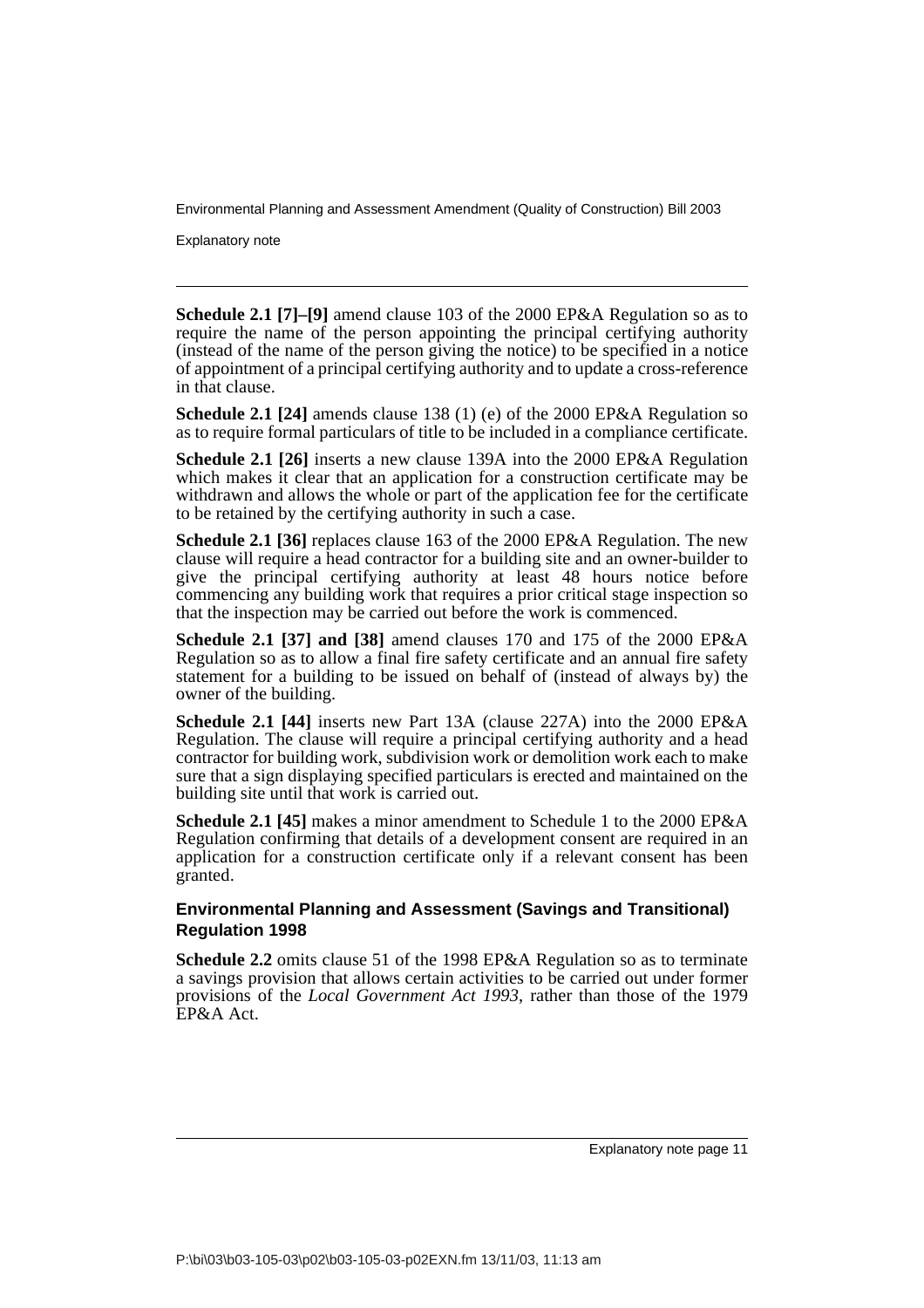Explanatory note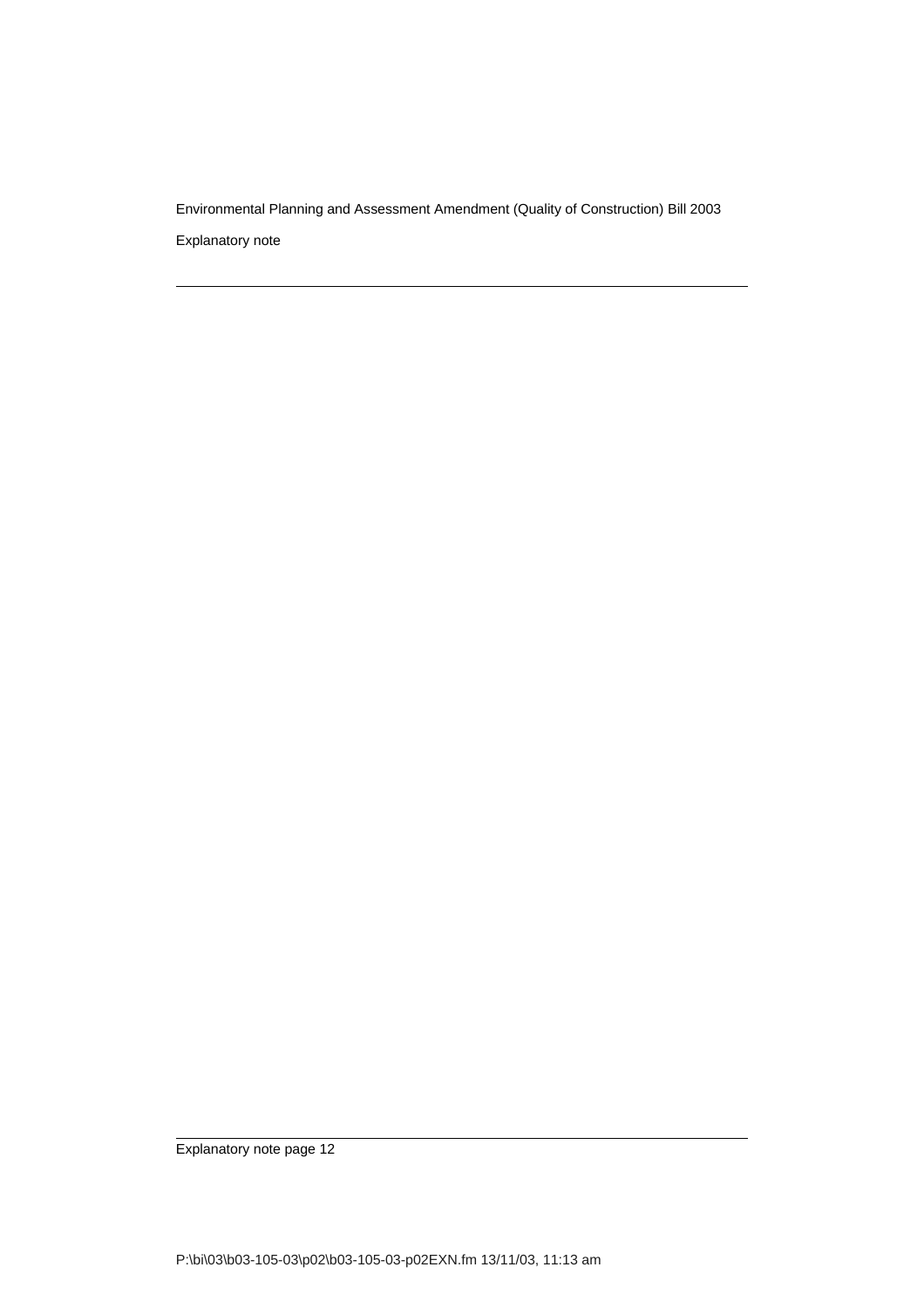First print



New South Wales

## **Environmental Planning and Assessment Amendment (Quality of Construction) Bill 2003**

## **Contents**

|            |                                                                       | Page |
|------------|-----------------------------------------------------------------------|------|
|            | Name of Act                                                           |      |
| 2          | Commencement                                                          | 2    |
| 3          | Amendment of Environmental Planning and Assessment<br>Act 1979 No 203 | 2    |
| 4          | Amendment of environmental planning and assessment<br>regulations     | 2    |
| 5.         | Repeal of certain uncommenced amendments                              |      |
| Schedule 1 | Amendment of Environmental Planning and Assessment<br>Act 1979        | 3    |
| Schedule 2 | Amendment of regulations                                              |      |
|            |                                                                       |      |

b03-105-03.p02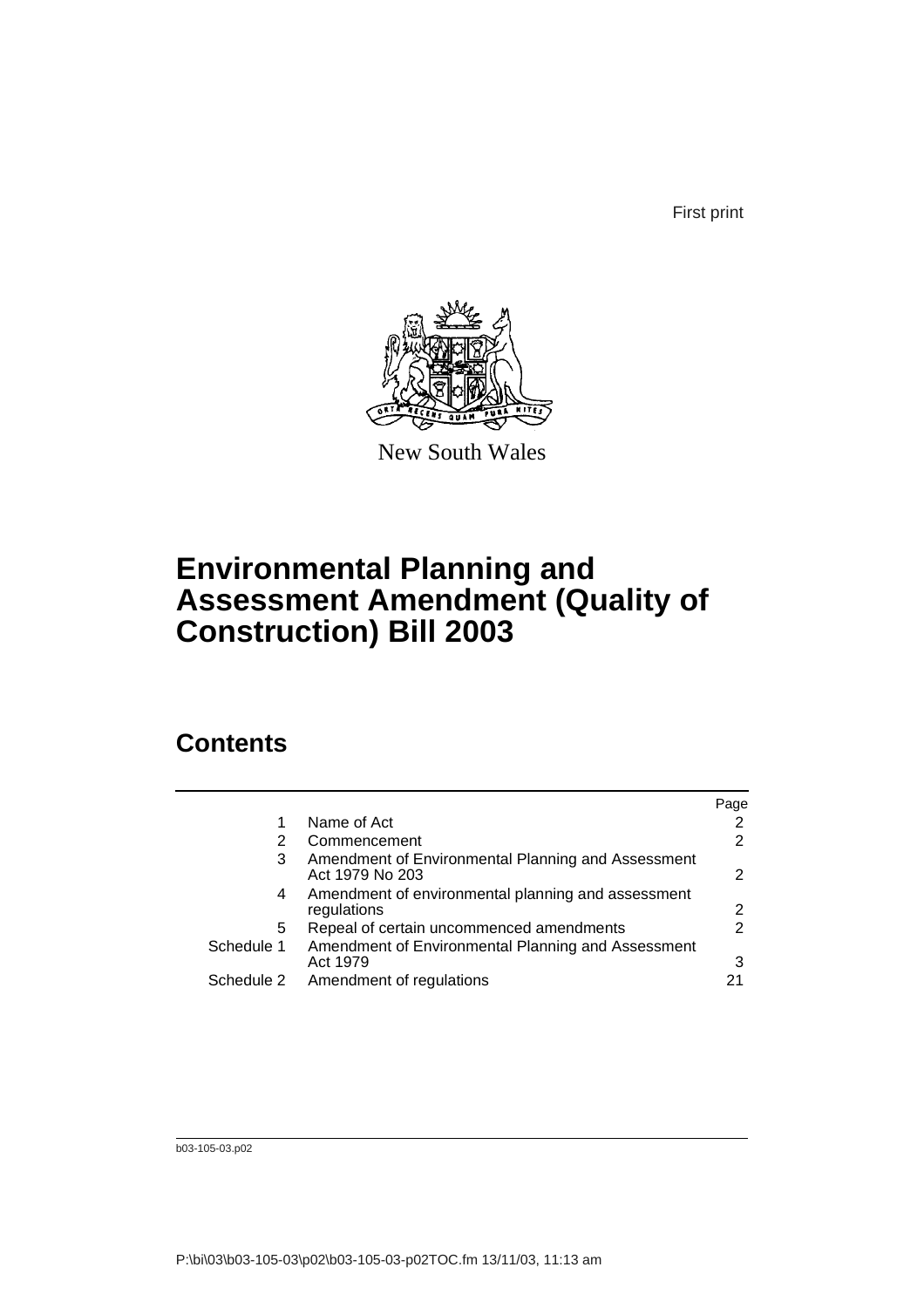**Contents** 

Page

Contents page 2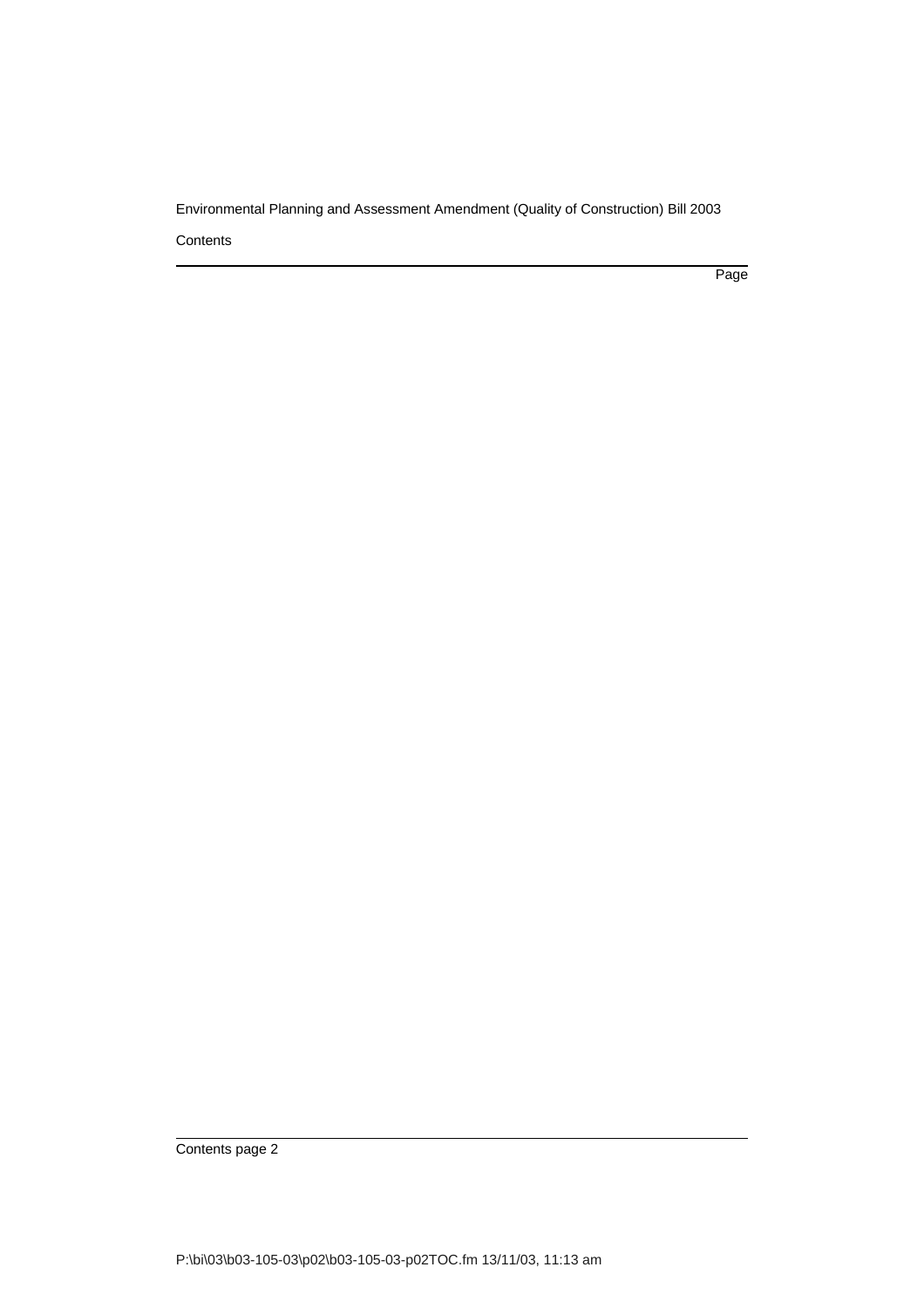

New South Wales

# **Environmental Planning and Assessment Amendment (Quality of Construction) Bill 2003**

No , 2003

## **A Bill for**

An Act to amend the *Environmental Planning and Assessment Act 1979* and certain regulations with respect to the quality of building construction; and for other purposes.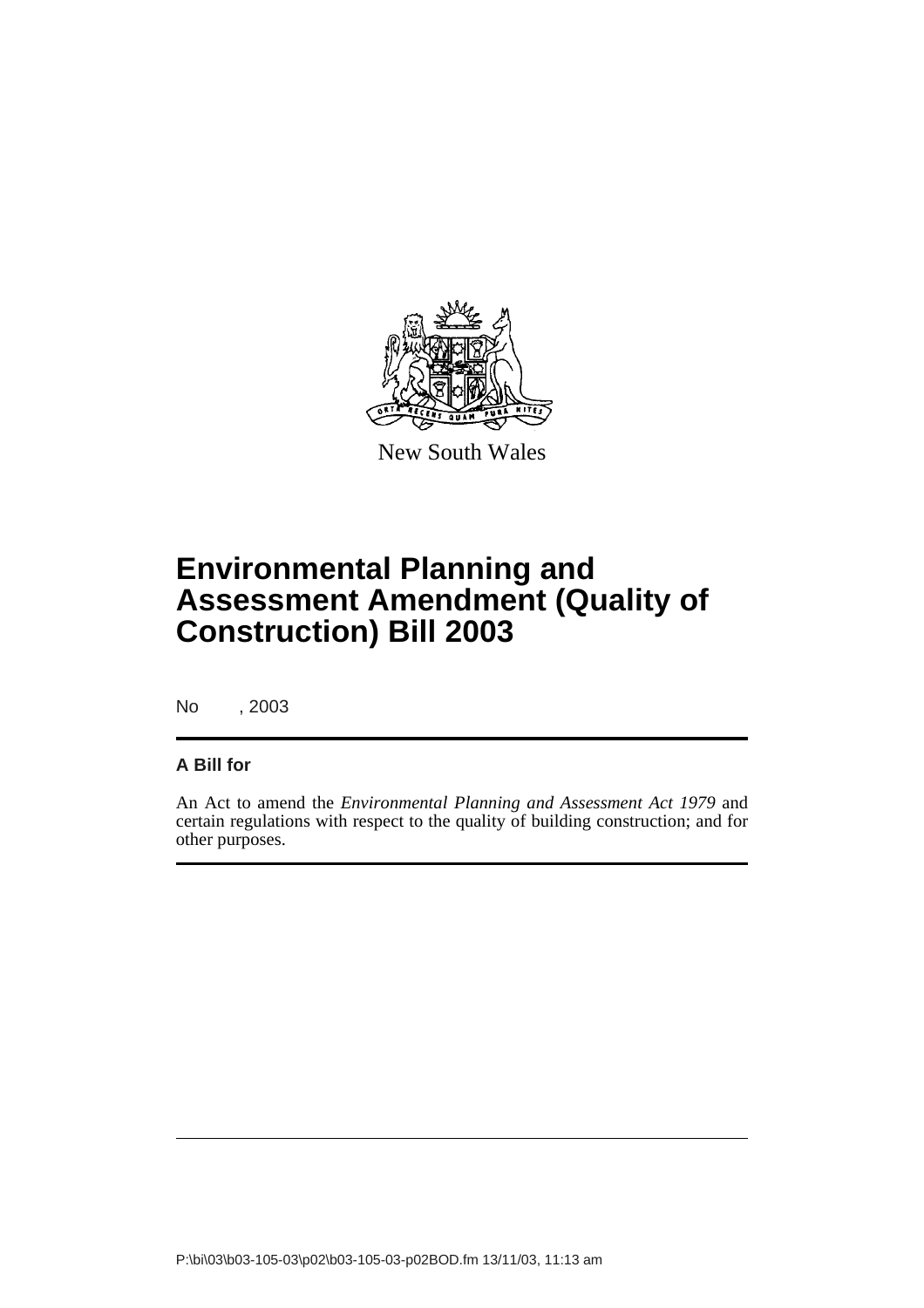|              | The Legislature of New South Wales enacts:                                                                           | 1                   |
|--------------|----------------------------------------------------------------------------------------------------------------------|---------------------|
| $\mathbf 1$  | Name of Act                                                                                                          | $\overline{c}$      |
|              | This Act is the <i>Environmental Planning and Assessment</i><br>Amendment (Quality of Construction) Act 2003.        | 3<br>4              |
| $\mathbf{2}$ | <b>Commencement</b>                                                                                                  | 5                   |
|              | (1)<br>Except as provided by subsection (2), this Act commences on a day<br>or days to be appointed by proclamation. | 6<br>$\overline{7}$ |
|              | Sections 3 and 5 and Schedule 1 [27], [32], [39] and [42]–[44]<br>(2)<br>commence on the date of assent to this Act. | 8<br>9              |
| 3            | Amendment of Environmental Planning and Assessment Act 1979<br><b>No 203</b>                                         | 10<br>11            |
|              | The <i>Environmental Planning and Assessment Act 1979</i> is amended<br>as set out in Schedule 1.                    | 12<br>13            |
| 4            | Amendment of environmental planning and assessment regulations                                                       | 14                  |
|              | The Environmental Planning and Assessment Regulation 2000 and                                                        | 15                  |
|              | the Environmental Planning and Assessment (Savings and                                                               | 16                  |
|              | Transitional) Regulation 1998 are amended as set out in Schedule 2.                                                  | 17                  |
| 5            | Repeal of certain uncommenced amendments                                                                             | 18                  |
|              | Schedule 1.1 [6]–[13], [15]–[30], [32], [33], [36] and [41], 1.2 [1]–                                                | 19                  |
|              | [24] and 1.3 to the Building Legislation Amendment (Quality of                                                       | 20                  |
|              | Construction) Act 2002 are repealed.                                                                                 | 21                  |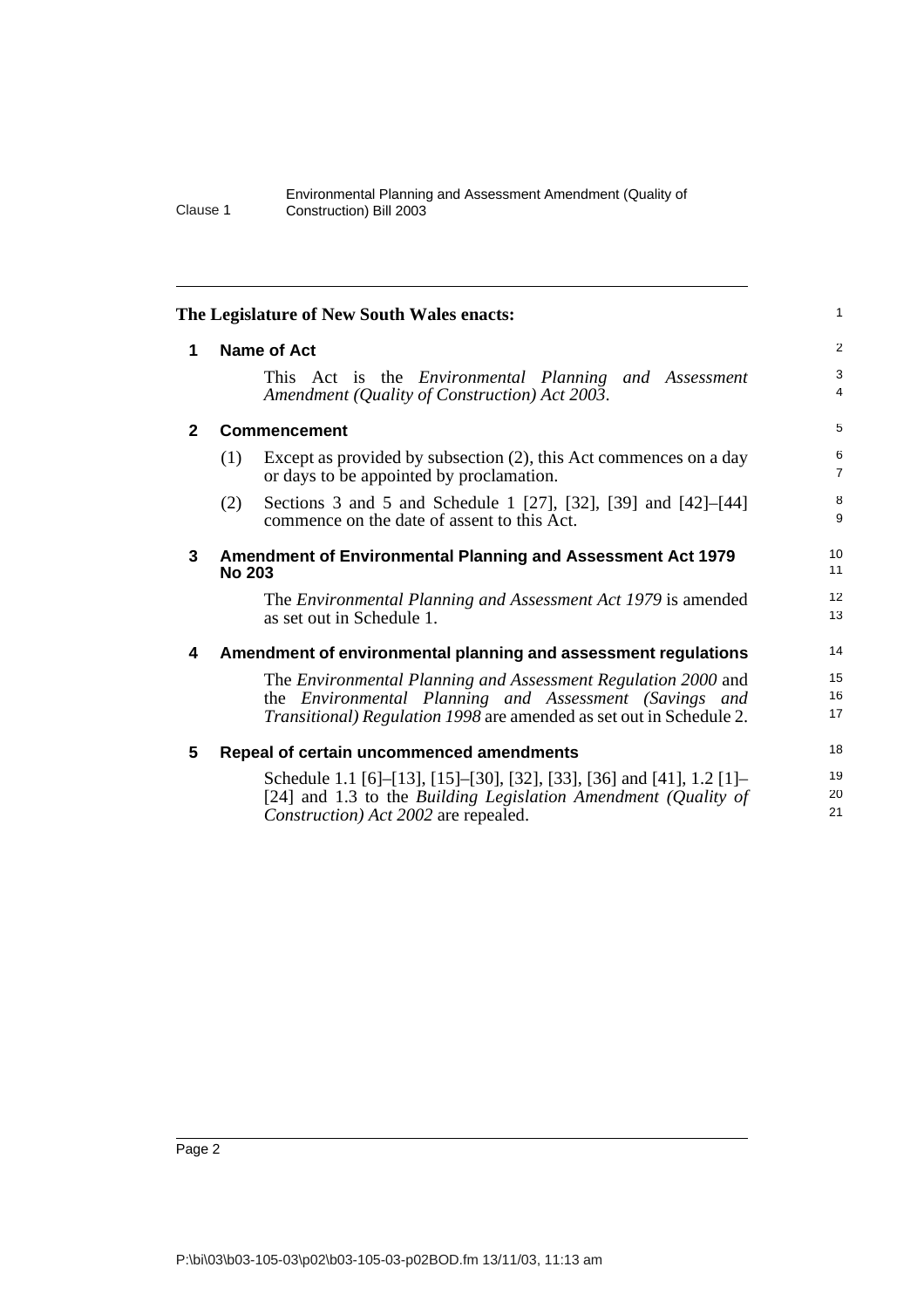Amendment of Environmental Planning and Assessment Act 1979 Schedule 1

**[1] Section 4 Definitions**

## **Schedule 1 Amendment of Environmental Planning and Assessment Act 1979**

Omit "of that name published on behalf of the Australian Building Codes

(Section 3)

29 30 31

1 2

|     | Board in October 1996" from the definition of <b>Building Code of Australia</b><br>in section $4(1)$ .                                                            | 6<br>$\overline{7}$ |
|-----|-------------------------------------------------------------------------------------------------------------------------------------------------------------------|---------------------|
|     | Insert instead ", published by or on behalf of the Australian Building<br>Codes Board, that is prescribed for purposes of this definition by the<br>regulations". | 8<br>9<br>10        |
| [2] | <b>Section 4</b>                                                                                                                                                  | 11                  |
|     | Insert in alphabetical order in section $4(1)$ :                                                                                                                  | 12                  |
|     | <i>critical stage inspections</i> means the inspections prescribed by<br>the regulations for the purposes of section $109E(3)(d)$ .                               | 13<br>14            |
|     | <i>head contractor</i> for building work means the person<br>responsible for the overall co-ordination and control of the<br>carrying out of the building work.   | 15<br>16<br>17      |
|     | Note. If any residential building work is involved, the head contractor<br>must be the holder of a contractor licence under the Home Building Act<br>1989.        | 18<br>19<br>20      |
|     | <b><i>owner-builder</i></b> has the same meaning as in the <i>Home Building</i><br>Act 1989.                                                                      | 21<br>22            |
|     | <i>residential building work</i> has the same meaning as in the<br>Home Building Act 1989.                                                                        | 23<br>24            |
| [3] | Section 22 Establishment of other committees                                                                                                                      | 25                  |
|     | Insert "Minister or" before "Director-General" in section 22 (1).                                                                                                 | 26                  |
| [4] | <b>Section 22 (3)</b>                                                                                                                                             | 27                  |
|     | Omit the subsection. Insert instead:                                                                                                                              | 28                  |

(3) The person who establishes a committee under this section may appoint one of the members as Chairperson of the committee.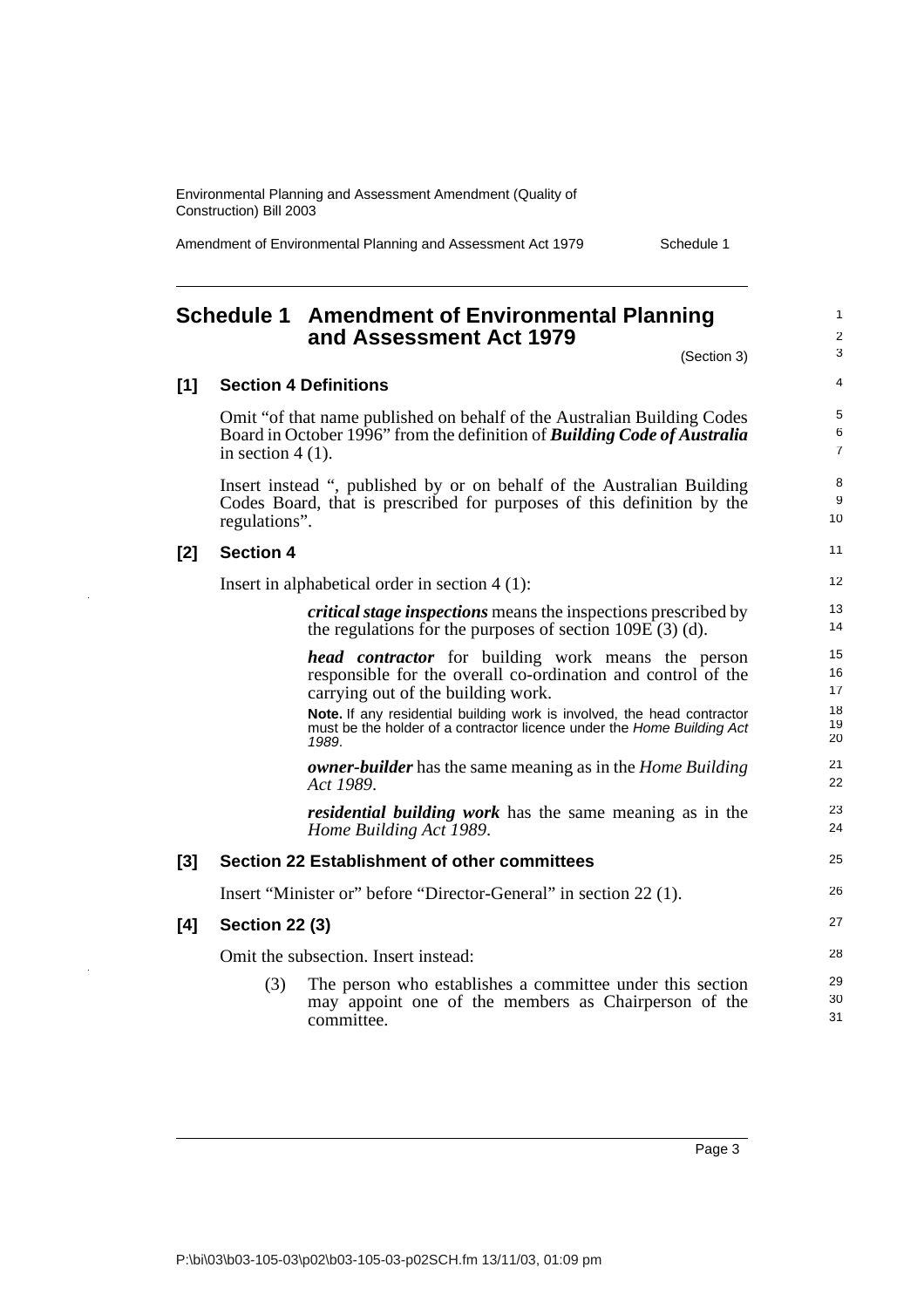Schedule 1 Amendment of Environmental Planning and Assessment Act 1979

#### **[5] Section 80 Determination** Insert ", together with any variations to the construction certificate or plans and specifications that are effected in accordance with this Act or the regulations," before "are taken" in section 80 (12). **[6] Section 80 (13) and (14)** Omit the subsections, including the note appearing after subsection (14). **[7] Section 81A Effects of development consents and commencement of development** Omit section 81A (2) (a) and (b). Insert instead: (a) a construction certificate for the building work has been issued by the consent authority, the council (if the council is not the consent authority) or an accredited certifier, and (b) the person having the benefit of the development consent has: (i) appointed a principal certifying authority for the building work, and (ii) notified the principal certifying authority that the person will carry out the building work as an owner-builder, if that is the case, and (b1) the principal certifying authority has, no later than 2 days before the building work commences: (i) notified the consent authority and the council (if the council is not the consent authority) of his or her appointment, and (ii) notified the person having the benefit of the development consent of any critical stage inspections and other inspections that are to be carried out in respect of the building work, and (b2) the person having the benefit of the development consent, if not carrying out the work as an ownerbuilder, has: (i) appointed a head contractor for the building work who must be the holder of a contractor licence if any residential building work is involved, and (ii) notified the principal certifying authority of any such appointment, and 1  $\overline{2}$ 3 4 5 6 7 8  $\alpha$ 10 11 12 13 14 15 16 17 18 19 20 21 22 23 24 25 26 27 28 29 30 31 32 33 34 35 36 37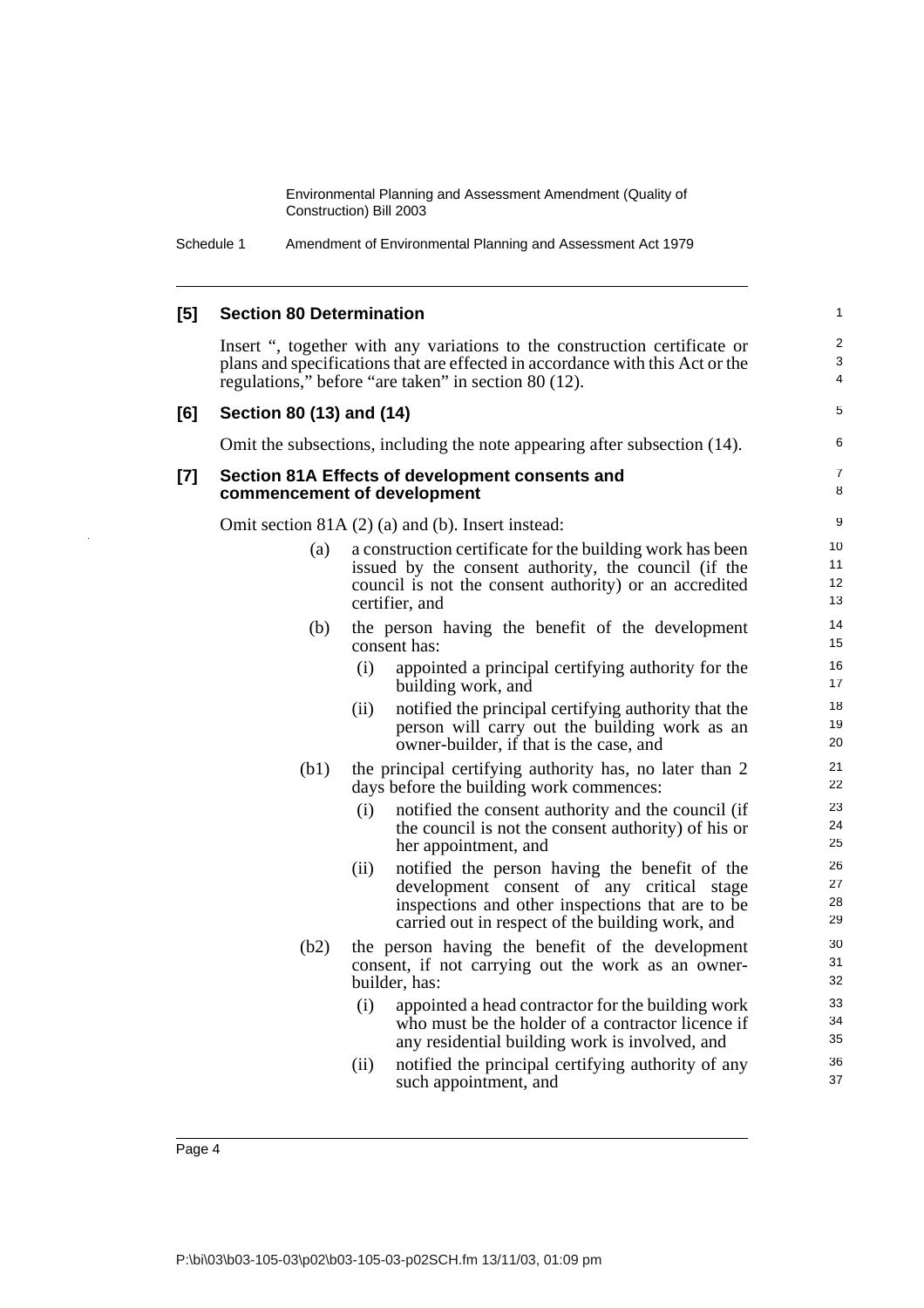Amendment of Environmental Planning and Assessment Act 1979 Schedule 1

J.

|     |                                  |      | (iii)          | unless that person is the head contractor, notified                                                                 | $\mathbf{1}$   |
|-----|----------------------------------|------|----------------|---------------------------------------------------------------------------------------------------------------------|----------------|
|     |                                  |      |                | the head contractor of any critical<br>stage                                                                        | $\overline{2}$ |
|     |                                  |      |                | inspections and other inspections that are to be                                                                    | 3<br>4         |
|     |                                  |      |                | carried out in respect of the building work, and                                                                    |                |
| [8] |                                  |      |                | Section 81A (4) (a), (b) and (b1)                                                                                   | 5              |
|     |                                  |      |                | Omit section 81A (4) (a) and (b). Insert instead:                                                                   | 6              |
|     |                                  | (a)  |                | a construction certificate for the subdivision work has                                                             | $\overline{7}$ |
|     |                                  |      |                | been issued by the consent authority, the council (if the<br>council is not the consent authority) or an accredited | 8<br>9         |
|     |                                  |      |                | certifier, and                                                                                                      | 10             |
|     |                                  | (b)  |                | the person having the benefit of the development                                                                    | 11             |
|     |                                  |      |                | consent has appointed a principal certifying authority                                                              | 12<br>13       |
|     |                                  |      |                | for the subdivision work, and                                                                                       | 14             |
|     |                                  | (b1) |                | the principal certifying authority has, no later than 2<br>days before the subdivision work commences:              | 15             |
|     |                                  |      | (i)            | notified the consent authority and the council (if                                                                  | 16             |
|     |                                  |      |                | the council is not the consent authority) of his or<br>her appointment, and                                         | 17<br>18       |
|     |                                  |      | (ii)           | notified the person having the benefit of the                                                                       | 19             |
|     |                                  |      |                | development consent of any critical stage<br>inspections and other inspections that are to be                       | 20<br>21       |
|     |                                  |      |                | carried out in respect of the subdivision work,                                                                     | 22             |
|     |                                  |      |                | and                                                                                                                 | 23             |
| [9] | Section 81A (6) and (7)          |      |                |                                                                                                                     | 24             |
|     | Insert after section 81A $(5)$ : |      |                |                                                                                                                     | 25             |
|     | (6)                              |      |                | <b>Crown building work</b>                                                                                          | 26             |
|     |                                  |      |                | Subsections (2) and (4) do not apply in relation to Crown                                                           | 27             |
|     |                                  |      |                | building work that is certified, in accordance with section                                                         | 28             |
|     |                                  |      | building laws. | 116G, to comply with the technical provisions of the State's                                                        | 29<br>30       |
|     | (7)                              |      |                | Penalty for contravention of subsection (2) or (4)                                                                  | 31             |
|     |                                  |      |                | The maximum penalty that may be imposed for a                                                                       | 32             |
|     |                                  |      |                | contravention of subsection $(2)$ or $(4)$ is 300 penalty units.                                                    | 33             |
|     |                                  |      |                |                                                                                                                     |                |
|     |                                  |      |                |                                                                                                                     |                |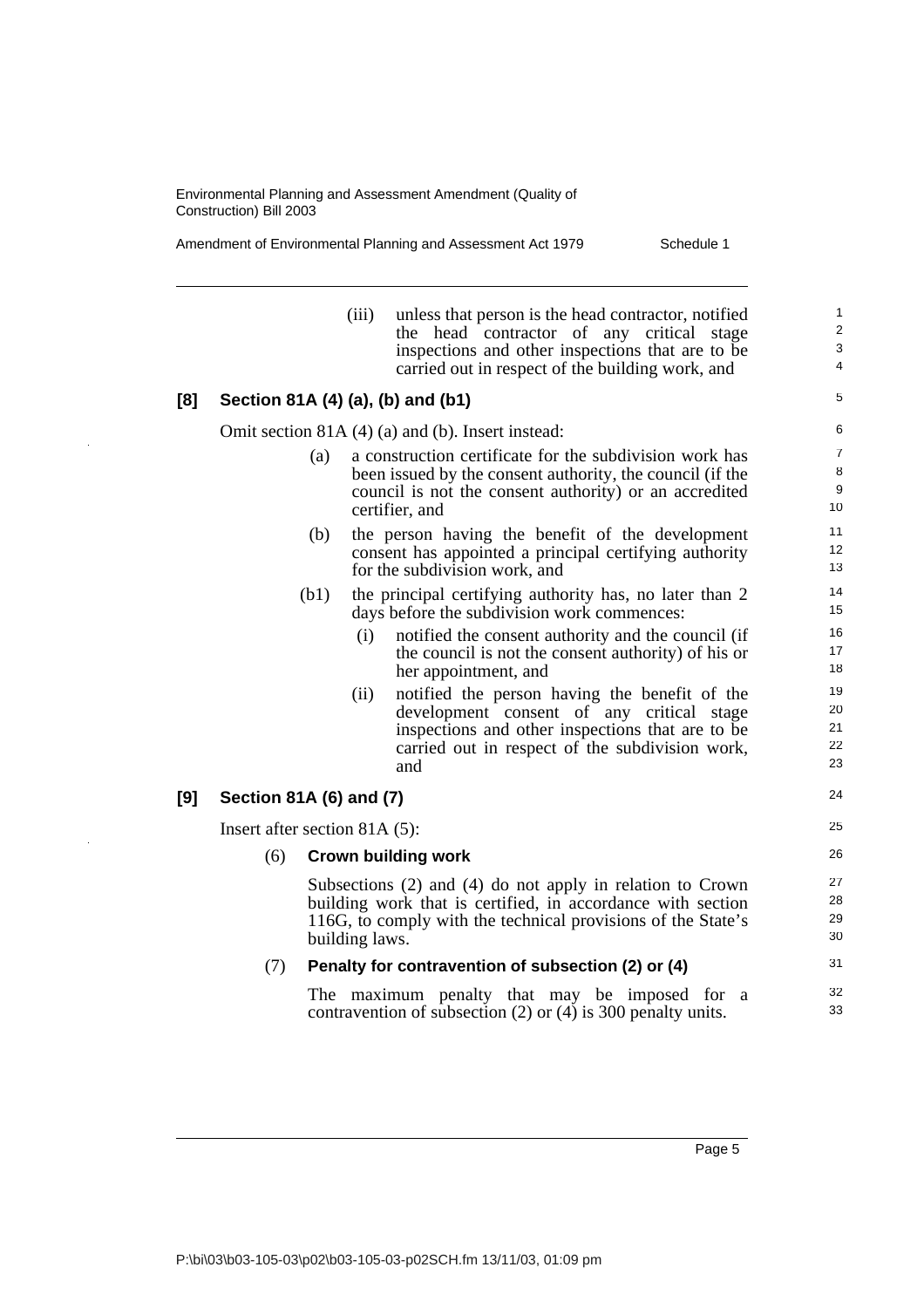1

Schedule 1 Amendment of Environmental Planning and Assessment Act 1979

## **[10] Section 86 Commencement of complying development**

Omit section 86 (1) (a). Insert in

|      | Omit section 86 (1) (a). Insert instead: |       |                                                                                                                                                                                                                  | $\overline{c}$                 |
|------|------------------------------------------|-------|------------------------------------------------------------------------------------------------------------------------------------------------------------------------------------------------------------------|--------------------------------|
|      | (a)                                      |       | the person having the benefit of the complying<br>development certificate has:                                                                                                                                   | 3<br>4                         |
|      |                                          | (i)   | appointed a principal certifying authority for the<br>building work, and                                                                                                                                         | $\sqrt{5}$<br>6                |
|      |                                          | (ii)  | notified the principal certifying authority that the<br>person will carry out the building work as an<br>owner-builder, if that is the case, and                                                                 | $\overline{7}$<br>$\,8\,$<br>9 |
|      | $\left( a1\right)$                       |       | the principal certifying authority has, no later than 2<br>days before the building work commences:                                                                                                              | 10<br>11                       |
|      |                                          | (i)   | notified the council of his or her appointment,<br>and                                                                                                                                                           | 12<br>13                       |
|      |                                          | (ii)  | notified the person having the benefit of the<br>complying development certificate of any critical<br>stage inspections and other inspections that are to<br>be carried out in respect of the building work, and | 14<br>15<br>16<br>17           |
|      | (a2)                                     |       | the person having the benefit of the complying<br>development certificate, if not carrying out the work as<br>an owner-builder, has:                                                                             | 18<br>19<br>20                 |
|      |                                          | (i)   | appointed a head contractor for the building work<br>who must be the holder of a contractor licence if<br>any residential building work is involved, and                                                         | 21<br>22<br>23                 |
|      |                                          | (ii)  | notified the principal certifying authority of any<br>such appointment, and                                                                                                                                      | 24<br>25                       |
|      |                                          | (iii) | unless that person is the head contractor, notified<br>the head contractor of any critical<br>stage<br>inspections and other inspections that are to be<br>carried out in respect of the building work, and      | 26<br>27<br>28<br>29           |
| [11] | Section 86 (2) (a) and (a1)              |       |                                                                                                                                                                                                                  | 30                             |
|      | Omit section 86 (2) (a). Insert instead: |       |                                                                                                                                                                                                                  | 31                             |
|      | (a)                                      |       | the person having the benefit of the complying<br>development certificate has appointed a principal<br>certifying authority for the subdivision work, and                                                        | 32<br>33<br>34                 |
|      | $\left( a1\right)$                       |       | the principal certifying authority has, no later than<br>2 days before the subdivision work commences,<br>notified the council of his or her appointment, and                                                    | 35<br>36<br>37                 |
|      |                                          |       |                                                                                                                                                                                                                  |                                |

l.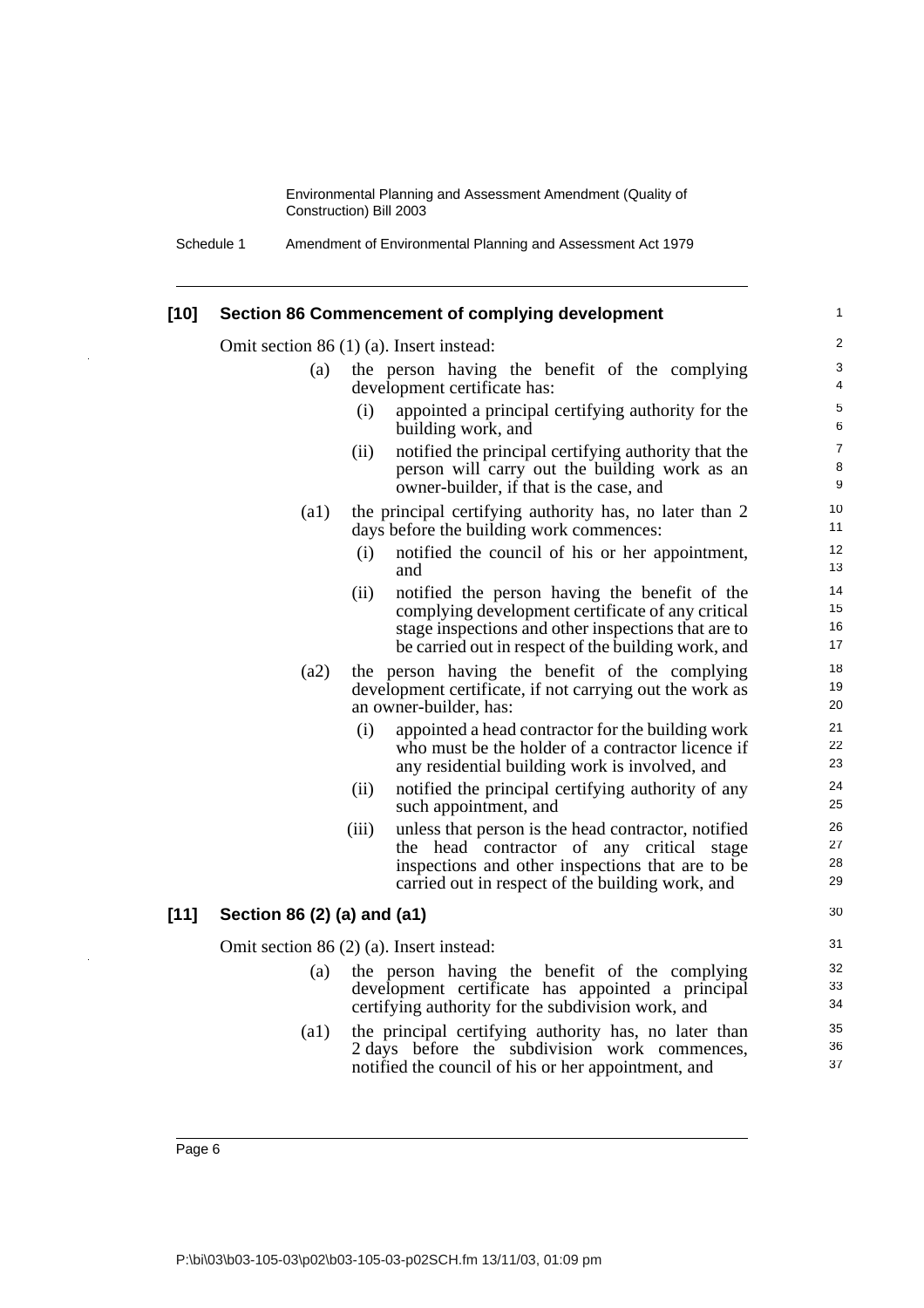Amendment of Environmental Planning and Assessment Act 1979 Schedule 1

| $[12]$ | Section 86 (3) and (4)                                                                                                                                                                                                              | 1                    |
|--------|-------------------------------------------------------------------------------------------------------------------------------------------------------------------------------------------------------------------------------------|----------------------|
|        | Insert after section 86 $(2)$ :                                                                                                                                                                                                     | $\overline{2}$       |
|        | (3)<br><b>Crown development</b>                                                                                                                                                                                                     | 3                    |
|        | Subsections $(1)$ and $(2)$ do not apply in relation to<br>development carried out by the Crown.                                                                                                                                    | 4<br>5               |
|        | Penalty for contravention of subsection (1) or (2)<br>(4)                                                                                                                                                                           | 6                    |
|        | The maximum penalty that may be imposed for a<br>contravention of subsection $(1)$ or $(2)$ is 300 penalty units.                                                                                                                   | $\overline{7}$<br>8  |
| $[13]$ | Section 105 Regulations-Part 4                                                                                                                                                                                                      | 9                    |
|        | Insert after section $105(1)(n)$ :                                                                                                                                                                                                  | 10                   |
|        | authorising a consent authority or council to impose a<br>(n1)<br>fee with respect to the lodging of any complying<br>development certificate with it, whether pursuant to a<br>requirement made by or under this Act or otherwise, | 11<br>12<br>13<br>14 |
| $[14]$ | <b>Section 109C Part 4A certificates</b>                                                                                                                                                                                            | 15                   |
|        | Insert after section $109C(1)$ :                                                                                                                                                                                                    | 16                   |
|        | A single compliance certificate may deal with any number of<br>(1A)<br>matters, whether of the same or of a different kind.                                                                                                         | 17<br>18             |
| $[15]$ | <b>Section 109D Certifying authorities</b>                                                                                                                                                                                          | 19                   |
|        | Omit "or accredited" wherever occurring in section 109D $(1)$ $(a)$ , $(b)$ and                                                                                                                                                     | 20                   |
|        | (c).                                                                                                                                                                                                                                | 21                   |
|        | Insert instead ", the council or an accredited".                                                                                                                                                                                    | 22                   |
| $[16]$ | Section 109D (1) (d) (i)                                                                                                                                                                                                            | 23                   |
|        | Insert "or the council" after "authority".                                                                                                                                                                                          | 24                   |
| $[17]$ | <b>Section 109D (3)</b>                                                                                                                                                                                                             | 25                   |
|        | Insert "work" after "the subdivision".                                                                                                                                                                                              | 26                   |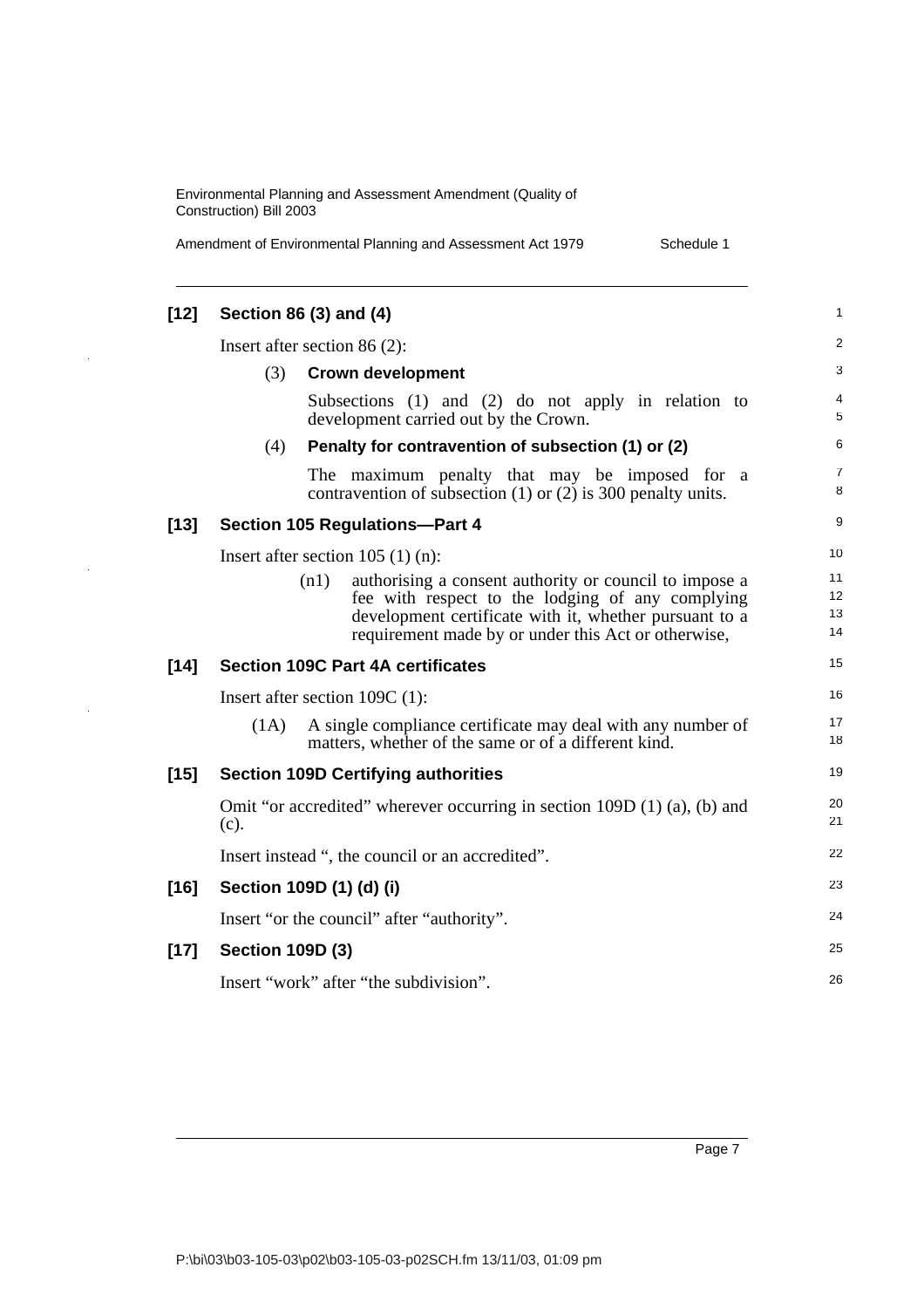Schedule 1 Amendment of Environmental Planning and Assessment Act 1979

#### **[18] Section 109E Principal certifying authorities**

Omit section 109E (1). Insert instead:

(1) The person having the benefit of a development consent or complying development certificate for development involving building work or subdivision work may appoint the consent authority, the council or an accredited certifier as the principal certifying authority for the development.

13

14

(1A) Despite subsection (1), such an appointment may not be made by any contractor or other person who will carry out the building work or subdivision work unless the contractor or other person is the owner of the land on which the work is to be carried out.

#### **[19] Section 109E (3) and (4)**

Omit the subsections (but not the note appearing after subsection (4)).

Insert instead:

- (3) A principal certifying authority for building work or subdivision work to be carried out on a site is required to be satisfied:
	- (a) that a construction certificate has been issued for the building work or subdivision work that is authorised by a development consent, and over which the principal certifying authority has control, before the work commences on the site, and
	- (b) that the head contractor for the work is the holder of the appropriate licence and is covered by the appropriate insurance, in each case as required by the *Home Building Act 1989*, before any residential building work over which the principal certifying authority has control commences on the site, unless the work is to be carried out by an owner-builder, and
	- (c) that the owner-builder is the holder of any ownerbuilder permit required under the *Home Building Act 1989*, before an owner-builder commences on the site any residential building work over which the principal certifying authority has control, and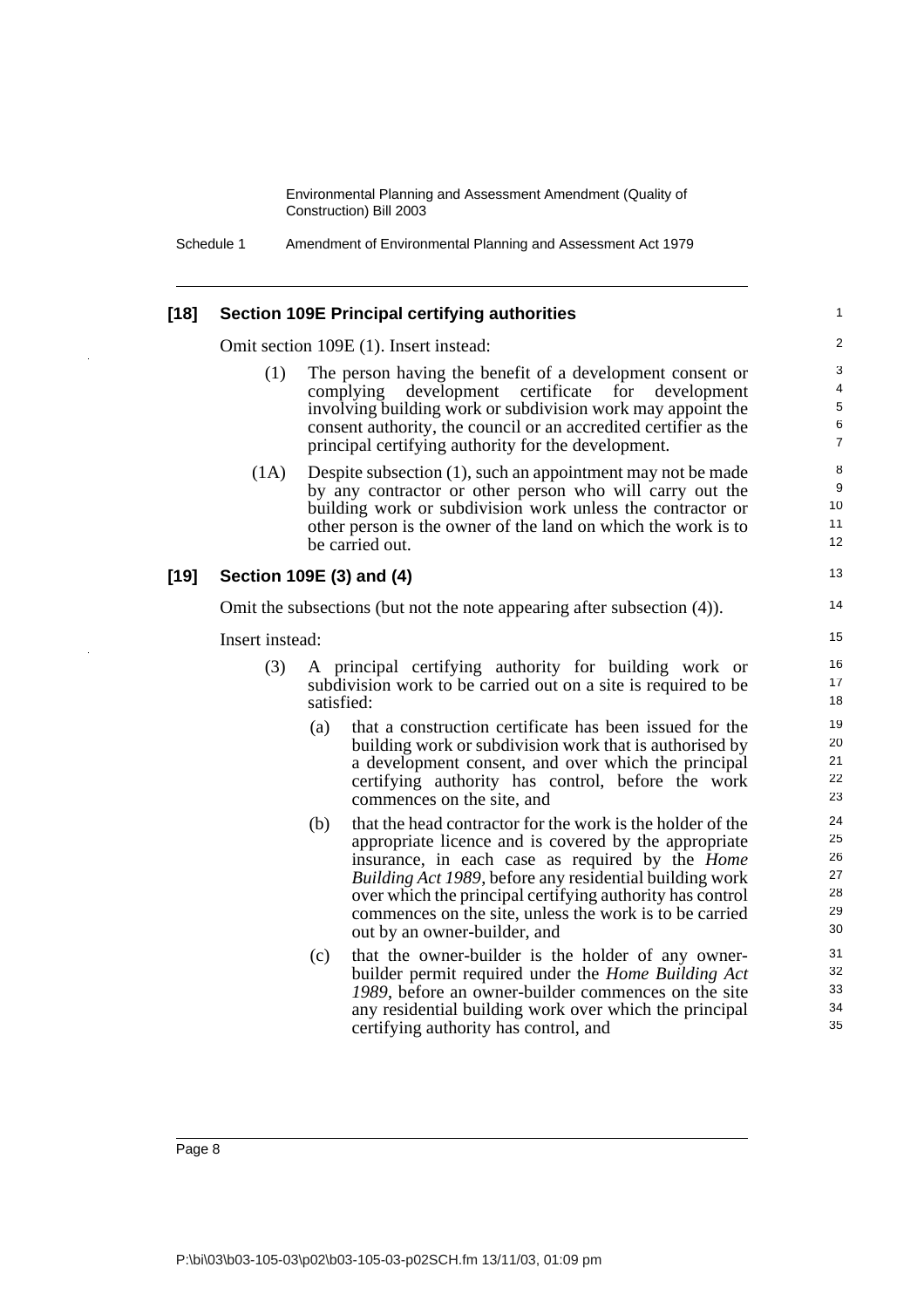Amendment of Environmental Planning and Assessment Act 1979 Schedule 1

[20]

l,

|       |                      | (d)<br>that building work or subdivision work on the site has<br>been inspected by the principal certifying authority or                                                                                                                                                                                                                   | 1<br>2                           |
|-------|----------------------|--------------------------------------------------------------------------------------------------------------------------------------------------------------------------------------------------------------------------------------------------------------------------------------------------------------------------------------------|----------------------------------|
|       |                      | another certifying authority on such occasions (if any)<br>as are prescribed by the regulations and on such other<br>occasions as may be required by the principal certifying<br>authority, before the principal certifying authority                                                                                                      | 3<br>4<br>5<br>6                 |
|       |                      | issues an occupation certificate or subdivision<br>certificate for the building or work, and                                                                                                                                                                                                                                               | $\overline{7}$<br>8              |
|       |                      | that a compliance certificate has been issued by another<br>(e)<br>certifying authority, before the principal certifying<br>authority issues an occupation certificate or subdivision<br>certificate for the building or work in reliance on that<br>compliance certificate, and                                                           | 9<br>10<br>11<br>12<br>13        |
|       |                      | that any preconditions required by a development<br>(f)<br>consent or complying development certificate to be met<br>for the work before the issue of an occupation<br>certificate or subdivision certificate have been met,<br>before the principal certifying authority issues the<br>occupation certificate or subdivision certificate. | 14<br>15<br>16<br>17<br>18<br>19 |
|       | (4)                  | A principal certifying authority must also comply with such<br>other requirements of a like or different nature as may be<br>imposed on principal certifying authorities by the regulations.                                                                                                                                               | 20<br>21<br>22                   |
| l     | <b>Section 109EA</b> |                                                                                                                                                                                                                                                                                                                                            | 23                               |
|       |                      | Insert after section 109E:                                                                                                                                                                                                                                                                                                                 | 24                               |
| 109EA |                      | <b>Replacement of certifying authorities</b>                                                                                                                                                                                                                                                                                               | 25                               |
|       | (1)                  | Unless the relevant authority so approves in writing, a person<br>may not be appointed to replace another person as the<br>principal certifying authority for development.                                                                                                                                                                 | 26<br>27<br>28                   |
|       | (2)                  | For the purposes of this section, the <i>relevant authority</i> is:                                                                                                                                                                                                                                                                        | 29                               |
|       |                      | if the person previously appointed is an accredited<br>(a)<br>certifier, the accreditation body by which the person is<br>accredited, or                                                                                                                                                                                                   | 30<br>31<br>32                   |
|       |                      | if the person previously appointed is the consent<br>(b)<br>authority or the council, the consent authority or the<br>council.                                                                                                                                                                                                             | 33<br>34<br>35                   |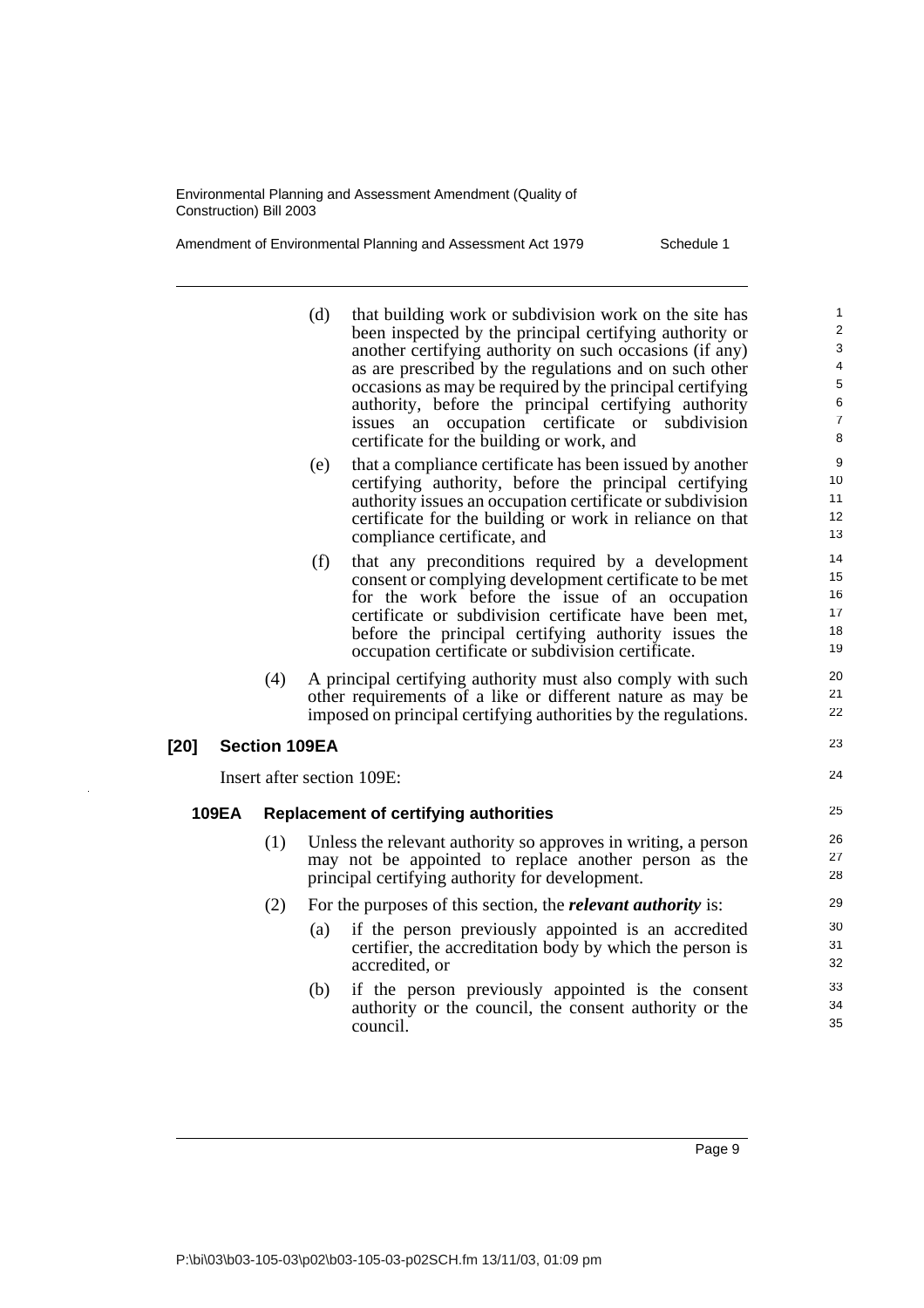Schedule 1 Amendment of Environmental Planning and Assessment Act 1979

#### **[21] Section 109H Restrictions on issue of occupation certificates**

Insert before subsection (1):

- (1A) There are two kinds of occupation certificates, as follows:
	- (a) an *interim occupation certificate* that authorises a person to commence occupation or use of a partially completed new building, or to commence a new use of part of a building resulting from a change of building use for an existing building,

(b) a *final occupation certificate* that authorises a person to commence occupation or use of a new building, or to commence a new use of a building resulting from a change of building use for an existing building.

It is not necessary for an interim occupation certificate to be issued before a final occupation certificate is issued with respect to the same building.

- (1B) An occupation certificate must not be issued unless any preconditions to the issue of the certificate that are specified in a development consent or complying development certificate have been met.
- (1C) An interim occupation certificate must not be issued to authorise a person to commence to occupy or use a partially completed new building unless the certifying authority is satisfied:
	- (a) that a development consent or complying development certificate is in force with respect to the building, and
	- (b) in the case of a building erected pursuant to a development consent but not a complying development certificate, that a construction certificate has been issued with respect to the plans and specifications for the building, and
	- (c) that the partially completed building is suitable for occupation or use in accordance with its classification under the *Building Code of Australia*, and
	- (d) that such other requirements as are required by the regulations to be complied with before such a certificate may be issued have been complied with.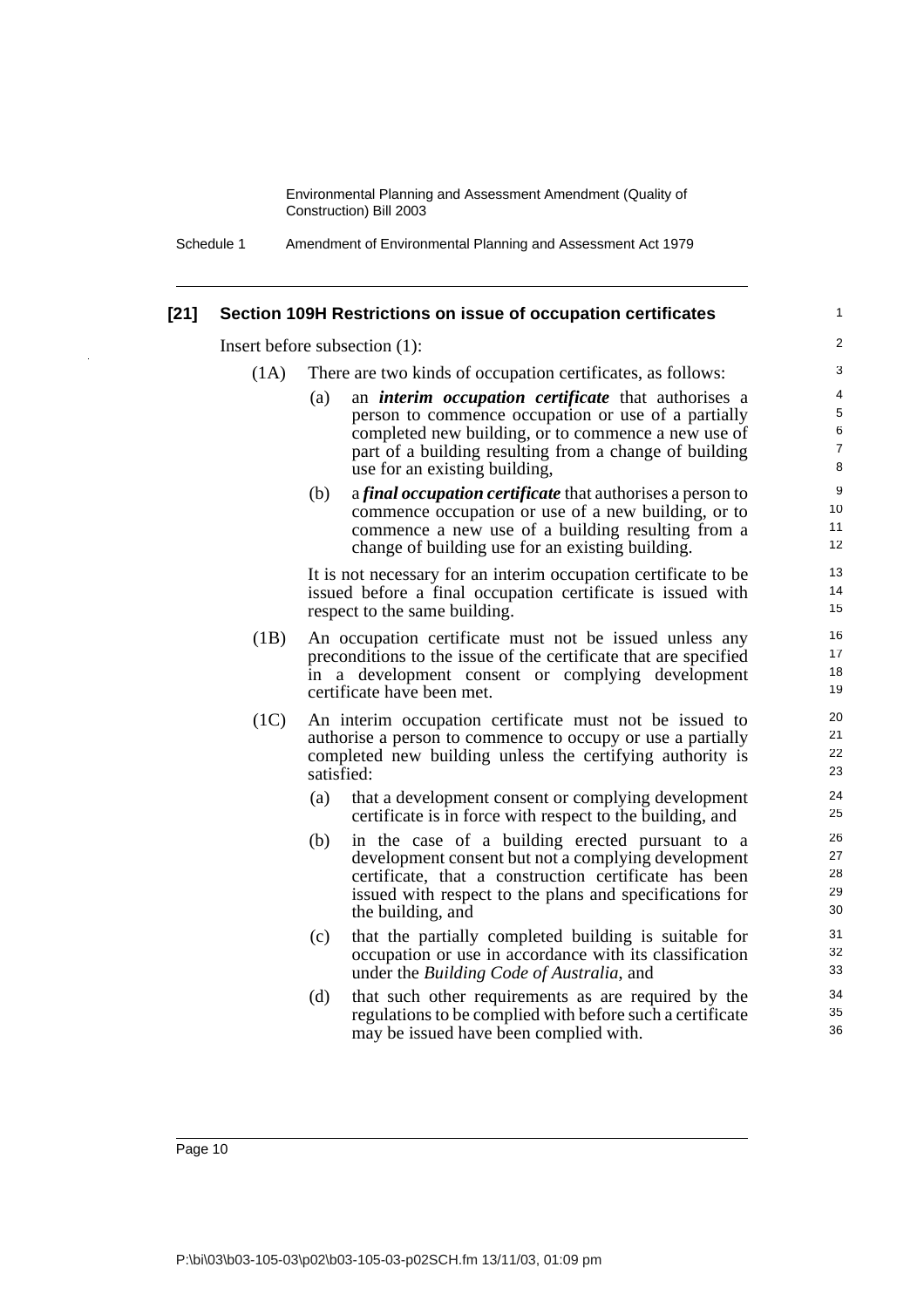| Amendment of Environmental Planning and Assessment Act 1979 |  |
|-------------------------------------------------------------|--|
|-------------------------------------------------------------|--|

Schedule 1

|        | (1D)                    |     | An interim occupation certificate must not be issued to<br>authorise a person to commence a new use in part of a<br>building resulting from a change of building use of an existing<br>building unless the certifying authority is satisfied: | 1<br>$\overline{\mathbf{c}}$<br>3<br>4 |
|--------|-------------------------|-----|-----------------------------------------------------------------------------------------------------------------------------------------------------------------------------------------------------------------------------------------------|----------------------------------------|
|        |                         | (a) | that a development consent or complying development<br>certificate is in force with respect to the change of<br>building use, and                                                                                                             | 5<br>6<br>7                            |
|        |                         | (b) | that the part of the building is suitable for occupation or<br>use in accordance with its classification under the<br>Building Code of Australia, and                                                                                         | 8<br>9<br>10                           |
|        |                         | (c) | that such other requirements as are required by the<br>regulations to be complied with before such a certificate<br>may be issued have been complied with.                                                                                    | 11<br>12<br>13                         |
| [22]   | <b>Section 109H (2)</b> |     |                                                                                                                                                                                                                                               | 14                                     |
|        |                         |     | Insert "a new use of a building resulting from" after "commence".                                                                                                                                                                             | 15                                     |
| [23]   | <b>Section 109H (3)</b> |     |                                                                                                                                                                                                                                               | 16                                     |
|        | Omit the subsection.    |     |                                                                                                                                                                                                                                               | 17                                     |
| $[24]$ | occupation certificate  |     | Section 109M Occupation and use of new building requires                                                                                                                                                                                      | 18<br>19                               |
|        |                         |     | Omit "Maximum penalty: 25 penalty units." from section 109M (1).                                                                                                                                                                              | 20                                     |
|        | Insert instead:         |     |                                                                                                                                                                                                                                               | 21                                     |
|        |                         |     | Maximum penalty:                                                                                                                                                                                                                              | 22                                     |
|        |                         | (a) | in the case of a class 1 a or class 10 building, as referred<br>to in the Building Code of Australia—5 penalty units, or                                                                                                                      | 23<br>24                               |
|        |                         | (b) | in the case of any other building— $1,000$ penalty units.                                                                                                                                                                                     | 25                                     |
| [25]   | occupation certificate  |     | Section 109N Change of building use of existing building requires                                                                                                                                                                             | 26<br>27                               |
|        |                         |     | Omit "commence" from section 109N (1). Insert instead "effect".                                                                                                                                                                               | 28                                     |

Page 11

 $\ddot{\phantom{a}}$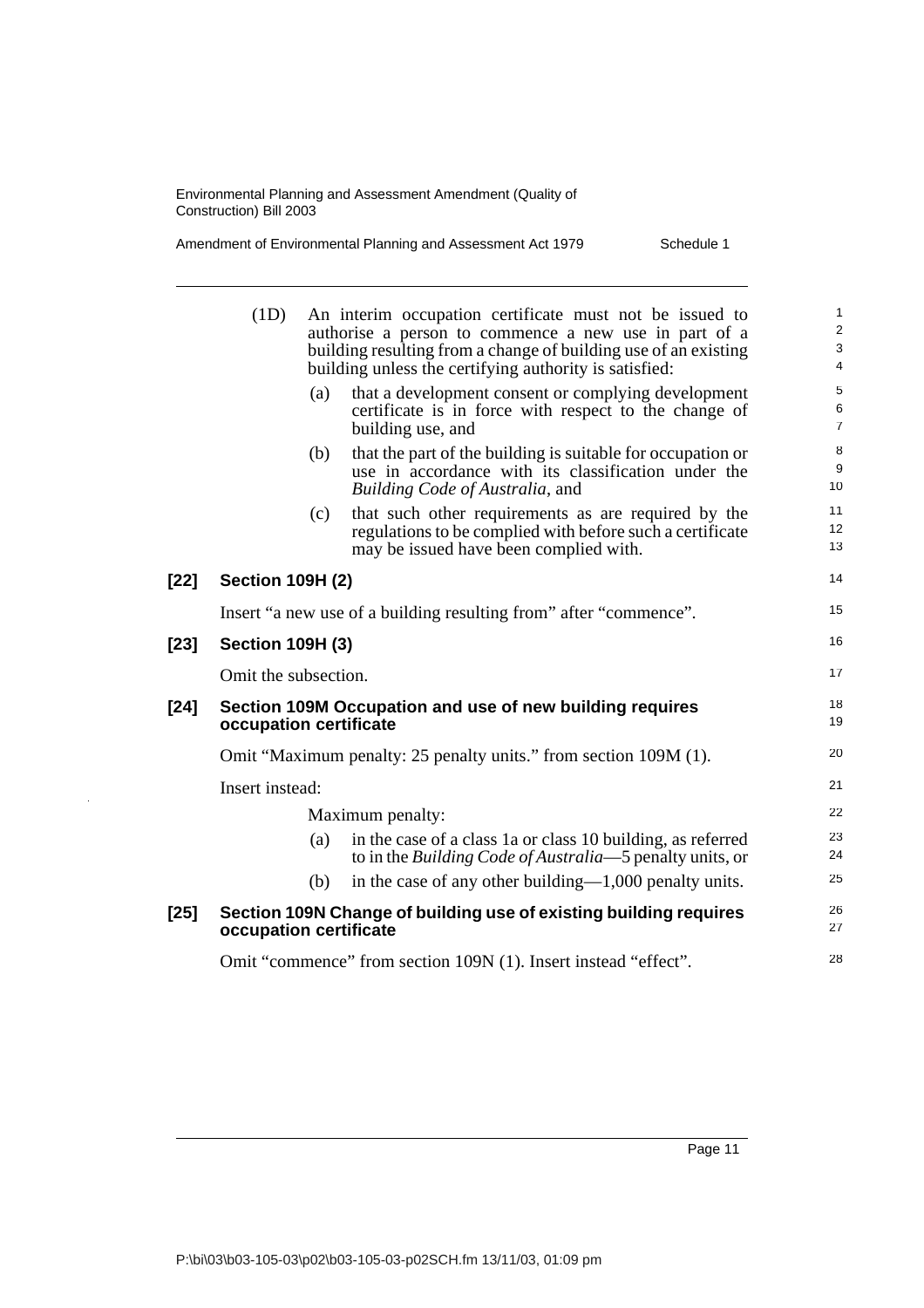Schedule 1 Amendment of Environmental Planning and Assessment Act 1979

| $[26]$ | Section 109Q Regulations under Part 4A                                                                                                                                                                                                                                                                                                                                          | 1                                |
|--------|---------------------------------------------------------------------------------------------------------------------------------------------------------------------------------------------------------------------------------------------------------------------------------------------------------------------------------------------------------------------------------|----------------------------------|
|        | Insert at the end of the section:                                                                                                                                                                                                                                                                                                                                               | $\overline{c}$                   |
|        | In particular, the regulations may authorise a consent<br>(2)<br>authority or council to impose a fee with respect to any Part<br>4A certificate that is lodged with it, whether pursuant to a<br>requirement of this Act or the regulations or otherwise.                                                                                                                      | 3<br>4<br>5<br>6                 |
| $[27]$ | <b>Section 109T Accreditation of accredited certifiers</b>                                                                                                                                                                                                                                                                                                                      | 7                                |
|        | Insert ", and may impose conditions on their accreditation," after<br>"certifiers" in section $109T(1)$ .                                                                                                                                                                                                                                                                       | 8<br>9                           |
| $[28]$ | Section 109T (2A)                                                                                                                                                                                                                                                                                                                                                               | 10                               |
|        | Insert after section 109T (2):                                                                                                                                                                                                                                                                                                                                                  | 11                               |
|        | For the purposes of subsection $(2)$ (b), an accreditation body<br>(2A)<br>may rely on a certificate of currency or an appropriate current<br>insurance policy that has been issued by an insurer and that<br>states that, in respect of a specified period, a specified<br>accredited certifier is covered by the required insurance<br>(within the meaning of section 109ZN). | 12<br>13<br>14<br>15<br>16<br>17 |
| $[29]$ | <b>Section 109U Auditing of accredited certifiers</b>                                                                                                                                                                                                                                                                                                                           | 18                               |
|        | Omit the section.                                                                                                                                                                                                                                                                                                                                                               | 19                               |
| $[30]$ | Section 109ZA Tribunal may make certain disciplinary findings                                                                                                                                                                                                                                                                                                                   | 20                               |
|        | Omit "section 109U or 109Z" from section 109ZA (1).                                                                                                                                                                                                                                                                                                                             | 21                               |
|        | Insert instead "section 109Z or 118Q".                                                                                                                                                                                                                                                                                                                                          | 22                               |
| $[31]$ | Section 109ZA (2) (e)                                                                                                                                                                                                                                                                                                                                                           | 23                               |
|        | Omit "300". Insert instead "1,000".                                                                                                                                                                                                                                                                                                                                             | 24                               |
| $[32]$ | Section 109ZF General provisions concerning disciplinary<br>proceedings                                                                                                                                                                                                                                                                                                         | 25<br>26                         |
|        | Omit section 109ZF (2). Insert instead:                                                                                                                                                                                                                                                                                                                                         | 27                               |
|        | A complaint against an accredited certifier may be made and<br>(2)<br>dealt with even though the person's right to practise as an<br>accredited certifier has been suspended or his or her<br>accreditation has been withdrawn or lapsed. For that purpose,                                                                                                                     | 28<br>29<br>30<br>31             |
|        |                                                                                                                                                                                                                                                                                                                                                                                 |                                  |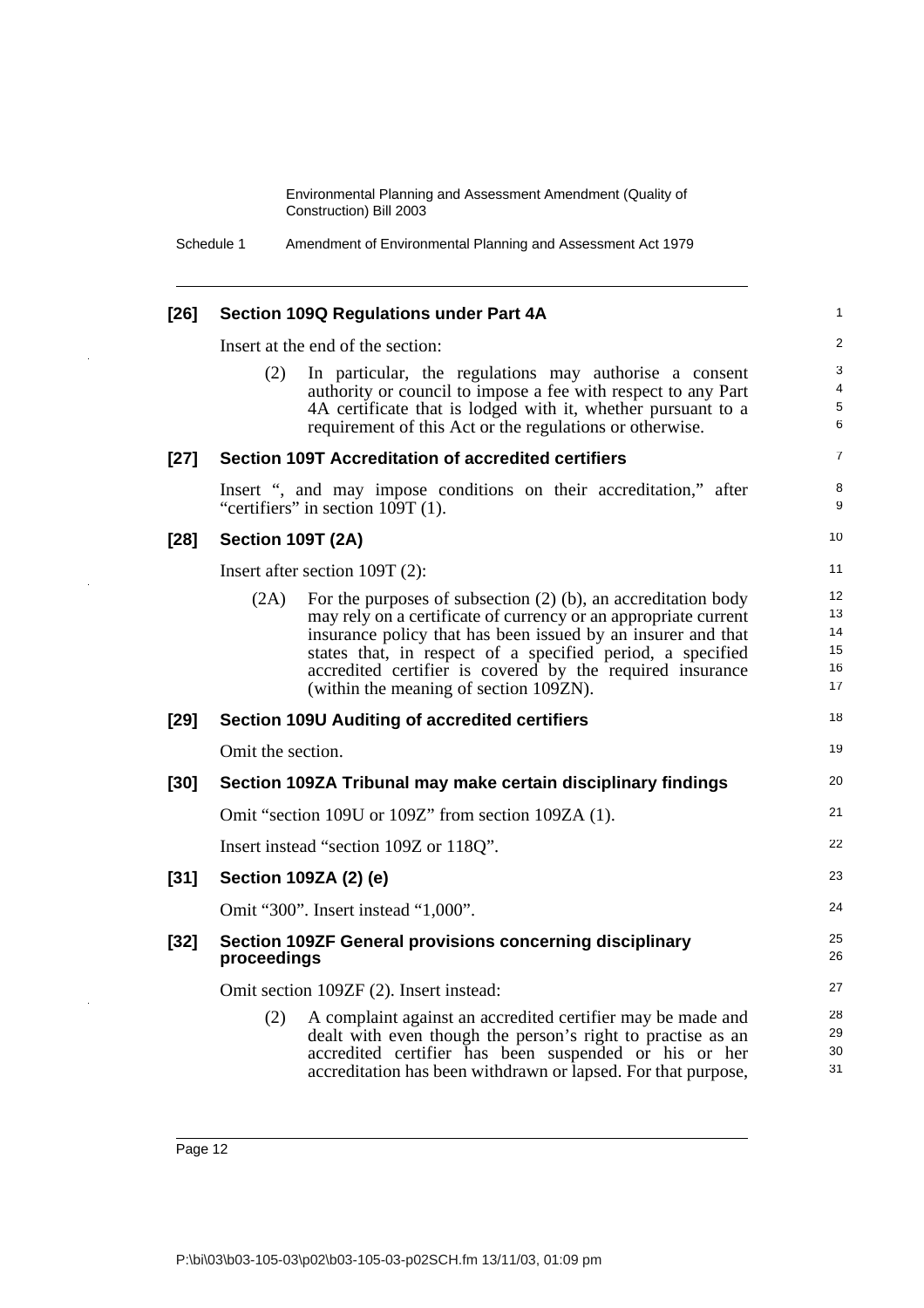Amendment of Environmental Planning and Assessment Act 1979 Schedule 1

22

23 24

25 26

a reference in this Division to an accredited certifier includes a reference to a person whose right to practise as such has been suspended or whose accreditation has been withdrawn or lapsed.

### **[33] Section 109ZG Conflicts of interest**

Insert after section 109ZG (1):

(1AA) Subsection (1) (a) does not make it an offence for an accredited certifier (otherwise than as a principal certifying authority) to issue a compliance certificate of the kind referred to in section  $109\hat{C}$  (1) (a) (i) for any aspect of development in respect of which he or she has been involved in the preparation of plans and specifications.

## **[34] Section 109ZN Accredited certifiers**

Insert after section 109ZN (2):

(3) For the purposes of this section, an accredited certifier who is employed by a council to exercise the functions of a certifying authority on its behalf, whether within or beyond its area, is covered by the required insurance if the council is indemnified by its general insurance policy against any liability to which it may become subject as a result of the exercise of those functions by the accredited certifier.

## **[35] Section 116G Building, demolition and incidental work**

Omit section 116G (6).

### **[36] Section 118A Power of entry**

Insert "under this Act and the regulations" after "functions" in section 118A (2B).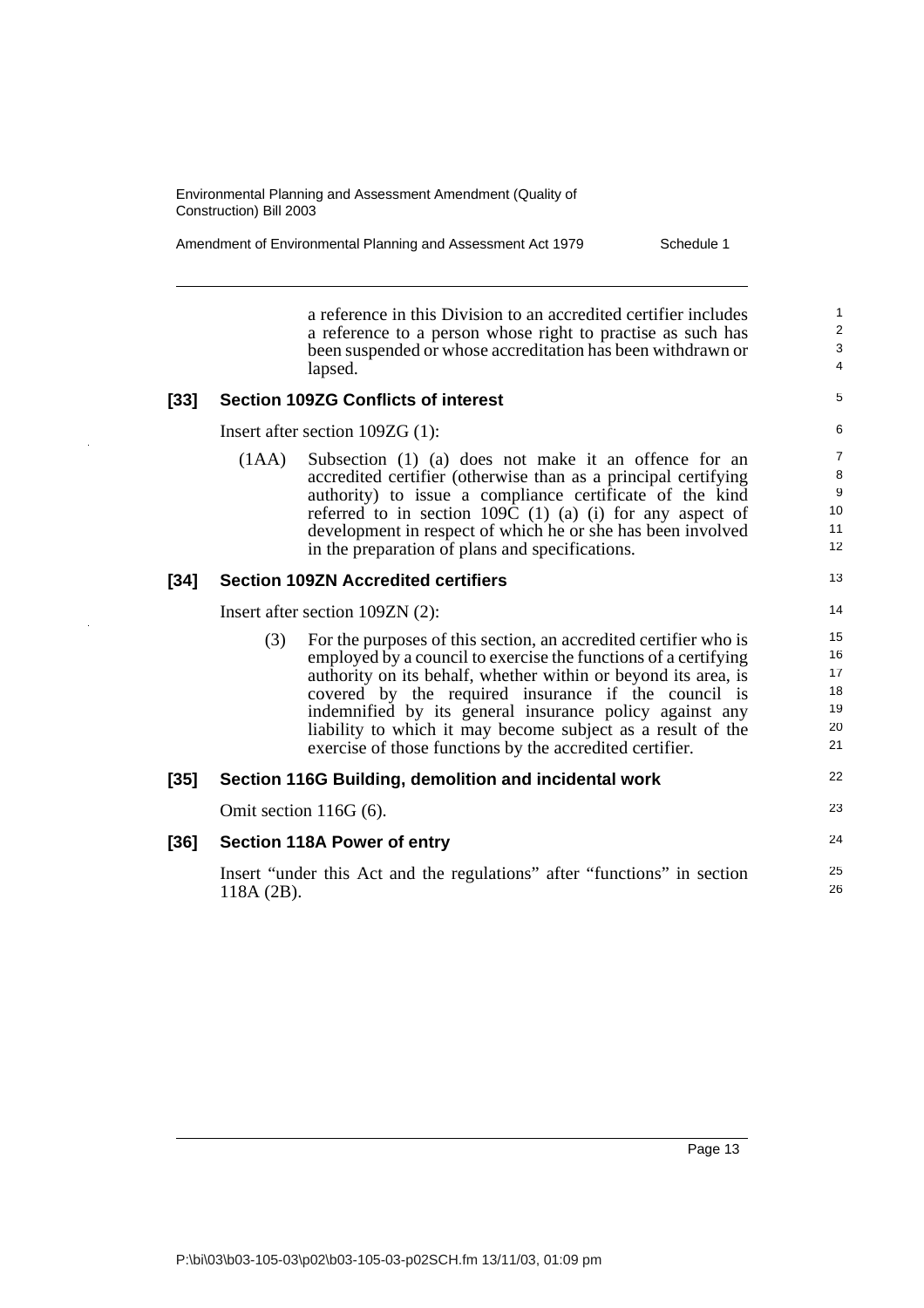Schedule 1 Amendment of Environmental Planning and Assessment Act 1979

| $[37]$      | Part 6, Division 1B              |                                                                                                                                                                                                                                            | 1                    |
|-------------|----------------------------------|--------------------------------------------------------------------------------------------------------------------------------------------------------------------------------------------------------------------------------------------|----------------------|
|             | <b>Insert after Division 1A:</b> |                                                                                                                                                                                                                                            | 2                    |
|             | <b>Division 1B</b>               | <b>Investigation of certifying authorities</b>                                                                                                                                                                                             | 3                    |
| <b>1180</b> | <b>Definitions</b>               |                                                                                                                                                                                                                                            | 4                    |
|             |                                  | In this Division:                                                                                                                                                                                                                          | 5                    |
|             |                                  | <b>Departmental auditor</b> means a Departmental auditor<br>appointed under section 118P or 118Q.                                                                                                                                          | 6<br>$\overline{7}$  |
|             |                                  | <b>Tribunal</b> means the Administrative Decisions Tribunal.                                                                                                                                                                               | 8                    |
| 118P        |                                  | Investigation of councils acting as certifying authorities                                                                                                                                                                                 | 9                    |
|             | (1)                              | The Director-General may appoint a member of staff of the<br>Department as a Departmental auditor to investigate the work<br>and activities of a council in its capacity as a certifying<br>authority.                                     | 10<br>11<br>12<br>13 |
|             | (2)                              | The Departmental auditor must report to the Director-General<br>on the results of the investigation.                                                                                                                                       | 14<br>15             |
|             | (3)                              | The Director-General must send a copy of the report to the<br>Director-General of the Department of Local Government<br>and to the council.                                                                                                | 16<br>17<br>18       |
|             | (4)<br>received.                 | A report furnished to the council under this section must be<br>presented at the next meeting of the council after the report is                                                                                                           | 19<br>20<br>21       |
|             | (5)                              | Within 40 days after it receives a report under this section, a<br>council must give written notice to the Director-General of<br>the things done or proposed to be done to give effect to any<br>recommendations contained in the report. | 22<br>23<br>24<br>25 |
| 118Q        | authorities                      | Investigation of accredited certifiers acting as certifying                                                                                                                                                                                | 26<br>27             |
|             | (1)                              | The Director-General may appoint a member of staff of the<br>Department as a Departmental auditor to investigate the work<br>and activities of an accredited certifier in his or her capacity<br>as a certifying authority.                | 28<br>29<br>30<br>31 |
|             | (2)                              | The Departmental auditor must report to the Director-General<br>on the results of the investigation.                                                                                                                                       | 32<br>33             |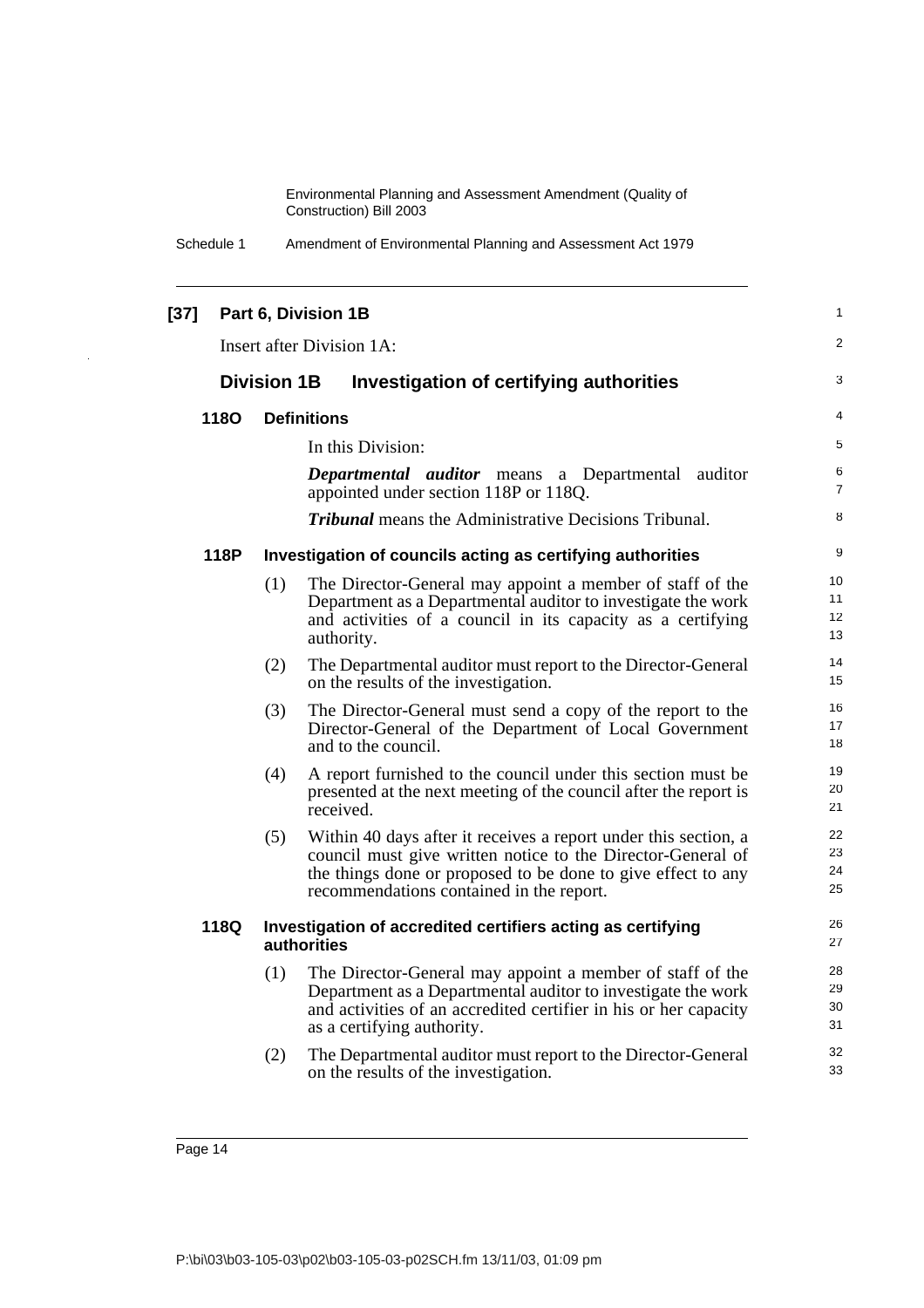Amendment of Environmental Planning and Assessment Act 1979 Schedule 1

- (3) The Director-General must send a copy of the report to the accredited certifier.
- (4) If satisfied, as a result of any such investigation, that the accredited certifier is or may be guilty of unsatisfactory professional conduct or professional misconduct within the meaning of Part 4B, the Director-General:
	- (a) may also furnish a copy of the report to the relevant accreditation body and any person prescribed by the regulations, and
	- (b) may apply to the Tribunal for a disciplinary finding against an accredited certifier with respect to any matter arising from the report.
- (5) If the Director-General applies to the Tribunal as referred to in subsection (4) (b), the Director-General may, by order in writing served on the accredited certifier, suspend the accredited certifier's authority to exercise the functions of an accredited certifier pending the Tribunal's decision on the application.
- (6) An order under subsection (5) may be varied or revoked by the Tribunal at any time before or during proceedings on an application referred to in subsection  $(4)$   $(b)$ .

#### **118R Powers of Departmental auditor**

- (1) A Departmental auditor may direct a person to do any one or more of the following:
	- (a) to appear personally before the Departmental auditor at a time and place specified in the direction,
	- (b) to give evidence (including evidence on oath),
	- (c) to produce to the Departmental auditor any document that is in that person's custody or under that person's control,
	- (d) to grant to the Departmental auditor such authorities as may be necessary to enable the Departmental auditor to gain access to any document that is in the custody or under the control of any other person.
- (2) A person to whom such a direction is given must not fail to comply with the direction.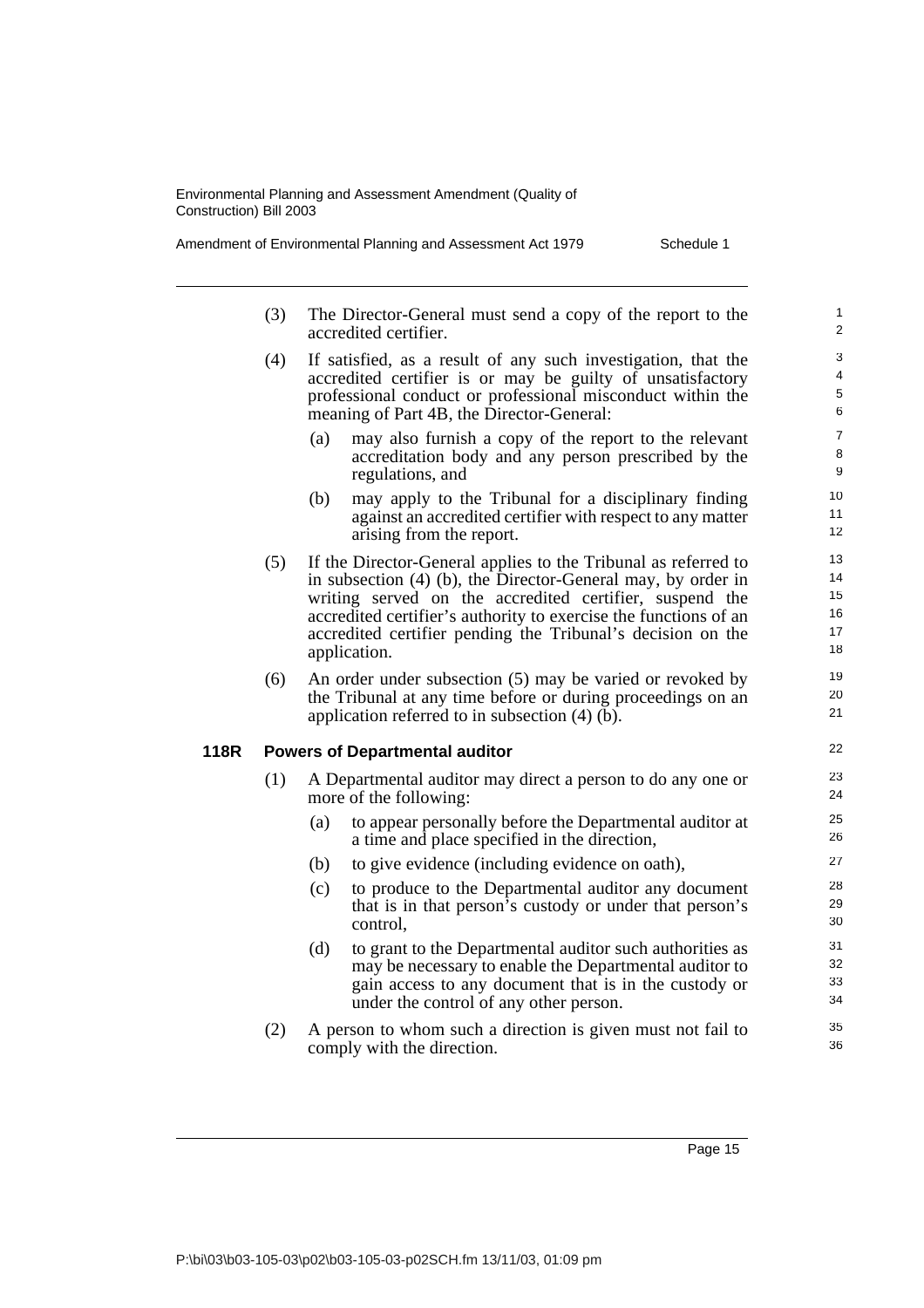|        | Schedule 1 |                     | Amendment of Environmental Planning and Assessment Act 1979                                                                                                                                                                                                                                                                      |                            |
|--------|------------|---------------------|----------------------------------------------------------------------------------------------------------------------------------------------------------------------------------------------------------------------------------------------------------------------------------------------------------------------------------|----------------------------|
|        |            | (3)                 | For the purposes of this section, a Departmental auditor may<br>administer an oath.                                                                                                                                                                                                                                              |                            |
|        |            | (4)                 | A Departmental auditor may take copies of or extracts from<br>any document to which the Departmental auditor gains access<br>under this section.                                                                                                                                                                                 |                            |
|        |            | (5)                 | For the purposes of this section, a Departmental auditor is<br>taken to have been authorised by the Director-General to enter<br>premises under Division 1A, and, subject to the regulations,<br>may exercise the functions conferred on a person so<br>authorised by or under that Division.                                    |                            |
| $[38]$ |            |                     | Section 121H Notice to be given of proposed order                                                                                                                                                                                                                                                                                | 11                         |
|        |            |                     | Insert after section $121H(4)$ :                                                                                                                                                                                                                                                                                                 | 12                         |
|        |            | (5)                 | Notice to principal certifying authority                                                                                                                                                                                                                                                                                         | 13                         |
|        |            |                     | If a council proposes to give an order in relation to building<br>work or subdivision work for which the council is not the<br>principal certifying authority, the council must give the<br>principal certifying authority notice of its intention to give the<br>order.                                                         | 14<br>15<br>16<br>17<br>18 |
| [39]   |            |                     | <b>Section 127 Proceedings for offences</b>                                                                                                                                                                                                                                                                                      | 19                         |
|        |            |                     | Omit section 127 (5) and (6). Insert instead:                                                                                                                                                                                                                                                                                    | 20                         |
|        |            | (5)                 | Proceedings for an offence against this Act or the regulations<br>may be commenced not later than 2 years after the offence<br>was alleged to be committed.                                                                                                                                                                      | 21<br>22<br>23             |
| $[40]$ |            | <b>Section 148A</b> |                                                                                                                                                                                                                                                                                                                                  | 24                         |
|        |            |                     | Insert after section 148:                                                                                                                                                                                                                                                                                                        | 25                         |
|        | 148A       |                     | Improper influence with respect to conduct of accredited<br>certifier acting as certifying authority                                                                                                                                                                                                                             | 26<br>27                   |
|        |            | (1)                 | An accredited certifier must not, on an understanding that he<br>or she will act otherwise than impartially in the exercise of his<br>or her functions as a certifying authority, seek or accept, or<br>offer or agree to accept, any benefit of any kind, whether on<br>his or her own behalf or on behalf of any other person. | 28<br>29<br>30<br>31<br>32 |
|        |            |                     | Maximum penalty: 10,000 penalty units or imprisonment for<br>2 years, or both.                                                                                                                                                                                                                                                   | 33<br>34                   |

J.

 $\ddot{\phantom{a}}$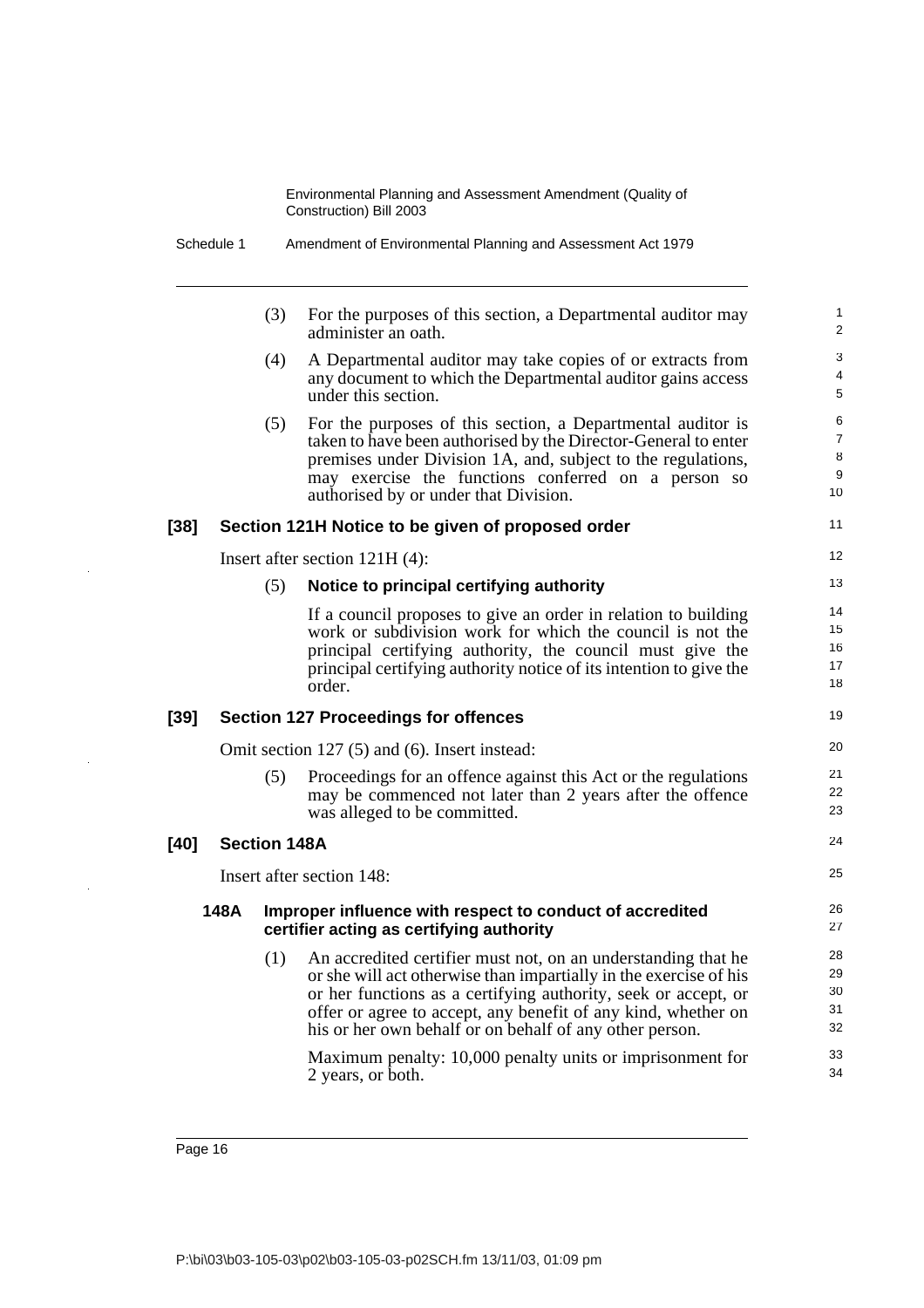$\overline{a}$ 

 $\bar{z}$ 

 $\bar{z}$ 

Schedule 1

| his or her functions as a certifying authority, give, or offer or<br>agree to give, any benefit of any kind, whether to the<br>accredited certifier or to any other person.<br>Maximum penalty: 10,000 penalty units or imprisonment for<br>2 years, or both. | 4<br>5<br>6<br>$\overline{7}$<br>8<br>9<br>10<br>11 |
|---------------------------------------------------------------------------------------------------------------------------------------------------------------------------------------------------------------------------------------------------------------|-----------------------------------------------------|
|                                                                                                                                                                                                                                                               |                                                     |
|                                                                                                                                                                                                                                                               |                                                     |
| In this section, a reference to the functions of a certifying<br>(3)<br>authority includes a reference to the functions of a principal<br>certifying authority under section 109E.                                                                            |                                                     |
| <b>Section 157 Regulations</b><br>[41]                                                                                                                                                                                                                        |                                                     |
| Insert after section 157 $(1)$ $(c)$ :                                                                                                                                                                                                                        | 12                                                  |
| (c1)<br>the content, form, erection, maintenance and removal                                                                                                                                                                                                  | 13<br>14                                            |
| of signs relating to the carrying out of development or<br>persons involved with the carrying out of development,                                                                                                                                             | 15                                                  |
| $\alpha$                                                                                                                                                                                                                                                      | 16                                                  |
| $[42]$<br>Schedule 6 Savings, transitional and other provisions                                                                                                                                                                                               | 17                                                  |
| Insert at the end of clause $1(1)$ :                                                                                                                                                                                                                          | 18                                                  |
| Environmental Planning and Assessment Amendment<br>(Quality of Construction) Act 2003                                                                                                                                                                         | 19<br>20                                            |
| Schedule 6, Part 12<br>$[43]$                                                                                                                                                                                                                                 | 21                                                  |
| Omit clauses 46–56 and 58–60.                                                                                                                                                                                                                                 | 22                                                  |
| <b>Schedule 6</b><br>$[44]$                                                                                                                                                                                                                                   | 23                                                  |
| Insert at the end of the Schedule, with appropriate Part and clause<br>numbers:                                                                                                                                                                               | 24<br>25                                            |
| <b>Part</b><br><b>Environmental Planning and</b>                                                                                                                                                                                                              | 26                                                  |
| <b>Assessment Amendment (Quality of</b>                                                                                                                                                                                                                       | 27                                                  |
| <b>Construction) Act 2003</b>                                                                                                                                                                                                                                 | 28                                                  |
| <b>Definition</b>                                                                                                                                                                                                                                             | 29                                                  |
| In this Part, the 2003 amending Act means the Environmental<br>Planning and Assessment<br>Amendment<br>Construction) Act 2003.                                                                                                                                | 30<br>31<br><i>(Ouality)</i><br>οf<br>32            |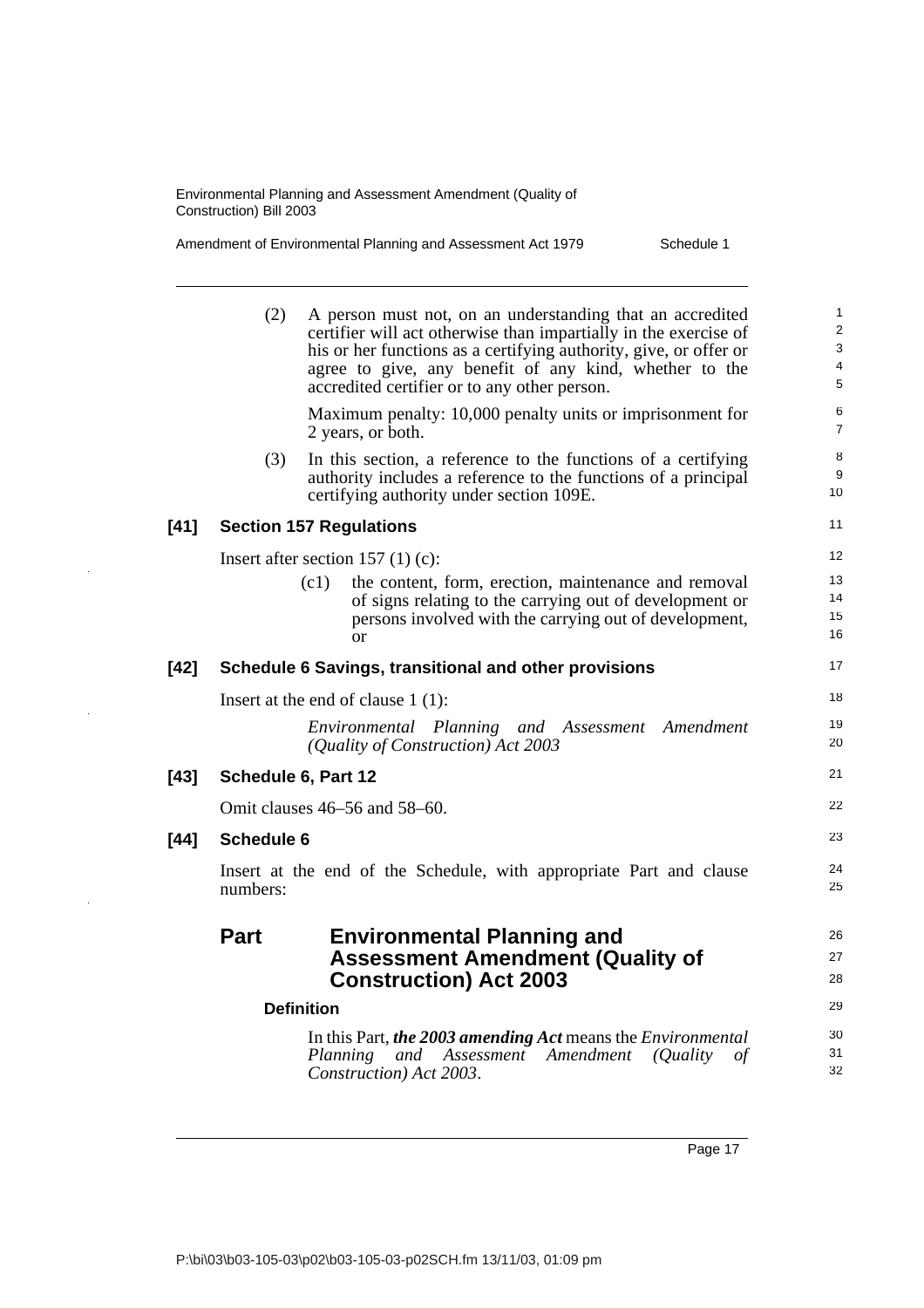Schedule 1 Amendment of Environmental Planning and Assessment Act 1979

| Saving of appointment of Chairperson by Director-General                                                                    |  |
|-----------------------------------------------------------------------------------------------------------------------------|--|
| The substitution of section 22 $(3)$ by the 2003 amending Act                                                               |  |
| does not affect any appointment of a Chairperson under that                                                                 |  |
| provision as in force before the substitution.                                                                              |  |
| <b>Nature of construction certificate</b>                                                                                   |  |
| Section 80 (12), as amended by the 2003 amending Act,                                                                       |  |
| extends to any variation to a construction certificate, plan or                                                             |  |
| specification<br>lawfully<br>before<br>that<br>occurred<br>the                                                              |  |
| commencement of that amendment.                                                                                             |  |
| <b>Commencement of development under development consents</b>                                                               |  |
| Section 81A, as amended by the 2003 amending Act, extends                                                                   |  |
| to building work or subdivision work the subject of a                                                                       |  |
| development consent granted before the commencement of                                                                      |  |
| those amendments unless the work had begun before that<br>commencement.                                                     |  |
|                                                                                                                             |  |
| <b>Commencement of development under complying</b><br>development certificates                                              |  |
|                                                                                                                             |  |
| Section 86, as amended by the 2003 amending Act, extends to<br>building work or subdivision work the subject of a complying |  |
| development certificate issued before the commencement of                                                                   |  |
| those amendments unless the work had begun before that                                                                      |  |
| commencement.                                                                                                               |  |
| <b>Part 4A certificates</b>                                                                                                 |  |
| Section 109C (1A), as inserted by the 2003 amending Act,                                                                    |  |
| extends to matters arising before the commencement of that                                                                  |  |
| subsection.                                                                                                                 |  |
| Appointment of principal certifying authorities                                                                             |  |
| Section 109E, as amended by the 2003 amending Act, extends                                                                  |  |
| to any development consent or complying development                                                                         |  |
| certificate issued before the commencement of those                                                                         |  |
| amendments for which a principal certifying authority needs                                                                 |  |
| to be appointed.                                                                                                            |  |
| <b>Replacement of certifying authorities</b>                                                                                |  |
| Section 109EA, as inserted by the 2003 amending Act,                                                                        |  |
| extends to the replacement of a certifying authority or                                                                     |  |
| principal certifying authority who had been appointed before                                                                |  |
| the commencement of that section.                                                                                           |  |
|                                                                                                                             |  |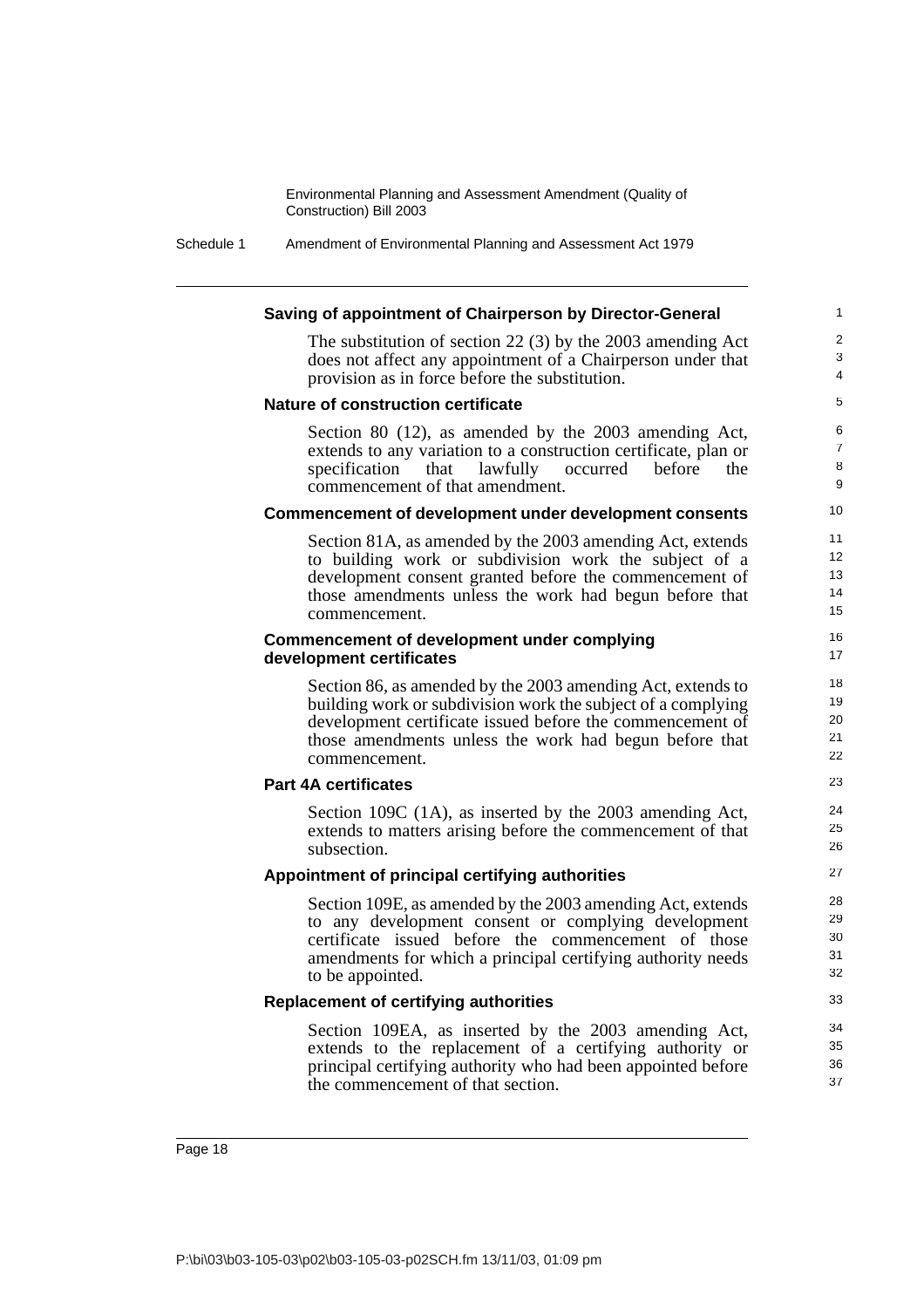Amendment of Environmental Planning and Assessment Act 1979 Schedule 1

|           | <b>Saving of occupation certificates</b>                                                                                |
|-----------|-------------------------------------------------------------------------------------------------------------------------|
|           | An occupation certificate issued in accordance with section                                                             |
|           | 109H, as in force before it was amended by the 2003<br>amending Act, is taken to have been issued in accordance         |
|           | with that section, as so amended.                                                                                       |
|           | Previously suspended, withdrawn or lapsed accreditation                                                                 |
|           | Section 109ZF (2), as inserted by the 2003 amending Act,                                                                |
|           | extends to complaints that were made but not finally dealt                                                              |
|           | with before the date of assent to that Act and to a person<br>whose right to practise as an accredited certifier was    |
|           | suspended, or whose accreditation was withdrawn or lapsed,                                                              |
|           | before that date.                                                                                                       |
|           | <b>Conflicts of interest</b>                                                                                            |
|           | Section 109ZG (1AA), as inserted by the 2003 amending Act,                                                              |
|           | extends to matters arising before the commencement of that                                                              |
|           | subsection.                                                                                                             |
|           | <b>Investigation of certifying authorities</b>                                                                          |
| (1)       | Subject to subclause (2), Division 1B of Part 6, as inserted by                                                         |
|           | the 2003 amending Act, extends to matters arising before the                                                            |
|           | commencement of that Division.                                                                                          |
| (2)       | Section 109U, as in force immediately before its repeal by the                                                          |
|           | 2003 amending Act, continues to apply to any investigation                                                              |
|           | that had commenced before the repeal of that section as if that<br>Act had not been enacted.                            |
|           | <b>Proceedings for offences</b>                                                                                         |
|           |                                                                                                                         |
|           | Section 127 (5), as substituted by the 2003 amending Act,<br>does not apply to offences arising before the commencement |
|           | of that amendment.                                                                                                      |
|           | Improper influence with respect to conduct of accredited                                                                |
| certifier |                                                                                                                         |
|           | Section 148A, as inserted by the 2003 amending Act, does not                                                            |
|           |                                                                                                                         |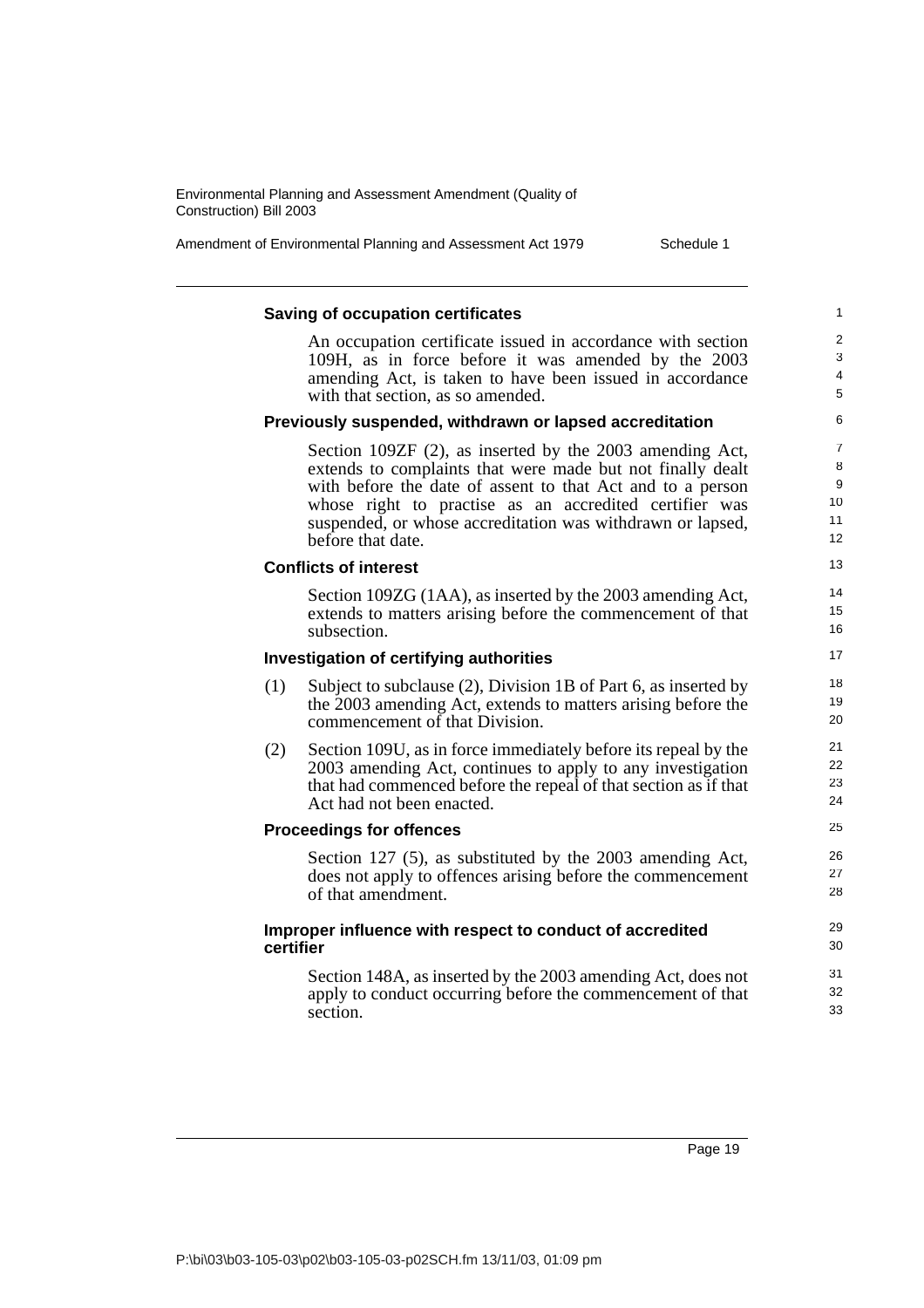Schedule 1 Amendment of Environmental Planning and Assessment Act 1979

#### **Conditions of development consent**

Clauses 98A and 98B of the *Environmental Planning and Assessment Regulation 2000*, as inserted by the 2003 amending Act, do not apply to work that had been commenced before the commencement of those clauses.

### **Conditions of complying development certificate**

Clauses 136B and 136C of the *Environmental Planning and* Assessment Regulation 2000, as inserted by the 2003 amending Act, do not apply to work that had been commenced before the commencement of those clauses.

## **Time limits for accredited certifiers**

The amendments to clauses 130, 138, 142, 151 and 160 of the *Environmental Planning and Assessment Regulation 2000* made by the 2003 amending Act do not apply to any determination made under any of those clauses, or any certificate issued under any of those clauses, before the commencement of those amendments.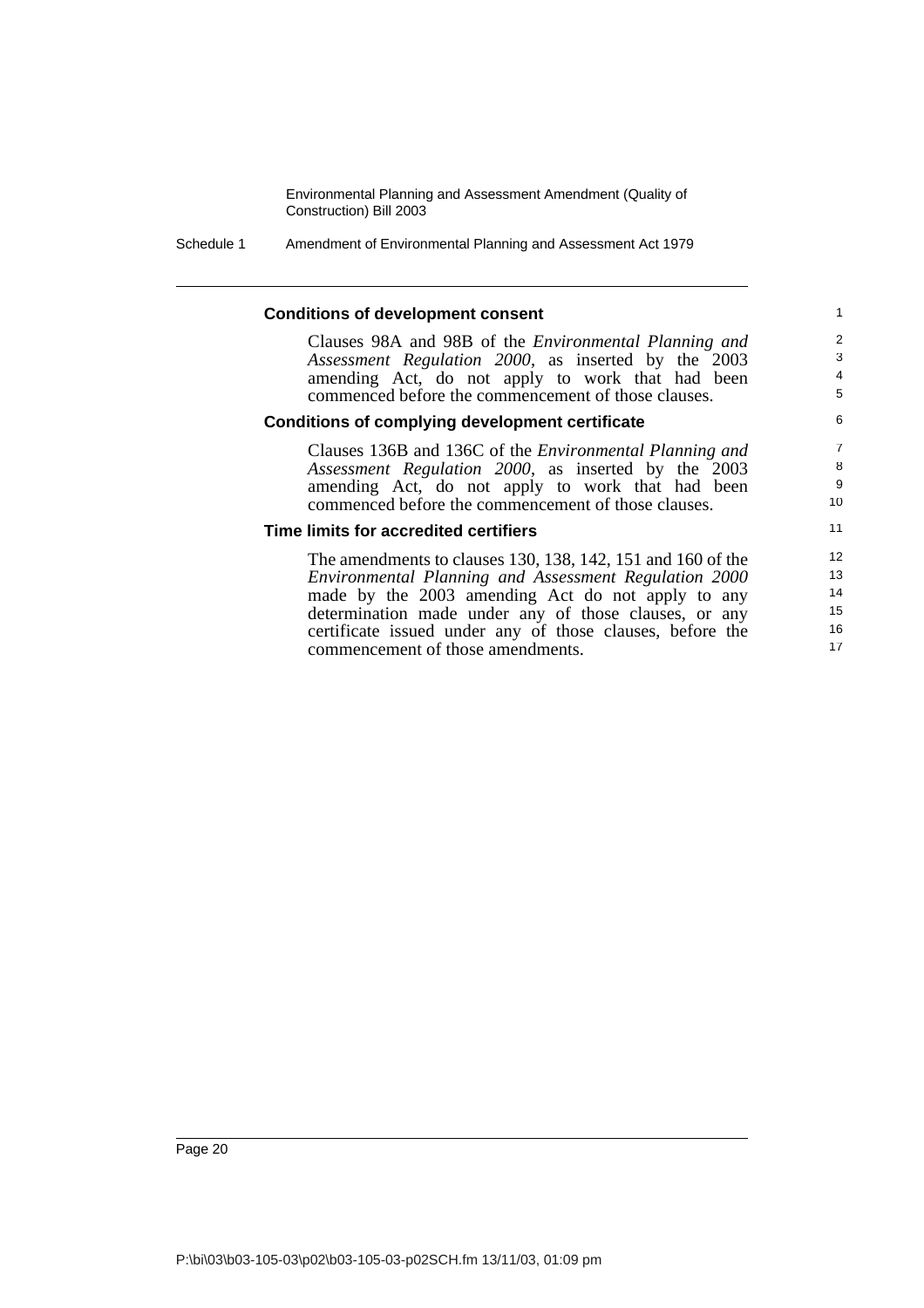Amendment of regulations **Schedule 2** Schedule 2

 $\overline{a}$ 

|       |                                                        |                    | <b>Schedule 2 Amendment of regulations</b>                                                                                                                                                                                                          | 1<br>2<br>(Section 4)      |  |  |  |
|-------|--------------------------------------------------------|--------------------|-----------------------------------------------------------------------------------------------------------------------------------------------------------------------------------------------------------------------------------------------------|----------------------------|--|--|--|
| 2.1   |                                                        |                    | <b>Environmental Planning and Assessment Regulation 2000</b>                                                                                                                                                                                        | 3                          |  |  |  |
| $[1]$ | <b>Clause 51 Rejection of development applications</b> |                    |                                                                                                                                                                                                                                                     |                            |  |  |  |
|       | Omit clause 51 (1). Insert instead:                    |                    |                                                                                                                                                                                                                                                     |                            |  |  |  |
|       |                                                        | (1)                | A consent authority may reject a development application<br>within 7 days after receiving it if:                                                                                                                                                    | 6<br>$\overline{7}$        |  |  |  |
|       |                                                        |                    | the application is illegible or unclear as to the<br>(a)<br>development consent sought, or                                                                                                                                                          | 8<br>9                     |  |  |  |
|       |                                                        |                    | the application does not contain any information, or is<br>(b)<br>not accompanied by any document, specified in Part 1<br>of Schedule 1.                                                                                                            | 10<br>11<br>12             |  |  |  |
| $[2]$ |                                                        |                    | Part 6, Division 8A, heading                                                                                                                                                                                                                        | 13                         |  |  |  |
|       |                                                        |                    | Insert before clause 98:                                                                                                                                                                                                                            | 14                         |  |  |  |
|       |                                                        | <b>Division 8A</b> | <b>Prescribed conditions of development</b><br>consent                                                                                                                                                                                              | 15<br>16                   |  |  |  |
| [3]   |                                                        |                    | <b>Clause 98 Compliance with Building Code of Australia and</b><br>insurance requirements under the Home Building Act 1989                                                                                                                          | 17<br>18                   |  |  |  |
|       |                                                        |                    | Insert "before any building work authorised to be carried out by the<br>consent commences" after "is in force" in clause 98 (1) (b).                                                                                                                | 19<br>20                   |  |  |  |
| [4]   |                                                        |                    | Clauses 98A and 98B                                                                                                                                                                                                                                 | 21                         |  |  |  |
|       |                                                        |                    | Insert after clause 98:                                                                                                                                                                                                                             | 22                         |  |  |  |
|       | 98A                                                    |                    | <b>Erection of signs</b>                                                                                                                                                                                                                            | 23                         |  |  |  |
|       |                                                        | (1)                | For the purposes of section 80A (11) of the Act, the<br>requirements of subclauses (2) and (3) are prescribed as<br>conditions of a development consent for development that<br>involves any building work, subdivision work or demolition<br>work. | 24<br>25<br>26<br>27<br>28 |  |  |  |
|       |                                                        | (2)                | A sign must be erected in a prominent position on any site on<br>which building work, subdivision work or demolition work is<br>being carried out:                                                                                                  | 29<br>30<br>31             |  |  |  |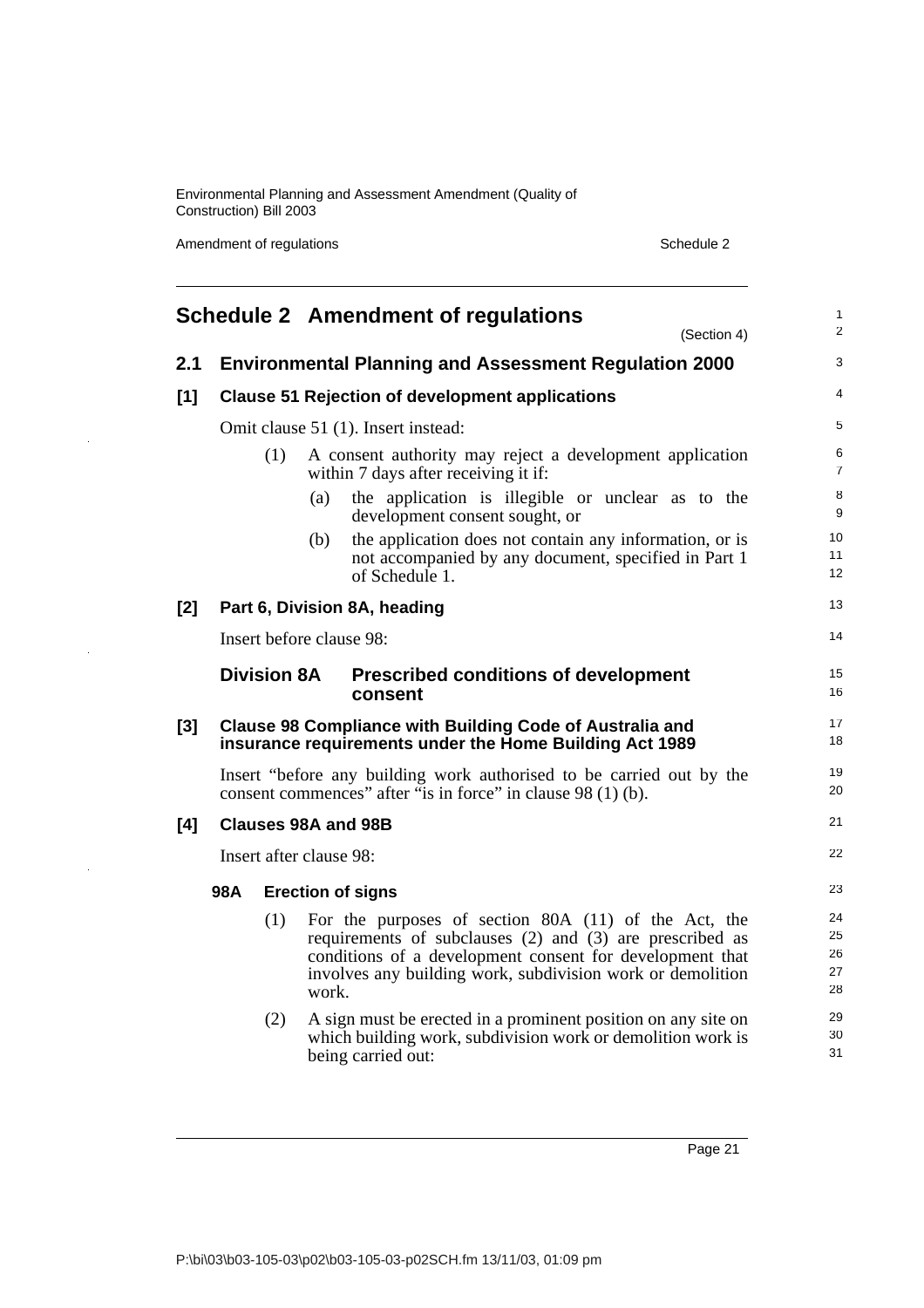Schedule 2 Amendment of regulations

(a) showing the name, address and telephone number of the principal certifying authority for the work, and

- (b) showing the name of the head contractor (if any) for any building work and a telephone number on which that person may be contacted outside working hours, and
- (c) stating that unauthorised entry to the work site is prohibited.
- (3) Any such sign is to be maintained while the building work, subdivision work or demolition work is being carried out, but must be removed when the work has been completed.
- (4) This clause does not apply in relation to building work, subdivision work or demolition work that is carried out inside an existing building that does not affect the external walls of the building.
- (5) This clause does not apply in relation to Crown building work that is certified, in accordance with section 116G of the Act, to comply with the technical provisions of the State's building laws.

### **98B Notification of Home Building Act 1989 requirements**

- (1) For the purposes of section 80A (11) of the Act, the requirements of this clause are prescribed as conditions of a development consent for development that involves any residential building work within the meaning of the *Home Building Act 1989*.
- (2) Residential building work within the meaning of the *Home Building Act 1989* must not be carried out unless the principal certifying authority for the development to which the work relates (not being the council) has given the council written notice of the following information:
	- (a) in the case of work to be done by the holder of a contractor licence under that Act:
		- (i) the name and licence number of the head contractor, and
		- (ii) the name of the insurer by whom the work is insured under Part 6 of that Act,
	- (b) in the case of work to be done by the holder of an owner-builder permit under that Act, the name and permit number of the owner-builder.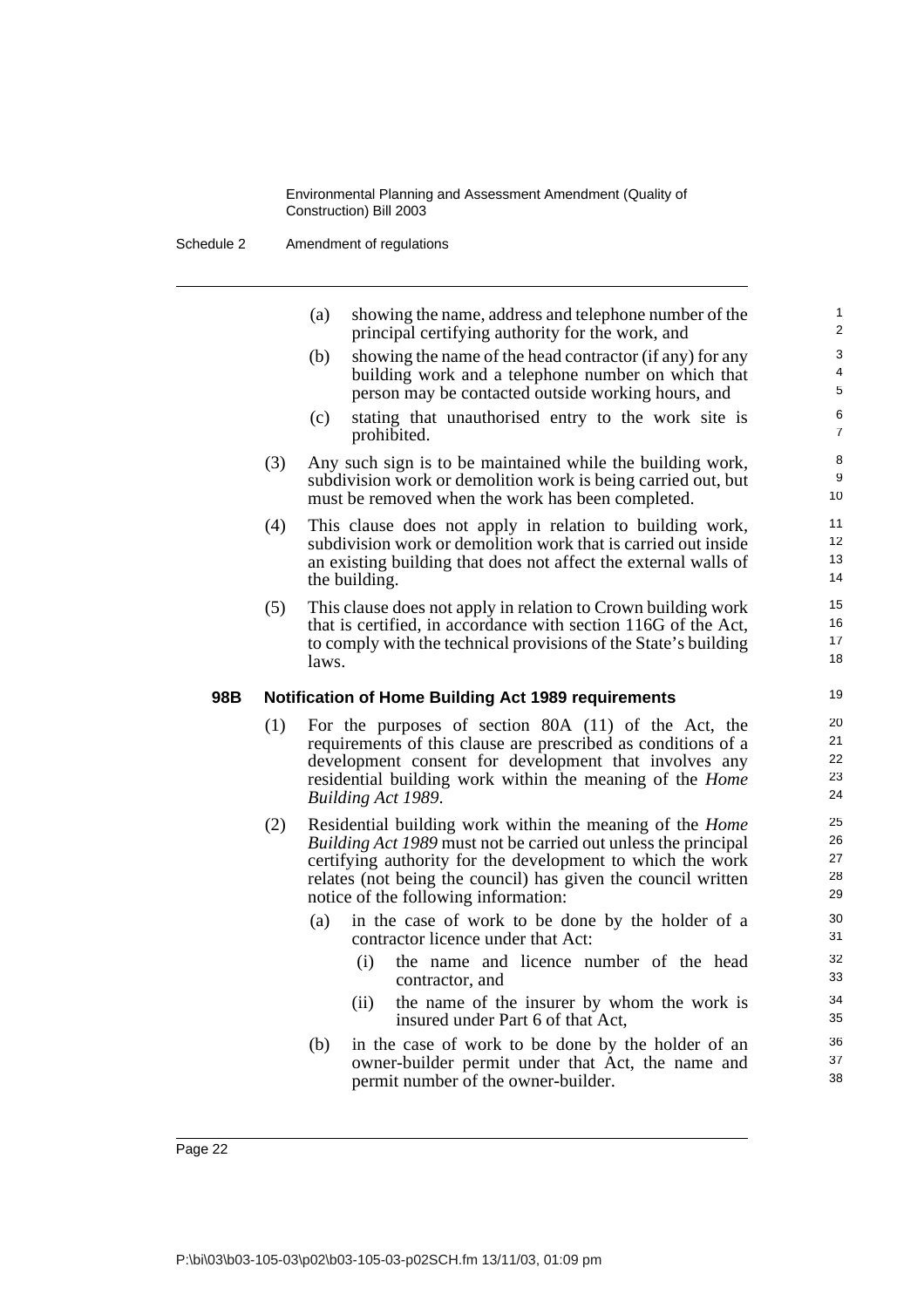Amendment of regulations **Schedule 2** Schedule 2

|     | (3)                   | If arrangements for doing the residential building work are<br>changed while the work is in progress so that the information<br>notified under subclause (2) becomes out of date, further work<br>must not be carried out unless the principal certifying<br>authority for the development to which the work relates (not<br>being the council) has given the council written notice of the<br>updated information. | $\mathbf{1}$<br>$\overline{2}$<br>$\mathbf{3}$<br>$\overline{4}$<br>$\sqrt{5}$<br>$\,6$<br>$\overline{7}$ |
|-----|-----------------------|---------------------------------------------------------------------------------------------------------------------------------------------------------------------------------------------------------------------------------------------------------------------------------------------------------------------------------------------------------------------------------------------------------------------|-----------------------------------------------------------------------------------------------------------|
|     | (4)                   | This clause does not apply in relation to Crown building work<br>that is certified, in accordance with section 116G of the Act,<br>to comply with the technical provisions of the State's building<br>laws.                                                                                                                                                                                                         | 8<br>$\boldsymbol{9}$<br>10<br>11                                                                         |
| [5] | notice?               | Clause 100 Notice of determination—what is the form of the                                                                                                                                                                                                                                                                                                                                                          | 12<br>13                                                                                                  |
|     |                       | Omit clause $100(1)(g)$ . Insert instead:                                                                                                                                                                                                                                                                                                                                                                           | 14                                                                                                        |
|     |                       | if the development involves a building but does not<br>(g)<br>require a construction certificate for the development to<br>be carried out, the class of the building under the<br>Building Code of Australia,                                                                                                                                                                                                       | 15<br>16<br>17<br>18                                                                                      |
| [6] | <b>Clause 100 (3)</b> |                                                                                                                                                                                                                                                                                                                                                                                                                     | 19                                                                                                        |
|     |                       | Insert after clause $100(2)$ :                                                                                                                                                                                                                                                                                                                                                                                      | 20                                                                                                        |
|     | (3)                   | A notice of determination of a grant of development consent<br>must include a copy of any relevant plans endorsed by the<br>consent authority.                                                                                                                                                                                                                                                                      | 21<br>22<br>23                                                                                            |
| [7] |                       | Clause 103 Notice under section 81A of the Act of appointment of<br>principal certifying authority                                                                                                                                                                                                                                                                                                                  | 24<br>25                                                                                                  |
|     |                       | Omit "(2) (b) (ii) or (4) (b) (ii)". Insert instead "(2) (b1) (i) or (4) (b1) (i)".                                                                                                                                                                                                                                                                                                                                 | 26                                                                                                        |
| [8] | <b>Clause 103 (a)</b> |                                                                                                                                                                                                                                                                                                                                                                                                                     | 27                                                                                                        |
|     | Omit the paragraph.   |                                                                                                                                                                                                                                                                                                                                                                                                                     | 28                                                                                                        |
| [9] | <b>Clause 103 (e)</b> |                                                                                                                                                                                                                                                                                                                                                                                                                     | 29                                                                                                        |
|     |                       | Insert ", and of the person by whom the principal certifying authority was<br>appointed" after "authority".                                                                                                                                                                                                                                                                                                         | 30<br>31                                                                                                  |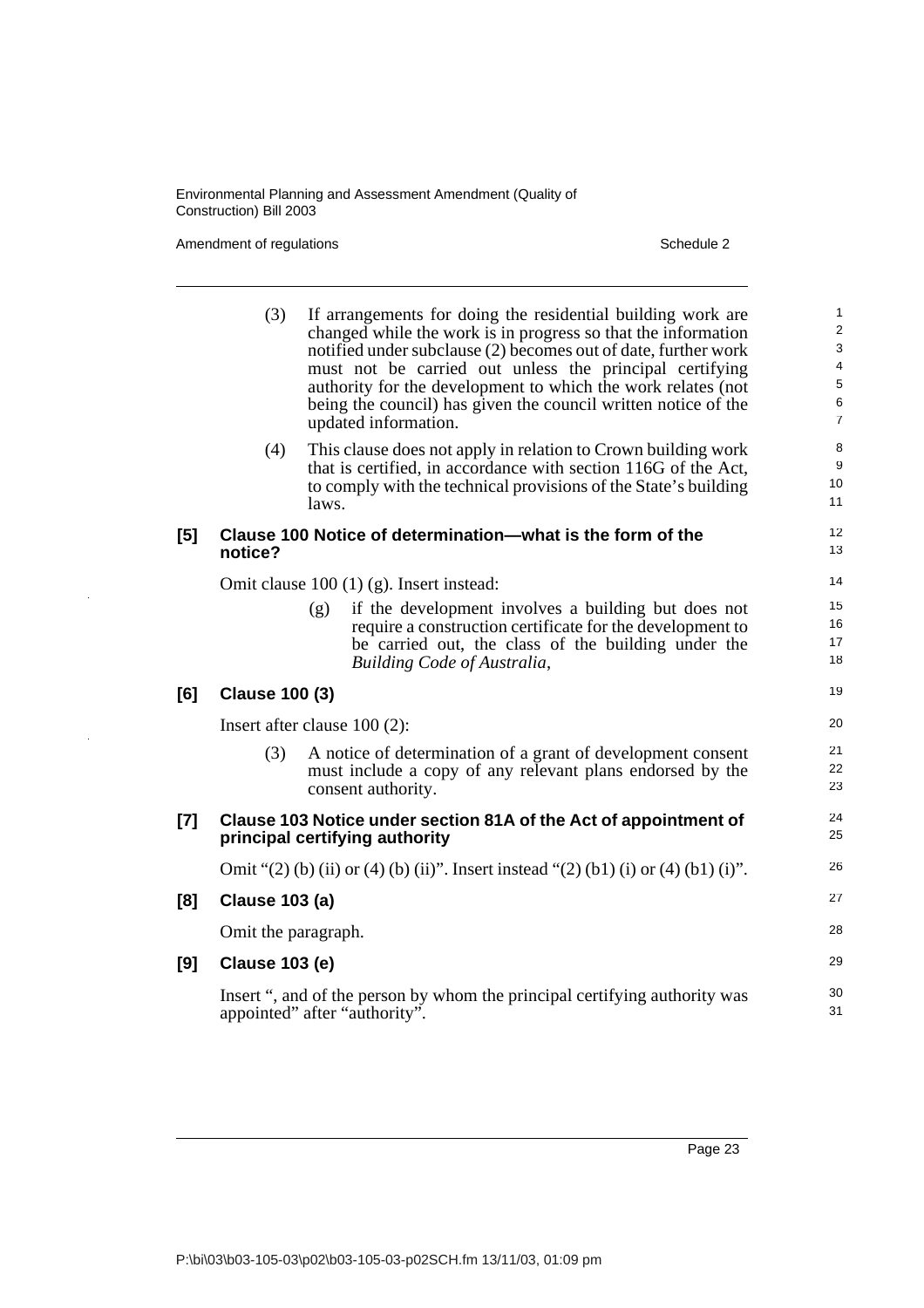Schedule 2 Amendment of regulations

| $[10]$ | Clause 103 (f) (iv)            |             |                                                                                                                                                                                      | 1              |
|--------|--------------------------------|-------------|--------------------------------------------------------------------------------------------------------------------------------------------------------------------------------------|----------------|
|        |                                |             | Insert at the end of clause $103$ (f) (iii):                                                                                                                                         | 2              |
|        |                                |             | and                                                                                                                                                                                  | 3              |
|        |                                |             | (iv)<br>a telephone number on which he or she may be                                                                                                                                 | 4              |
|        |                                |             | contacted for business purposes,                                                                                                                                                     | 5              |
| $[11]$ | <b>Clause 103A</b>             |             |                                                                                                                                                                                      | 6              |
|        | Insert after clause 103:       |             |                                                                                                                                                                                      | $\overline{7}$ |
|        | 103A                           | inspections | Notice under section 81A of the Act of critical stage                                                                                                                                | 8<br>9         |
|        |                                |             | A notice given under section $81A(2)(b1)(ii)$ of the Act must<br>contain the following information:                                                                                  | 10<br>11       |
|        |                                | (a)         | the name and accreditation number of the principal<br>certifying authority by whom the notice is given,                                                                              | 12<br>13       |
|        |                                | (b)         | a telephone number on which the principal certifying<br>authority can be contacted for business purposes,                                                                            | 14<br>15       |
|        |                                | (c)         | the registered numbers of the development consent and<br>of the construction certificate,                                                                                            | 16<br>17       |
|        |                                | (d)         | a description of the work to be carried out,                                                                                                                                         | 18             |
|        |                                | (e)         | the address of the land at which the work is to be carried<br>out,                                                                                                                   | 19<br>20       |
|        |                                | (f)         | a list of the critical stage inspections and other<br>inspections required to be carried out in respect of the<br>work.                                                              | 21<br>22<br>23 |
| $[12]$ | development consent            |             | Clause 122 Notice of determination of application to modify                                                                                                                          | 24<br>25       |
|        | Insert after clause $122$ (1): |             |                                                                                                                                                                                      | 26             |
|        | (1A)                           |             | A notice of determination of an application granted for the<br>modification of a development consent must include a copy of<br>any relevant plans endorsed by the consent authority. | 27<br>28<br>29 |
| $[13]$ | development certificate        |             | Clause 130 Procedure for determining application for complying                                                                                                                       | 30<br>31       |
|        |                                |             | Omit "7 days" from clause 130 (4). Insert instead "2 days".                                                                                                                          | 32             |
|        |                                |             |                                                                                                                                                                                      |                |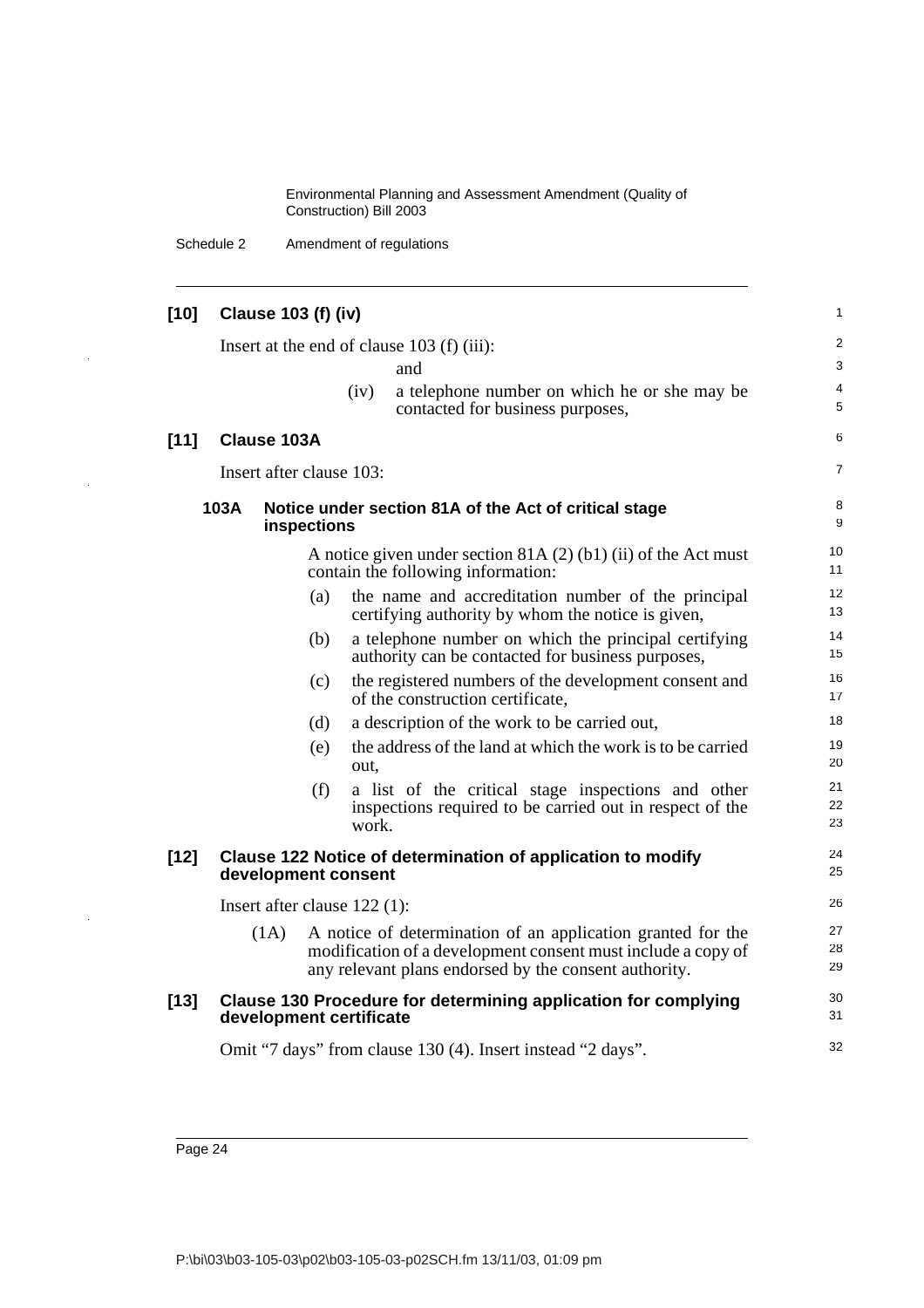Amendment of regulations **Schedule 2** Schedule 2

| [14]   |                                             |     |      | <b>Clause 134 Form of complying development certificate</b>                                                                                | 1           |  |  |
|--------|---------------------------------------------|-----|------|--------------------------------------------------------------------------------------------------------------------------------------------|-------------|--|--|
|        | Insert after clause 134 (2):                |     |      |                                                                                                                                            |             |  |  |
|        | (2A)                                        |     |      | A complying development certificate for any development<br>must include a copy of any relevant plans endorsed by the<br>consent authority. | 3<br>4<br>5 |  |  |
| $[15]$ | principal certifying authority              |     |      | Clause 135 Notice under section 86 of the Act of appointment of                                                                            | 6<br>7      |  |  |
|        |                                             |     |      | Omit "(1) (a) (ii) or (2) (a) (ii)". Insert instead "(1) (a1) (i) or (2) (a1)".                                                            | 8           |  |  |
| $[16]$ | <b>Clause 135 (a)</b>                       |     |      |                                                                                                                                            | 9           |  |  |
|        | Omit the paragraph.                         |     |      |                                                                                                                                            | 10          |  |  |
| $[17]$ | <b>Clause 135 (e)</b>                       |     |      |                                                                                                                                            | 11          |  |  |
|        | appointed" after "authority".               |     |      | Insert ", and of the person by whom the principal certifying authority was                                                                 | 12<br>13    |  |  |
| $[18]$ | Clause 135 (f) (iv)                         |     |      |                                                                                                                                            | 14          |  |  |
|        | Insert at the end of clause $135(f)(iii)$ : |     |      |                                                                                                                                            |             |  |  |
|        |                                             |     |      | and                                                                                                                                        | 16          |  |  |
|        |                                             |     | (iv) | a telephone number on which he or she may be<br>contacted for business purposes,                                                           | 17<br>18    |  |  |
| $[19]$ | <b>Clause 135A</b>                          |     |      |                                                                                                                                            | 19          |  |  |
|        | Insert after clause 135:                    |     |      |                                                                                                                                            | 20          |  |  |
|        | 135A                                        |     |      | Notice under section 86 of the Act of critical stage inspections                                                                           | 21          |  |  |
|        |                                             |     |      | A notice given under section 86 $(1)$ $(1)$ $(ii)$ of the Act must<br>contain the following information:                                   | 22<br>23    |  |  |
|        |                                             | (a) |      | the name and address of the principal certifying<br>authority by whom the notice is given,                                                 | 24<br>25    |  |  |
|        |                                             | (b) |      | a telephone number on which the principal certifying<br>authority can be contacted for business purposes,                                  | 26<br>27    |  |  |
|        |                                             | (c) |      | the registered number of the complying development<br>certificate,                                                                         | 28<br>29    |  |  |
|        |                                             | (d) |      | a description of the work to be carried out,                                                                                               | 30          |  |  |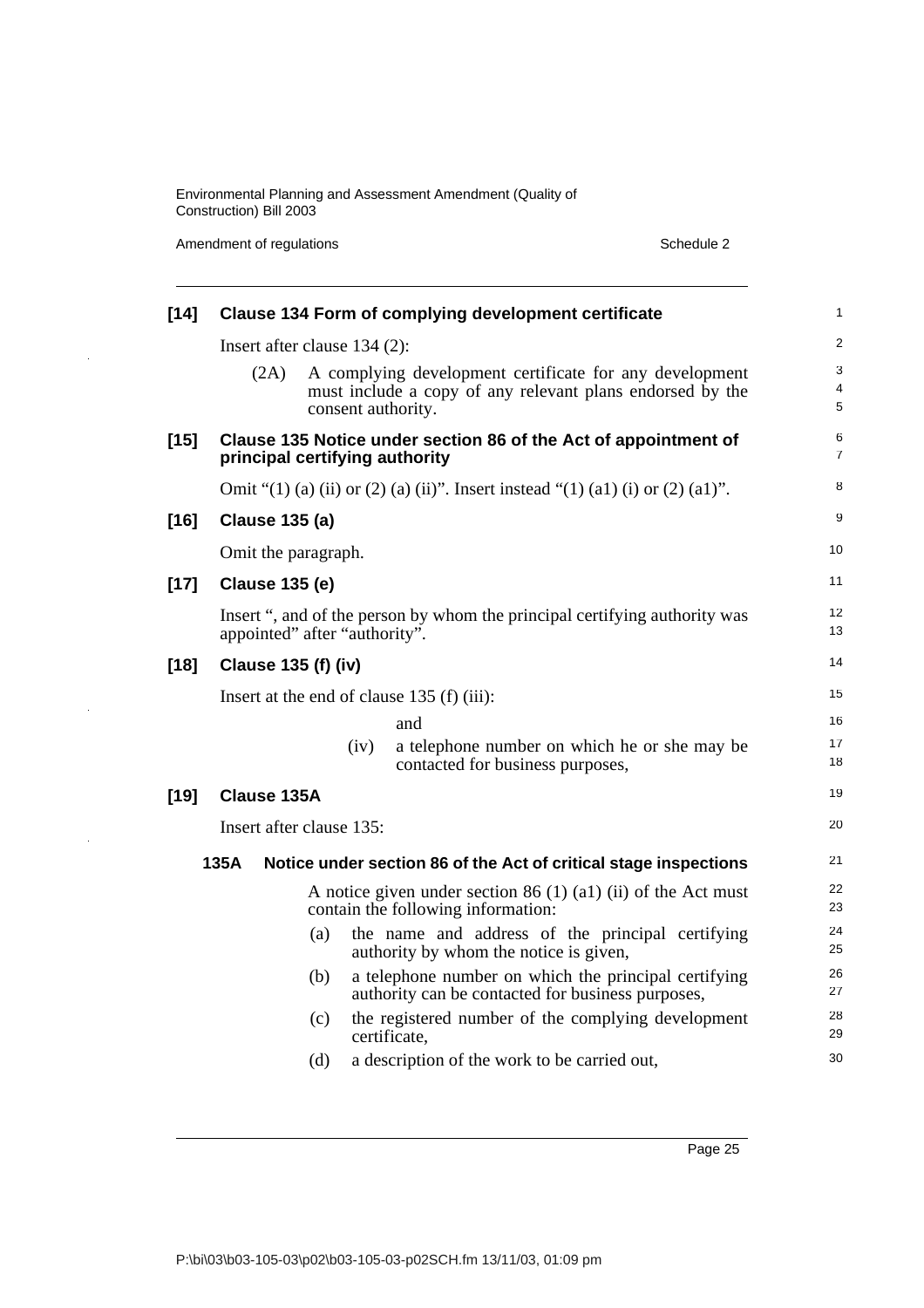Schedule 2 Amendment of regulations

|      |            |                    | (e) | the address of the land at which the work is to be carried<br>out.                                                                                                                                                                         |                      |
|------|------------|--------------------|-----|--------------------------------------------------------------------------------------------------------------------------------------------------------------------------------------------------------------------------------------------|----------------------|
|      |            |                    | (f) | a list of the critical stage inspections and other<br>inspections required to be carried out in respect of the<br>work.                                                                                                                    |                      |
| [20] |            |                    |     | Part 7, Division 2A, heading                                                                                                                                                                                                               |                      |
|      |            |                    |     | Insert after clause 136:                                                                                                                                                                                                                   |                      |
|      |            | <b>Division 2A</b> |     | <b>Conditions of complying development</b><br>certificate                                                                                                                                                                                  |                      |
| [21] |            | <b>Clause 136A</b> |     |                                                                                                                                                                                                                                            | 10                   |
|      |            |                    |     | Renumber existing clause 133 as clause 136A, and transfer to Division 2A<br>of Part 7 after the heading to that Division (as inserted by item [20]).                                                                                       | 11<br>12             |
| [22] |            | <b>Act 1989</b>    |     | Clause 136A (as renumbered) Compliance with Building Code of<br>Australia and insurance requirements under the Home Building                                                                                                               | 13<br>14<br>15       |
|      | $(1)$ (b). |                    |     | Insert "and be in force before any building work authorised to be carried<br>out by the certificate commences" after "be entered into" in clause 136A                                                                                      | 16<br>17<br>18       |
| [23] |            |                    |     | Clauses 136B and 136C                                                                                                                                                                                                                      | 19                   |
|      |            |                    |     | Insert after clause 136A (as transferred in accordance with item [21]):                                                                                                                                                                    | 20                   |
|      | 136B       |                    |     | <b>Erection of signs</b>                                                                                                                                                                                                                   | 21                   |
|      |            | (1)                |     | A complying development certificate for development that<br>involves any building work, subdivision work or demolition<br>work must be issued subject to a condition that the<br>requirements of subclauses (2) and (3) are complied with. | 22<br>23<br>24<br>25 |
|      |            | (2)                |     | A sign must be erected in a prominent position on any site on<br>which building work, subdivision work or demolition work is<br>being carried out:                                                                                         | 26<br>27<br>28       |
|      |            |                    | (a) | showing the name, address and telephone number of the<br>principal certifying authority for the work, and                                                                                                                                  | 29<br>30             |
|      |            |                    | (b) | showing the name of the head contractor (if any) for any<br>building work and a telephone number on which that<br>person may be contacted outside working hours, and                                                                       | 31<br>32<br>33       |
|      |            |                    |     |                                                                                                                                                                                                                                            |                      |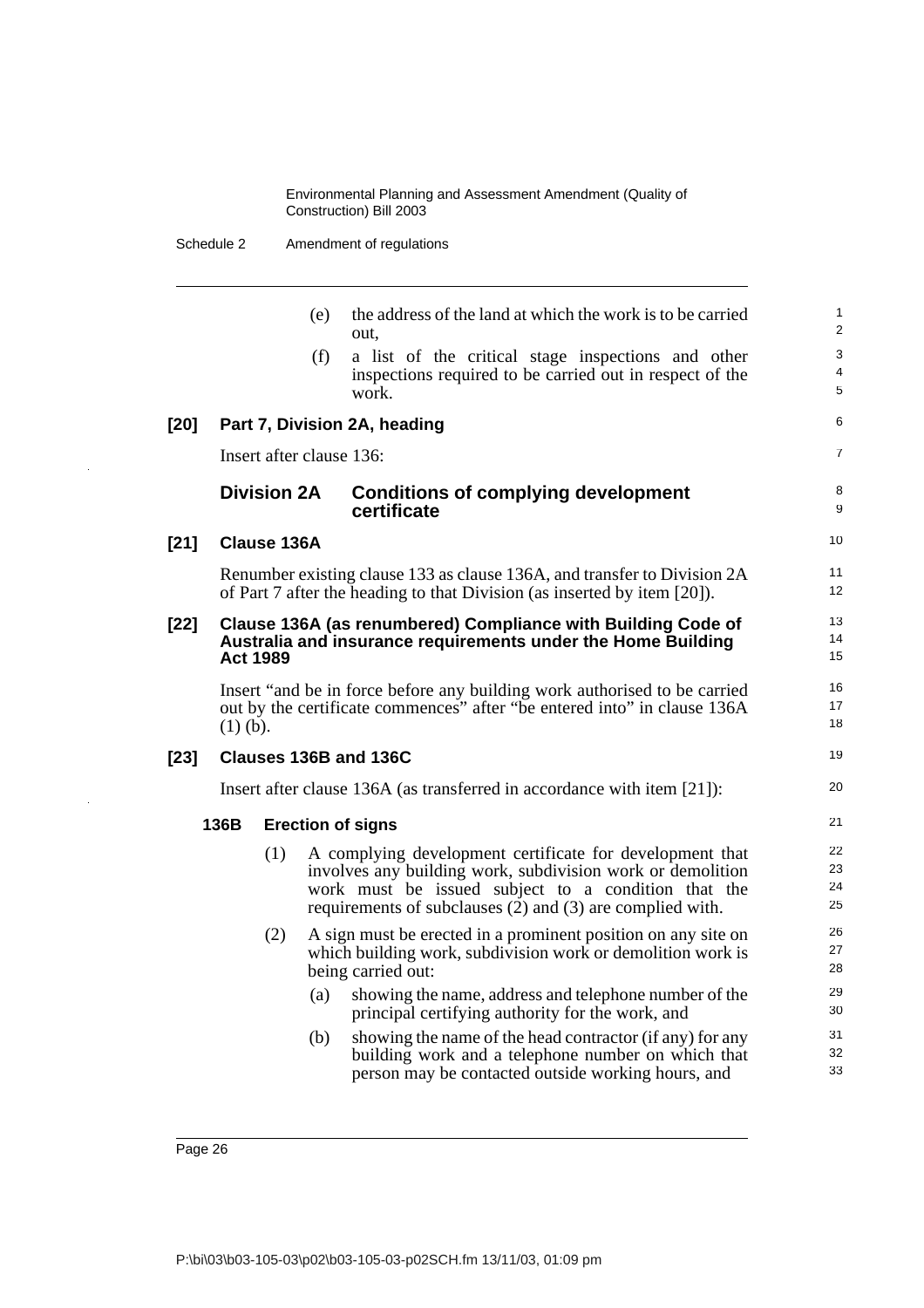Amendment of regulations **Schedule 2** Schedule 2

|      |     | stating that unauthorised entry to the site is prohibited.<br>(c)                                                                                                                                                                                                                                               | 1                             |
|------|-----|-----------------------------------------------------------------------------------------------------------------------------------------------------------------------------------------------------------------------------------------------------------------------------------------------------------------|-------------------------------|
|      | (3) | Any such sign is to be maintained while the building work,<br>subdivision work or demolition work is being carried out, but<br>must be removed when the work has been completed.                                                                                                                                | $\overline{2}$<br>3<br>4      |
|      | (4) | This clause does not apply in relation to building work,<br>subdivision work or demolition work that is carried out inside<br>an existing building, that does not affect the external walls of<br>the building.                                                                                                 | 5<br>6<br>$\overline{7}$<br>8 |
|      | (5) | This clause does not apply in relation to Crown building work<br>that is certified, in accordance with section 116G of the Act,<br>to comply with the technical provisions of the State's building<br>laws.                                                                                                     | 9<br>10<br>11<br>12           |
| 136C |     | <b>Notification of Home Building Act 1989 requirements</b>                                                                                                                                                                                                                                                      | 13                            |
|      | (1) | A complying development certificate for development that<br>involves any residential building work within the meaning of<br>the Home Building Act 1989 must be issued subject to a<br>condition that the work is carried out in accordance with the<br>requirements of this clause.                             | 14<br>15<br>16<br>17<br>18    |
|      | (2) | Residential building work within the meaning of the <i>Home</i><br><i>Building Act 1989</i> must not be carried out unless the principal<br>certifying authority for the development to which the work<br>relates (not being the council) has given the council written<br>notice of the following information: | 19<br>20<br>21<br>22<br>23    |
|      |     | in the case of work to be done by the holder of a<br>(a)<br>contractor licence under that Act:                                                                                                                                                                                                                  | 24<br>25                      |
|      |     | (i)<br>the name and licence number of the contractor,<br>and                                                                                                                                                                                                                                                    | 26<br>27                      |
|      |     | the name of the insurer by whom the work is<br>(ii)<br>insured under Part 6 of that Act,                                                                                                                                                                                                                        | 28<br>29                      |
|      |     | in the case of work to be done by the holder of an<br>(b)<br>owner-builder permit under that Act, the name and<br>permit number of the owner-builder.                                                                                                                                                           | 30<br>31<br>32                |
|      | (3) | If arrangements for doing the residential building work are<br>changed while the work is in progress so that the information<br>notified under subclause (2) becomes out of date, further work                                                                                                                  | 33<br>34<br>35                |

must not be carried out unless the principal certifying

Page 27

36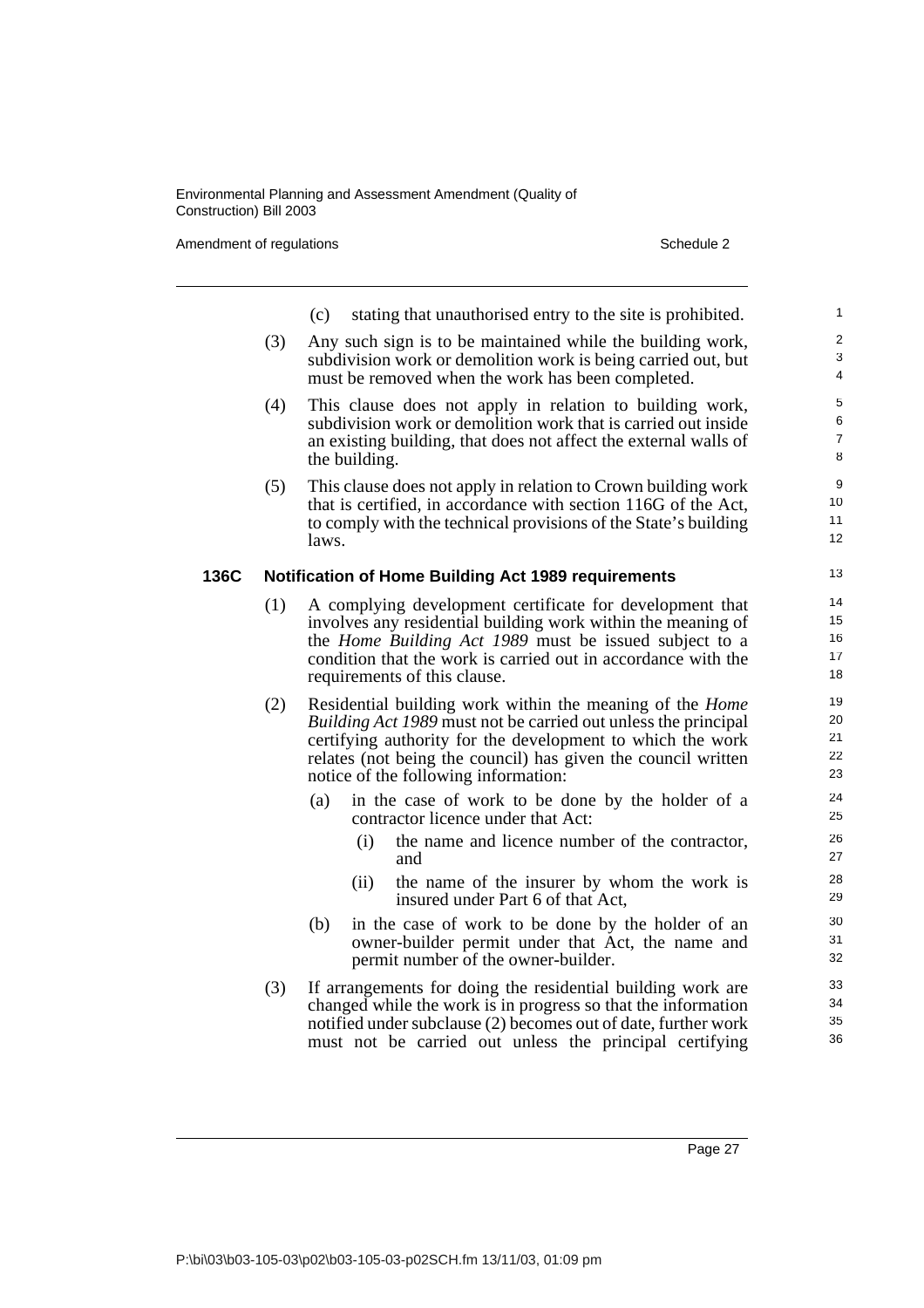Schedule 2 Amendment of regulations

|        |                                                    |     |                          | authority for the development to which the work relates (not<br>being the council) has given the council written notice of the<br>updated information.                                                                         |                      |  |
|--------|----------------------------------------------------|-----|--------------------------|--------------------------------------------------------------------------------------------------------------------------------------------------------------------------------------------------------------------------------|----------------------|--|
|        |                                                    | (4) | laws.                    | This clause does not apply in relation to Crown building work<br>that is certified, in accordance with section 116G of the Act,<br>to comply with the technical provisions of the State's building                             |                      |  |
| $[24]$ |                                                    |     |                          | <b>Clause 138 Compliance certificates</b>                                                                                                                                                                                      |                      |  |
|        | (e).                                               |     |                          | Insert ", and formal particulars of title," after "address" in clause 138 (1)                                                                                                                                                  | 9<br>10              |  |
| $[25]$ | <b>Clause 138 (3)</b>                              |     |                          |                                                                                                                                                                                                                                | 11                   |  |
|        |                                                    |     |                          | Omit "7 days". Insert instead "2 days".                                                                                                                                                                                        | 12                   |  |
| $[26]$ | <b>Clause 139A</b>                                 |     |                          |                                                                                                                                                                                                                                | 13                   |  |
|        |                                                    |     | Insert after clause 139: |                                                                                                                                                                                                                                | 14                   |  |
|        | 139A                                               |     |                          | Withdrawal of application for construction certificate                                                                                                                                                                         | 15                   |  |
|        |                                                    | (1) |                          | An application for a construction certificate may be<br>withdrawn at any time prior to its determination by service on<br>the certifying authority to which it was made of a notice to<br>that effect signed by the applicant. | 16<br>17<br>18<br>19 |  |
|        |                                                    | (2) |                          | The certifying authority may (but is not required to) refund to<br>the applicant the whole or any part of the application fee paid<br>in connection with an application that has been withdrawn.                               | 20<br>21<br>22       |  |
| $[27]$ |                                                    |     |                          | Clause 142 Procedure for determining application for<br>construction certificate                                                                                                                                               | 23<br>24             |  |
|        |                                                    |     |                          | Omit "7 days" from clause 142 (2). Insert instead "2 days".                                                                                                                                                                    | 25                   |  |
| [28]   | <b>Clause 147 Form of construction certificate</b> |     |                          |                                                                                                                                                                                                                                |                      |  |
|        |                                                    |     |                          | Insert after clause $147(1)$ (e):                                                                                                                                                                                              | 27                   |  |
|        |                                                    |     | (f)                      | the classification (in accordance with the Building Code<br>of Australia) of the building to which the certificate<br>relates.                                                                                                 | 28<br>29<br>30       |  |
|        |                                                    |     |                          |                                                                                                                                                                                                                                |                      |  |

Page 28

 $\ddot{\phantom{a}}$ 

i.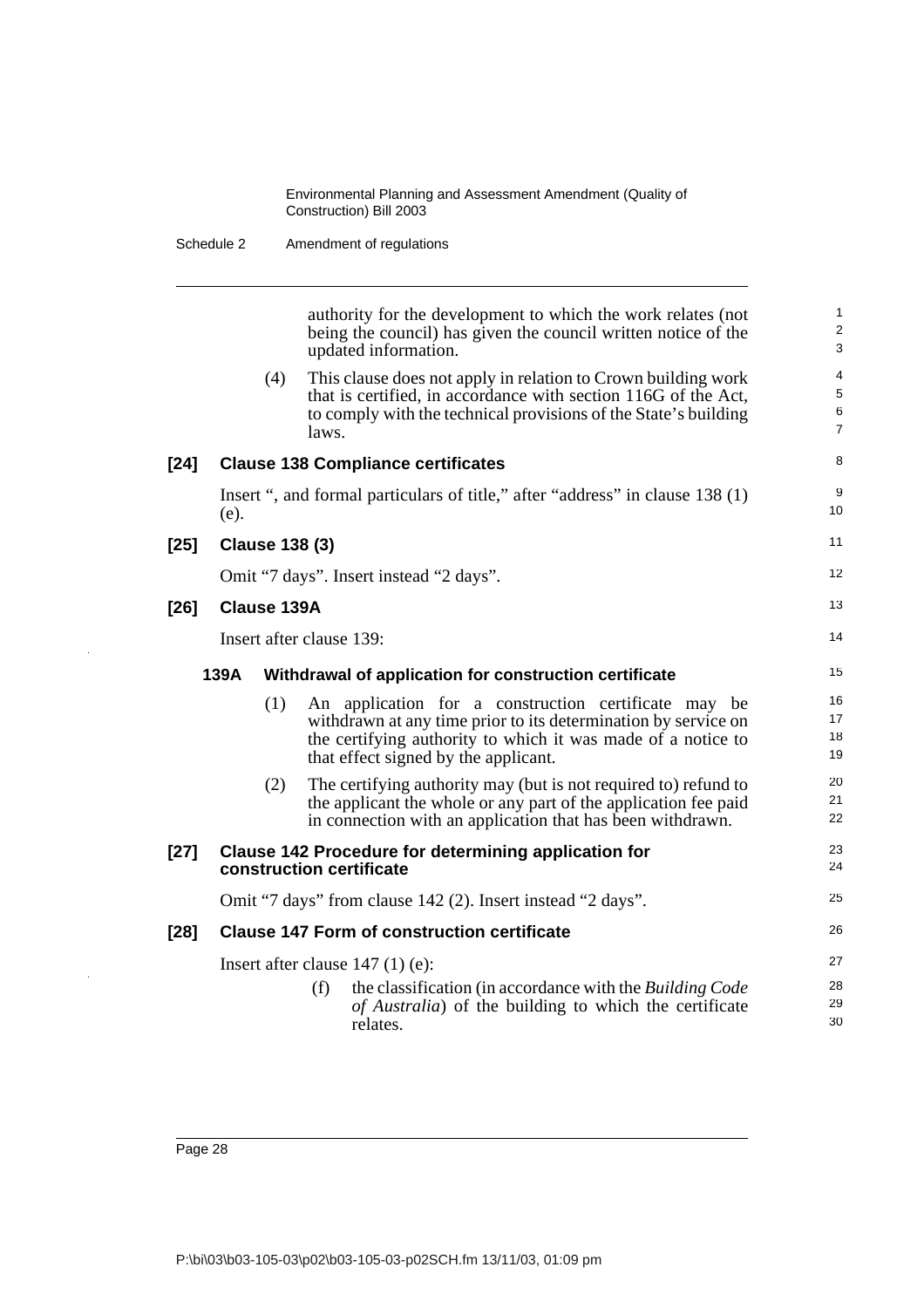Amendment of regulations **Schedule 2** Schedule 2

| [29]   | <b>Clause 147 (1A)</b> |                                                                                                                                                                                                                                                                                                                                                                                                                                                                                                                                                                                    |                                                              |  |  |  |
|--------|------------------------|------------------------------------------------------------------------------------------------------------------------------------------------------------------------------------------------------------------------------------------------------------------------------------------------------------------------------------------------------------------------------------------------------------------------------------------------------------------------------------------------------------------------------------------------------------------------------------|--------------------------------------------------------------|--|--|--|
|        |                        | Insert after clause $147(1)$ :                                                                                                                                                                                                                                                                                                                                                                                                                                                                                                                                                     | 2                                                            |  |  |  |
|        |                        | certificate<br>different<br>(1A)<br>A<br>construction<br>may<br>indicate<br>classifications for different parts of the same building.                                                                                                                                                                                                                                                                                                                                                                                                                                              | 3<br>4                                                       |  |  |  |
| $[30]$ |                        | <b>Clause 148 Modification of construction certificate</b>                                                                                                                                                                                                                                                                                                                                                                                                                                                                                                                         | 5                                                            |  |  |  |
|        |                        | Insert after clause 148 (2):                                                                                                                                                                                                                                                                                                                                                                                                                                                                                                                                                       | 6                                                            |  |  |  |
|        |                        | As soon as practicable after granting an application to modify<br>(3)<br>development in respect of which an application for a<br>construction certificate has previously been referred to the<br>Fire Commissioner under clause 144, but for which (in its<br>modified form) an application for a construction certificate<br>for a building would no longer be required to be so referred, a<br>certifying authority must notify the Fire Commissioner that<br>the building to which the construction certificate relates is no<br>longer a building to which clause 144 applies. | $\overline{7}$<br>8<br>9<br>10<br>11<br>12<br>13<br>14<br>15 |  |  |  |
| $[31]$ |                        | Clause 151 Procedure for determining application for occupation<br>certificate                                                                                                                                                                                                                                                                                                                                                                                                                                                                                                     | 16<br>17                                                     |  |  |  |
|        |                        | Omit "7 days" from clause 151 (2). Insert instead "2 days".                                                                                                                                                                                                                                                                                                                                                                                                                                                                                                                        | 18                                                           |  |  |  |
| $[32]$ |                        | Clause 156 Occupation and use of new buildings: section 109M (2)                                                                                                                                                                                                                                                                                                                                                                                                                                                                                                                   | 19                                                           |  |  |  |
|        |                        | Omit clause 156 (1) and the second paragraph of the note to the clause.                                                                                                                                                                                                                                                                                                                                                                                                                                                                                                            | 20                                                           |  |  |  |
| $[33]$ |                        | Clause 160 Procedure for determining application for subdivision<br>certificate                                                                                                                                                                                                                                                                                                                                                                                                                                                                                                    | 21<br>22                                                     |  |  |  |
|        |                        | Omit "7 days" from clause 160 (2). Insert instead "2 days".                                                                                                                                                                                                                                                                                                                                                                                                                                                                                                                        | 23                                                           |  |  |  |
| $[34]$ |                        | <b>Clause 162</b>                                                                                                                                                                                                                                                                                                                                                                                                                                                                                                                                                                  | 24                                                           |  |  |  |
|        |                        | Omit the clause. Insert instead:                                                                                                                                                                                                                                                                                                                                                                                                                                                                                                                                                   | 25                                                           |  |  |  |
|        | 162                    | Notice of replacement of principal certifying authority                                                                                                                                                                                                                                                                                                                                                                                                                                                                                                                            | 26                                                           |  |  |  |
|        |                        | A principal certifying authority appointed to replace another<br>(1)<br>principal certifying authority must ensure that notice of the<br>appointment and of the approval of that appointment is given<br>to the consent authority (and, if the consent authority is not the<br>council, to the council) within 2 days of the appointment.                                                                                                                                                                                                                                          | 27<br>28<br>29<br>30<br>31                                   |  |  |  |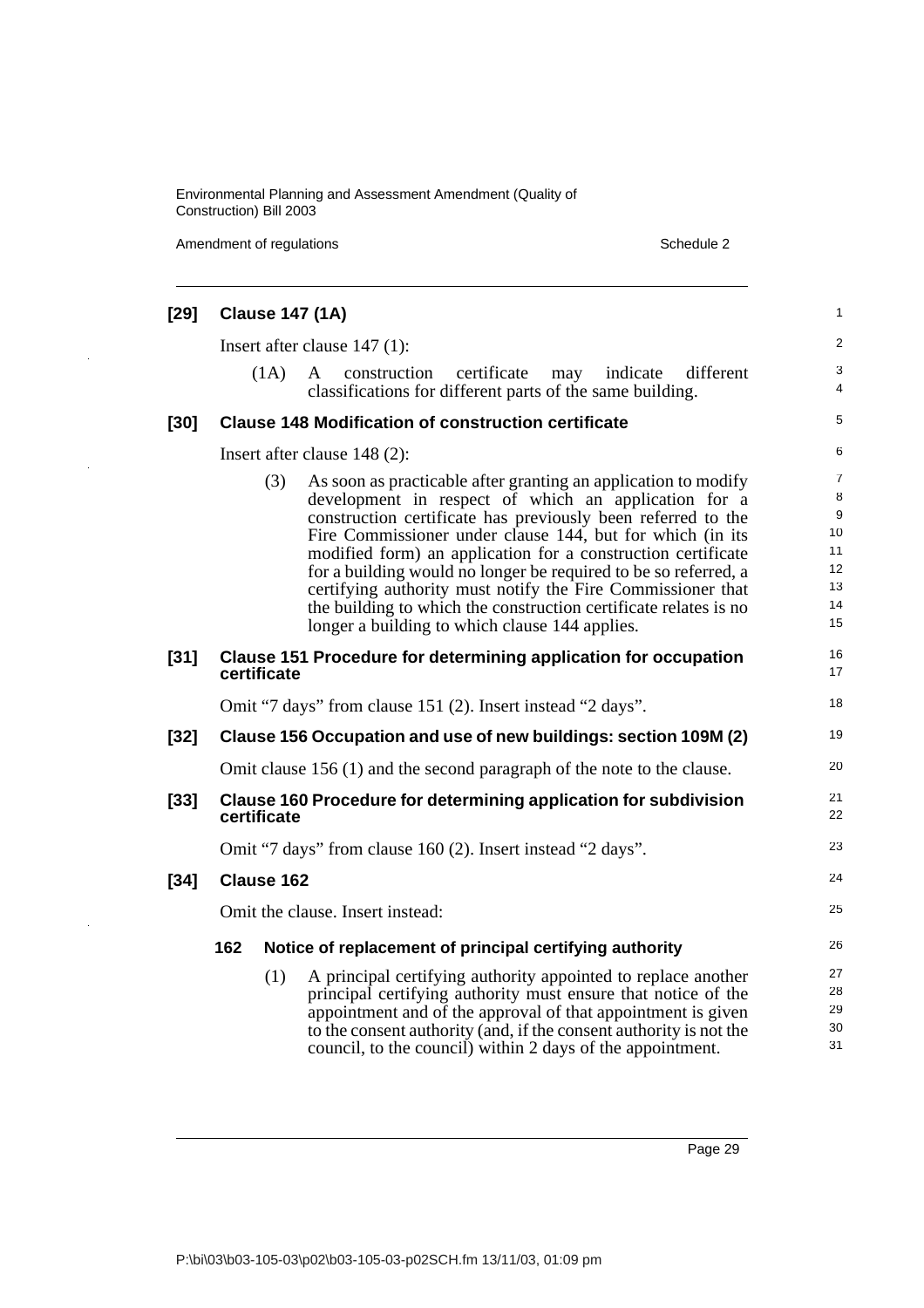Schedule 2 Amendment of regulations

(2) Nothing in this clause requires any notice to be given to a council that approved the new appointment.

## **[35] Clauses 162A and 162B**

Insert after clause 162:

## 3 4

1  $\overline{2}$ 

#### **162A Critical stage inspections required by section 109E (3) (d)**

- (1) For the purposes of section 109E (3) (d) of the Act, the occasions on which building work must be inspected are as set out in this clause.
- (2) The commencement inspection and the final inspection, being the first inspection and last inspection required by subclause (3), (4) or (5) for the class of building concerned, must be carried out by the principal certifying authority, but other inspections may be carried out by the principal certifying authority or another certifying authority.
- (3) In the case of a class 1 or 10 building, the development site must be inspected:
	- (a) at the commencement of the building work, and
	- (b) after excavation for, and prior to the placement of, any footings, and
	- (c) prior to pouring any in-situ reinforced concrete building element, and
	- (d) prior to covering of the framework for any floor, wall, roof or other building element, and
	- (e) prior to covering waterproofing in any wet areas, and
	- (f) prior to covering any stormwater drainage connections, and
	- (g) after the building work has been completed and prior to any occupation certificate being issued in relation to the building.
- (4) In the case of a class 2, 3 or 4 building, the development site must be inspected:
	- (a) at the commencement of the building work, and
	- (b) prior to covering of waterproofing in any wet areas, for a minimum of 10% of rooms with wet areas within a building, and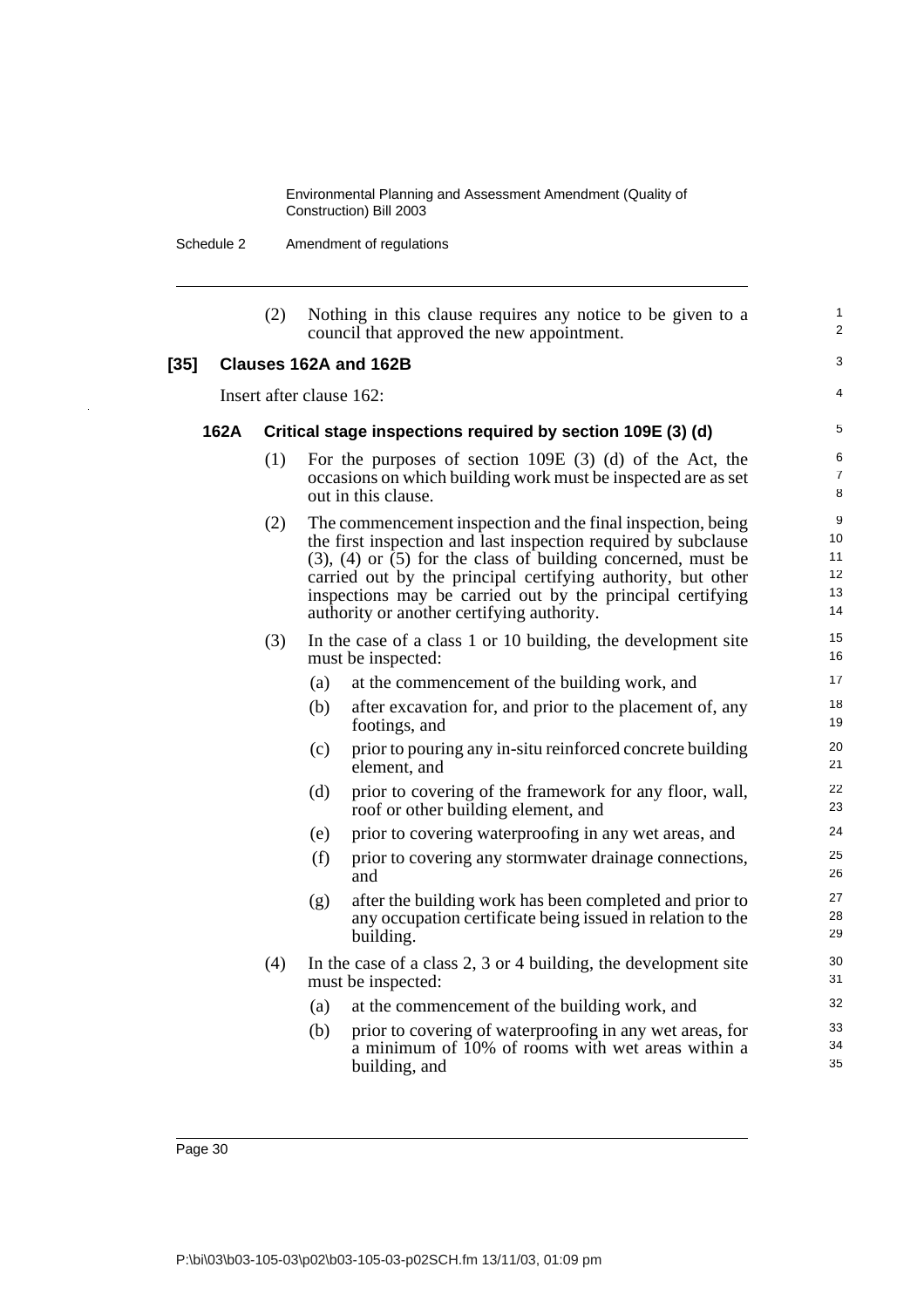Amendment of regulations **Schedule 2** Schedule 2

|      |     | (c)                                                                                                                              | prior to covering any stormwater drainage connections,<br>and                                                                            | 1<br>2         |  |  |
|------|-----|----------------------------------------------------------------------------------------------------------------------------------|------------------------------------------------------------------------------------------------------------------------------------------|----------------|--|--|
|      |     | (d)                                                                                                                              | after the building work has been completed and prior to<br>any occupation certificate being issued in relation to the<br>building.       | 3<br>4<br>5    |  |  |
|      | (5) | In the case of a class $5, 6, 7, 8$ or 9 building, the development<br>site must be inspected:                                    |                                                                                                                                          |                |  |  |
|      |     | (a)                                                                                                                              | at the commencement of the building work, and                                                                                            | 8              |  |  |
|      |     | (b)                                                                                                                              | prior to covering any stormwater drainage connections,<br>and                                                                            | 9<br>10        |  |  |
|      |     | (c)                                                                                                                              | after the building work has been completed and prior to<br>any occupation certificate being issued in relation to the<br>building.       | 11<br>12<br>13 |  |  |
| 162B |     |                                                                                                                                  | Record of inspections conducted under section 109E (3)                                                                                   | 14             |  |  |
|      | (1) |                                                                                                                                  | The principal certifying authority must make a record of each                                                                            |                |  |  |
|      |     |                                                                                                                                  | critical stage inspection carried out with respect to work for                                                                           | 16<br>17       |  |  |
|      |     |                                                                                                                                  | which he or she is the principal certifying authority, whether<br>it was carried out by the principal certifying authority or            | 18             |  |  |
|      |     | another certifying authority.                                                                                                    |                                                                                                                                          |                |  |  |
|      | (2) | If an inspection is carried out by a certifying authority who is                                                                 |                                                                                                                                          |                |  |  |
|      |     | not the principal certifying authority, the person who carries                                                                   |                                                                                                                                          |                |  |  |
|      |     |                                                                                                                                  | out the inspection must make a record of the inspection and                                                                              |                |  |  |
|      |     | provide a copy of it forthwith to the principal certifying<br>authority.                                                         |                                                                                                                                          |                |  |  |
|      | (3) | Each record of an inspection required by this clause must be<br>made as soon as practicable after the inspection is carried out. |                                                                                                                                          |                |  |  |
|      | (4) |                                                                                                                                  | The record must include details of:                                                                                                      |                |  |  |
|      |     | (a)                                                                                                                              | the registered number of the development application<br>and of the construction certificate or complying<br>development certificate, and | 28<br>29<br>30 |  |  |
|      |     | (b)                                                                                                                              | the address of the property at which the inspection was<br>carried out, and                                                              | 31<br>32       |  |  |
|      |     | (c)                                                                                                                              | the type of inspection, and                                                                                                              | 33             |  |  |
|      |     | (d)                                                                                                                              | the date on which it was carried out, and                                                                                                | 34             |  |  |
|      |     | (e)                                                                                                                              | the name and accreditation number of the certifying<br>authority by whom the inspection was carried out, and                             | 35<br>36       |  |  |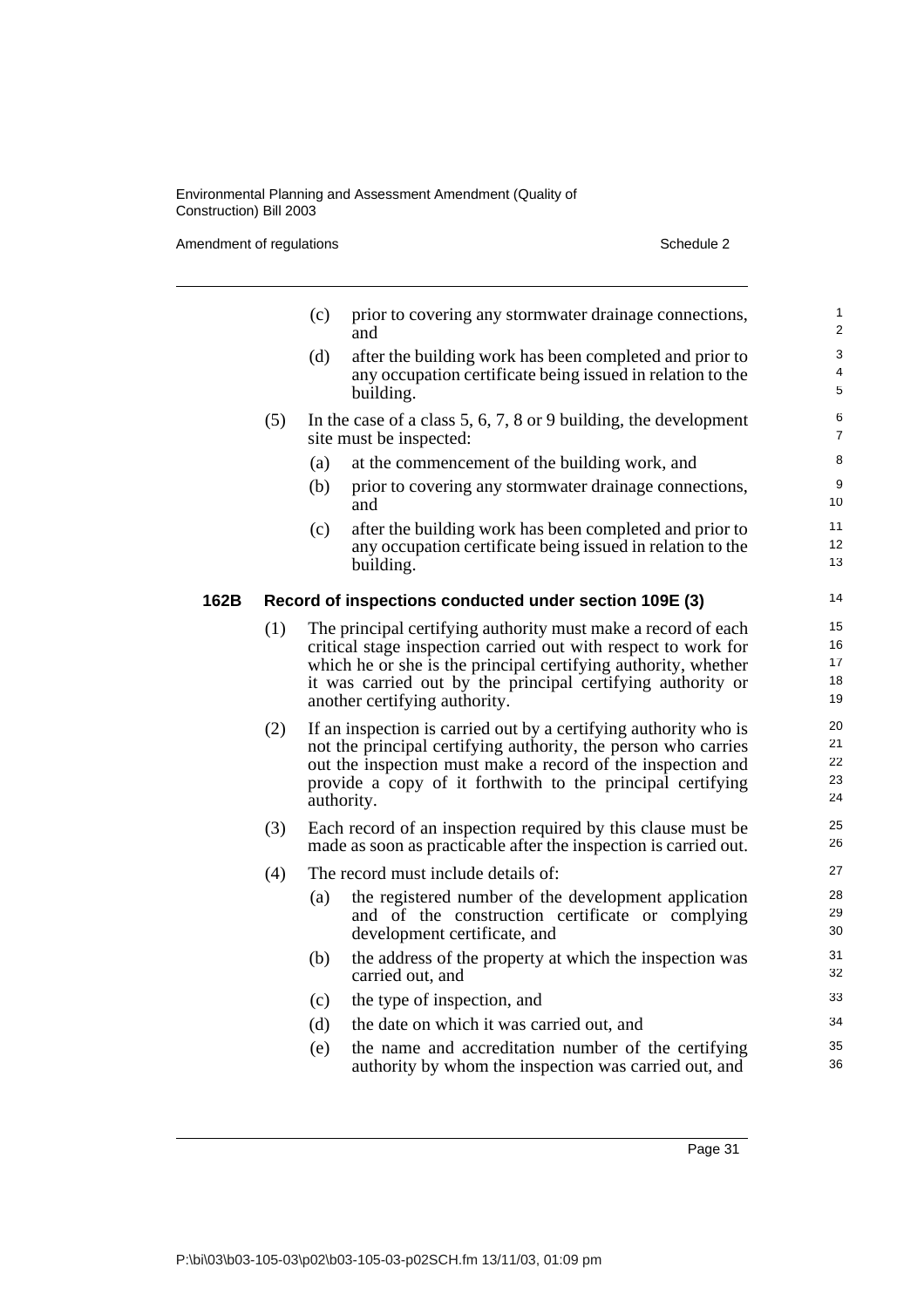Schedule 2 Amendment of regulations

 $\ddot{\phantom{a}}$ 

J.

|        | (f)<br>whether or not the inspection was satisfactory in the<br>opinion of the certifying authority who carried it out.                                                                                                                                                                                                                                                                                                                                                             | 1<br>2                                   |
|--------|-------------------------------------------------------------------------------------------------------------------------------------------------------------------------------------------------------------------------------------------------------------------------------------------------------------------------------------------------------------------------------------------------------------------------------------------------------------------------------------|------------------------------------------|
| $[36]$ | <b>Clause 163</b>                                                                                                                                                                                                                                                                                                                                                                                                                                                                   | 3                                        |
|        | Omit the clause. Insert instead:                                                                                                                                                                                                                                                                                                                                                                                                                                                    | 4                                        |
|        | 163<br>Notice to allow inspections                                                                                                                                                                                                                                                                                                                                                                                                                                                  | 5                                        |
|        | To allow a principal certifying authority or another certifying<br>authority time to carry out critical stage inspections or any<br>other inspections required by the principal certifying<br>authority, the head contractor for a building site, or the owner-<br>builder, must notify the principal certifying authority at least<br>48 hours before building work is commenced at the site if a<br>critical stage inspection is required before the commencement<br>of the work. | 6<br>7<br>8<br>9<br>10<br>11<br>12<br>13 |
| $[37]$ | Clause 170 What is a final fire safety certificate?                                                                                                                                                                                                                                                                                                                                                                                                                                 | 14                                       |
|        | Insert "or on behalf of" before "the owner".                                                                                                                                                                                                                                                                                                                                                                                                                                        | 15                                       |
| $[38]$ | Clause 175 What is an annual fire safety statement?                                                                                                                                                                                                                                                                                                                                                                                                                                 | 16                                       |
|        | Insert "or on behalf of" before "the owner".                                                                                                                                                                                                                                                                                                                                                                                                                                        | 17                                       |
| $[39]$ | <b>Clause 200 Accreditation bodies' registers</b>                                                                                                                                                                                                                                                                                                                                                                                                                                   | 18                                       |
|        | Insert after clause $200(2)(a)$ :                                                                                                                                                                                                                                                                                                                                                                                                                                                   | 19                                       |
|        | $\left( a1\right)$<br>a telephone number or telephone numbers for<br>contacting the person for business purposes,                                                                                                                                                                                                                                                                                                                                                                   | 20<br>21                                 |
| $[40]$ | Clause 201 Other documents to be kept by accreditation bodies                                                                                                                                                                                                                                                                                                                                                                                                                       | 22                                       |
|        | Omit "clause 205 (3)" from clause 201 (1) (e).                                                                                                                                                                                                                                                                                                                                                                                                                                      | 23                                       |
|        | Insert instead "clause 205 (4)".                                                                                                                                                                                                                                                                                                                                                                                                                                                    | 24                                       |
| $[41]$ | <b>Clause 202 Central register</b>                                                                                                                                                                                                                                                                                                                                                                                                                                                  | 25                                       |
|        | Insert after clause $202(2)(a)$ :                                                                                                                                                                                                                                                                                                                                                                                                                                                   | 26                                       |
|        | (a1)<br>a telephone number or telephone numbers<br>for<br>contacting the person for business purposes,                                                                                                                                                                                                                                                                                                                                                                              | 27<br>28                                 |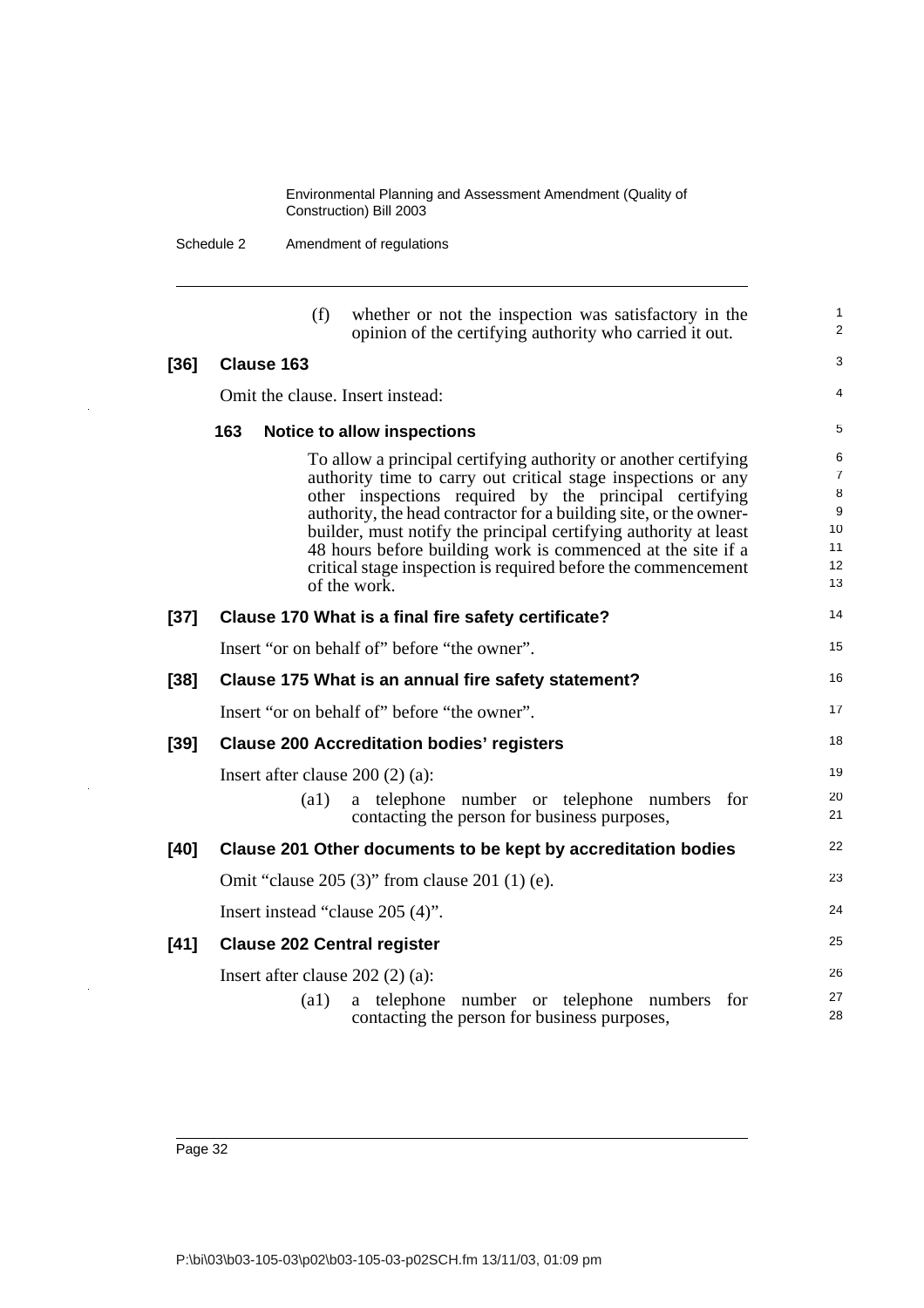Amendment of regulations **Schedule 2** Schedule 2

 $\ddot{\phantom{1}}$ 

| [42]   |                                                                                  |                       |     | <b>Clause 205 Record keeping by accredited certifiers</b>                                                                                                                                                                                                                              | $\mathbf 1$                |  |  |  |  |
|--------|----------------------------------------------------------------------------------|-----------------------|-----|----------------------------------------------------------------------------------------------------------------------------------------------------------------------------------------------------------------------------------------------------------------------------------------|----------------------------|--|--|--|--|
|        | Insert after clause $205(1)(f)$ :                                                |                       |     |                                                                                                                                                                                                                                                                                        |                            |  |  |  |  |
|        |                                                                                  |                       | (g) | any record of a critical stage inspection required to be<br>made by the accredited certifier.                                                                                                                                                                                          | 3<br>4                     |  |  |  |  |
| $[43]$ |                                                                                  | <b>Clause 205 (2)</b> |     |                                                                                                                                                                                                                                                                                        | 5                          |  |  |  |  |
|        |                                                                                  |                       |     | Insert "or, in the case of a record of a critical stage inspection, from the<br>time of the inspection" after "issued".                                                                                                                                                                | 6<br>$\overline{7}$        |  |  |  |  |
| $[44]$ |                                                                                  | Part 13A              |     |                                                                                                                                                                                                                                                                                        | 8                          |  |  |  |  |
|        | Insert after clause 227:                                                         |                       |     |                                                                                                                                                                                                                                                                                        |                            |  |  |  |  |
|        | Part 13A<br><b>Supplementary provisions for</b><br>development requiring consent |                       |     |                                                                                                                                                                                                                                                                                        |                            |  |  |  |  |
|        | 227A                                                                             |                       |     | <b>Signs on development sites</b>                                                                                                                                                                                                                                                      | 12                         |  |  |  |  |
|        |                                                                                  | (1)                   |     | This clause applies if there is a person who is the principal<br>certifying authority or the head contractor for any building<br>work, subdivision work or demolition work authorised to be<br>carried out on a site by a development consent or complying<br>development certificate. | 13<br>14<br>15<br>16<br>17 |  |  |  |  |
|        |                                                                                  | (2)                   |     | Each such person must ensure that a rigid and durable sign<br>showing the person's identifying particulars so that they can<br>be read easily by anyone in any public road or other public<br>place adjacent to the site:                                                              | 18<br>19<br>20<br>21       |  |  |  |  |
|        |                                                                                  |                       | (a) | is erected in a prominent position on the site before the<br>commencement of the work, and                                                                                                                                                                                             | 22<br>23                   |  |  |  |  |
|        |                                                                                  |                       | (b) | is maintained on the site at all times while this clause<br>applies until the work has been carried out.                                                                                                                                                                               | 24<br>25                   |  |  |  |  |
|        |                                                                                  |                       |     | Maximum penalty: 10 penalty units.                                                                                                                                                                                                                                                     | 26                         |  |  |  |  |
|        |                                                                                  | (3)                   |     | In this clause, the <i>identifying particulars</i> for a person means:                                                                                                                                                                                                                 | 27                         |  |  |  |  |
|        |                                                                                  |                       | (a) | the name, address and telephone number of the person,<br>and                                                                                                                                                                                                                           | 28<br>29                   |  |  |  |  |
|        |                                                                                  |                       | (b) | in the case of a head contractor, a telephone number on<br>which the head contractor may be contacted at any time<br>for business purposes.                                                                                                                                            | 30<br>31<br>32             |  |  |  |  |